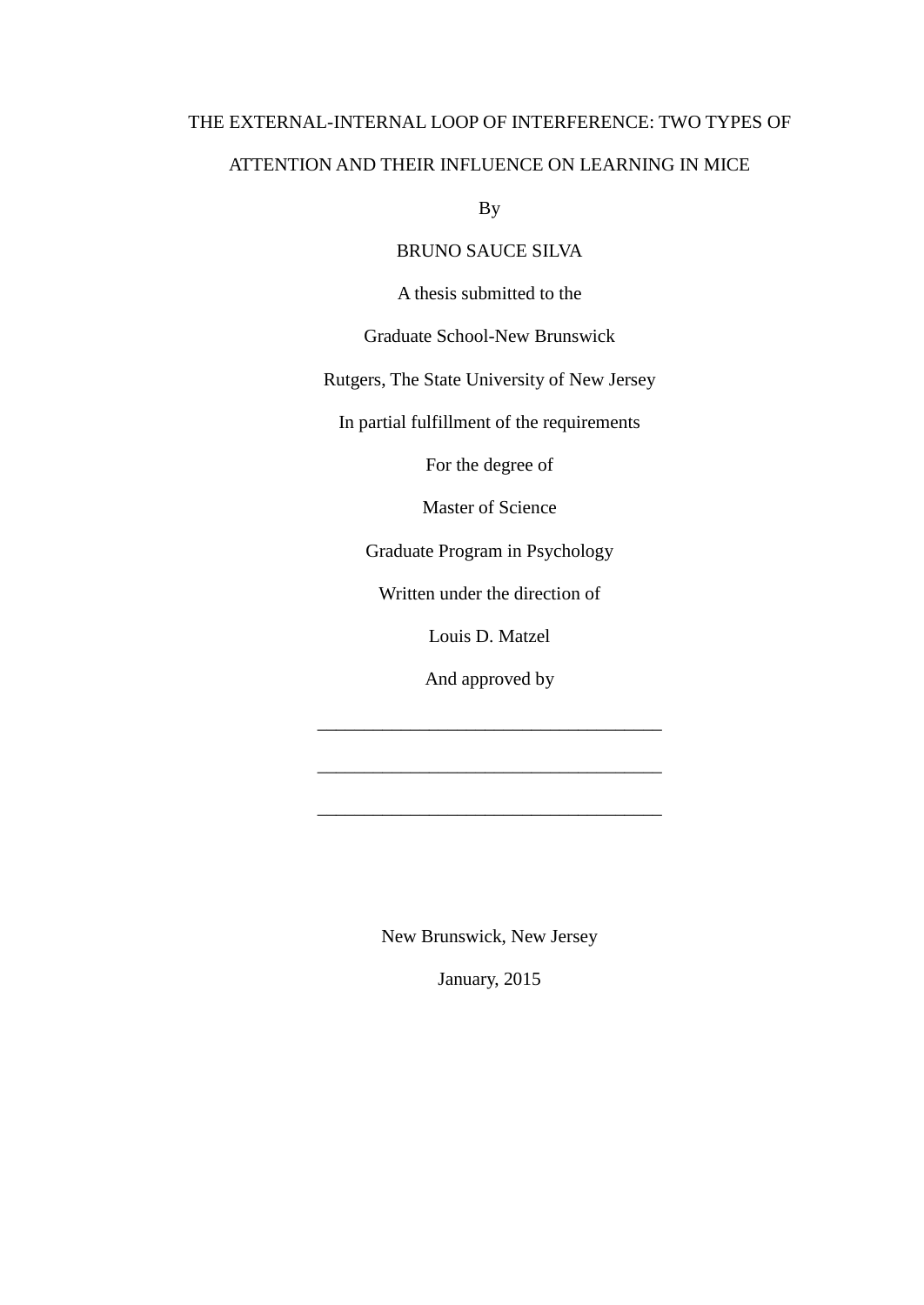#### ABSTRACT OF THE THESIS

# <span id="page-1-0"></span>The external-internal loop of interference: Two types of attention and their influence

on learning in mice

#### by BRUNO SAUCE SILVA

Thesis Director: Louis D. Matzel

Attention is a component of the working memory system responsible for keeping track of relevant information. Activities in the real world are often plagued by interference, and the source of this interference, either external or internal, might matter a great deal to individual differences in attention. By definition, external attention (also called "selective attention") protects working memory against sensorial distractors of all kinds, while internal attention (also called "inhibition") protects working memory against emotional impulses, irrelevant information from memory, and automatically-generated responses. At present, it is unclear if these two types of attention exist in non-human animals, and how they might impact performance on other cognitive processes, such as learning. By using a battery of diverse attention tests, here we aimed both to explore this issue, and to obtain a robust (and less taskspecific) measure of attention in mice. Exploratory factor analyses revealed two factors (that, due to the design of the tests, we interpreted as external and internal attentions) accounting, in total, for 73% of the variance in attentional performance. Then, confirmatory factor analyses showed an excellent fit of the model of attention

ii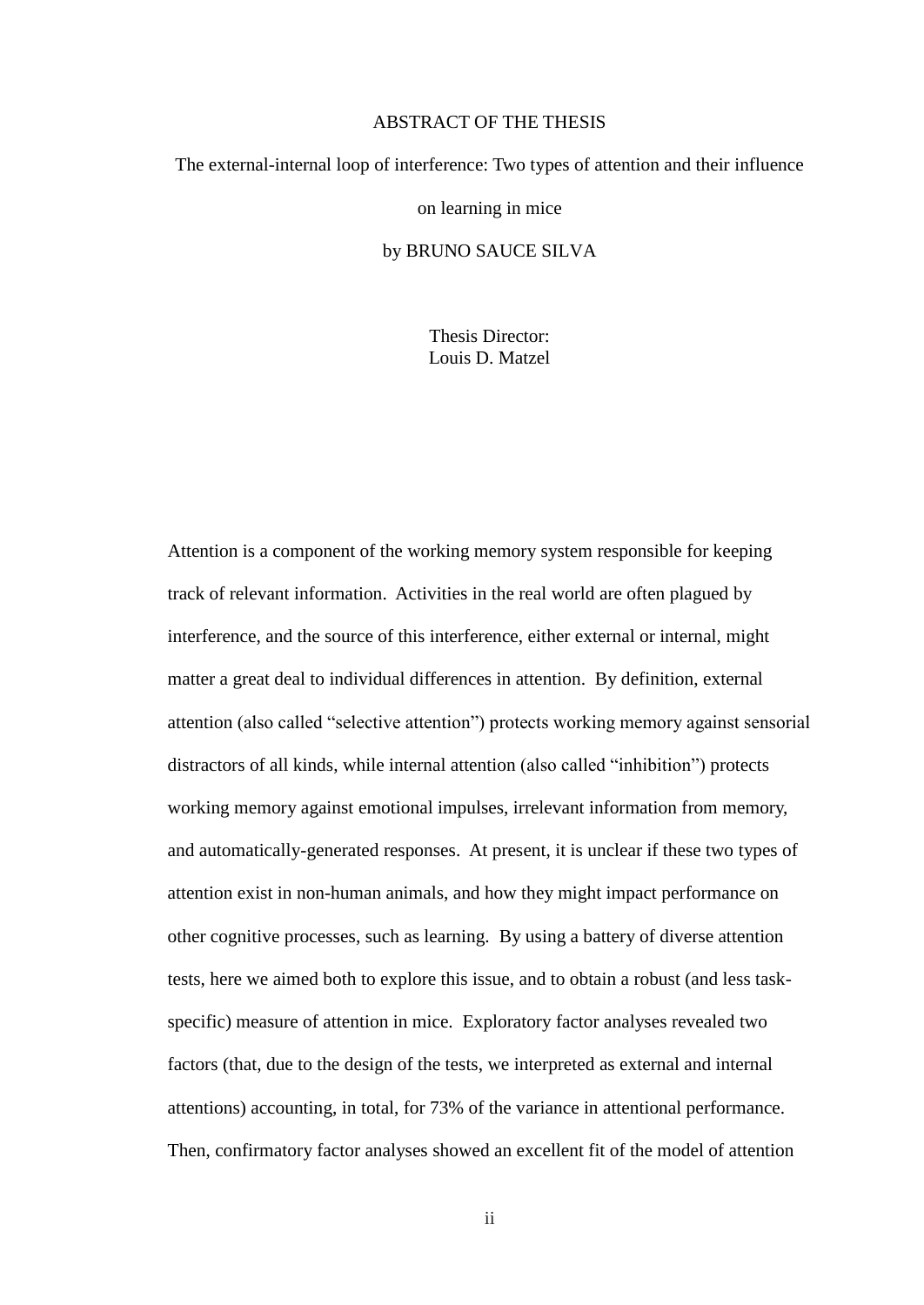sub-divided as external and internal (with a resulting correlation of 0.43), while, contrary to our expectation, the model of attention as one general factor did not fit the data. Regarding the relationship between attention and learning (from the preparatory tasks of acquisition required for our tests of attention), higher resistance against external sources of interference promoted better learning under novel circumstances, but tended to impair performance when cognitive flexibility was required, while the opposite pattern occurred for individuals with high internal attention. The results here suggest that there can be, at least, two types of attention behind the common variance in attention tasks in mice, and that external and internal attentions might have opposing influences on learning.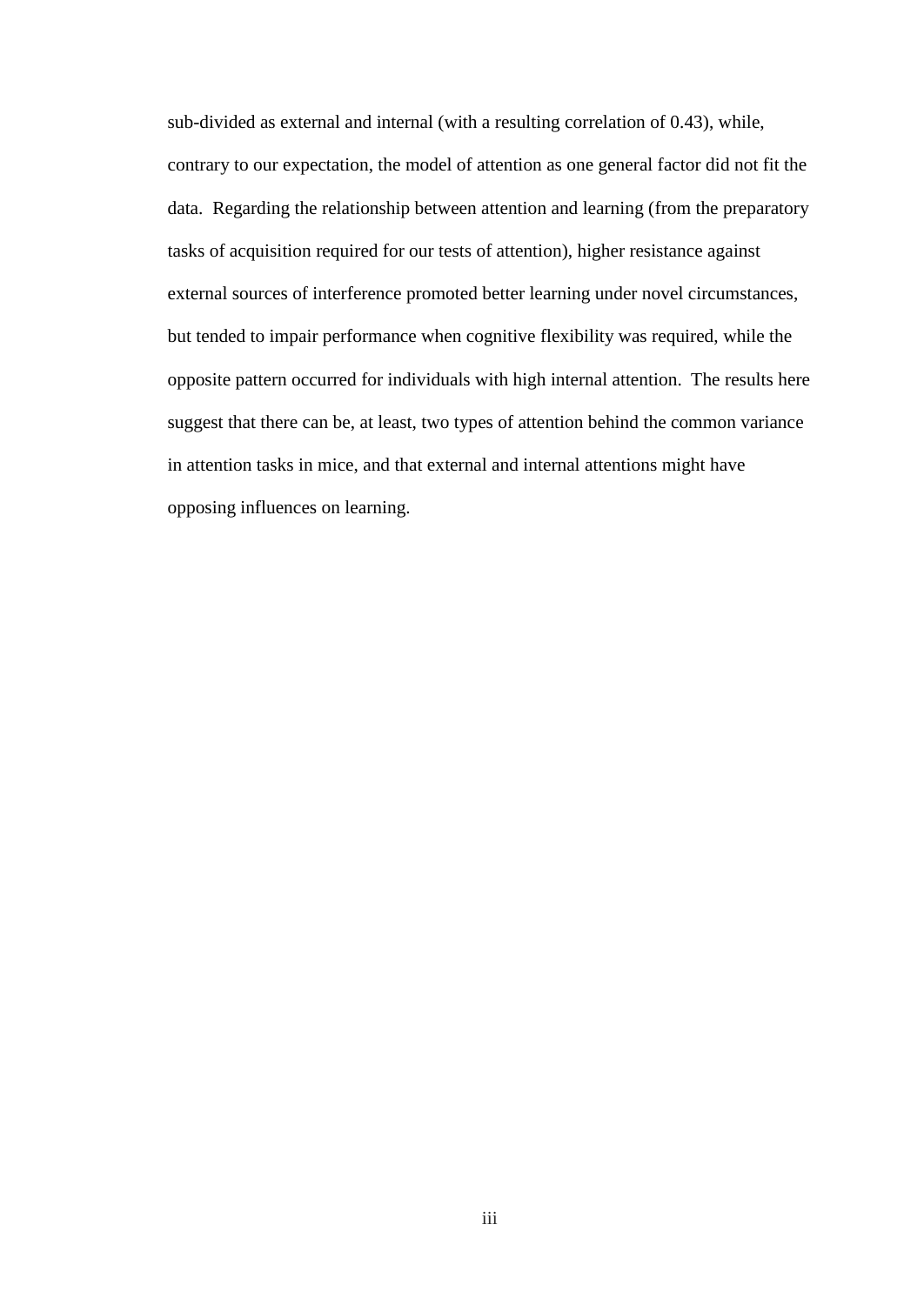## <span id="page-3-0"></span>**Acknowledgement**

This work was supported by grants from the National Institute of Aging (R01AG029289), the Busch Foundation, and the Office of Naval Research (N000141210873).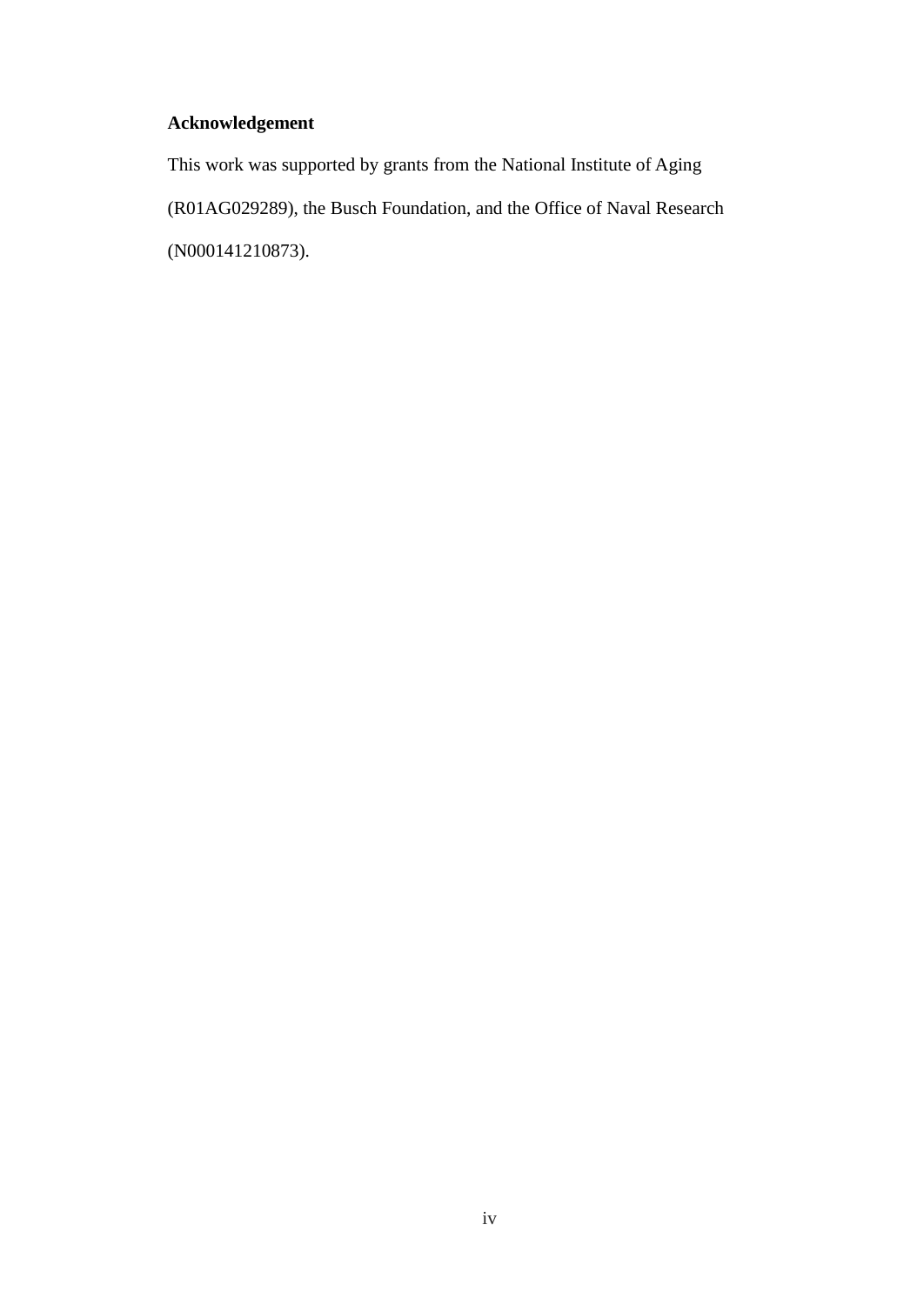## **Table of Contents**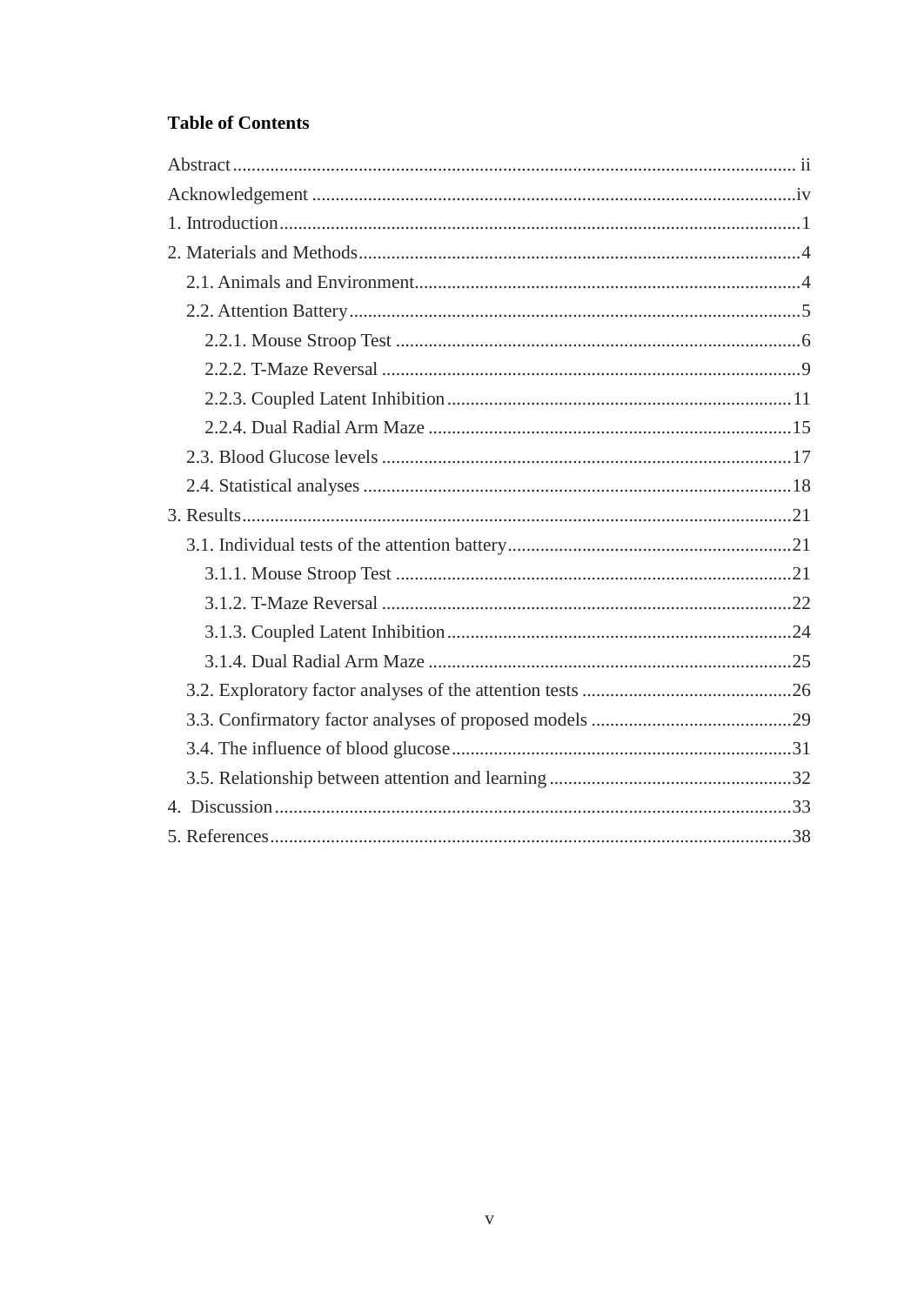#### <span id="page-5-0"></span>**1. Introduction**

Top-down attention is a component of the working memory system that updates relevant information, and protects it from interference (Engle, 2002). Because goaldirected activities are often surrounded by interference, working memory is critically dependent on attention for efficient processing/execution (with "attention" being sometimes referred to "executive control"; Jarrold & Towse, 2006). Variations in attention in humans are a defining feature of disorders like ADHD, schizophrenia, and autism (Allen & Courchesne, 2001; Barch, 2005; Tsal, Shalev, & Mevorach, 2005), and the efficacy of attention is believed to have an influence on human intelligence (Conway, Kane, & Engle, 2003).

Humans that perform well in one particular cognitive task (such as reading comprehension) tend to perform well in tasks that explicitly reflect other intellectual domains (like quantitative reasoning). This positive manifold (i.e., the pattern of positive intercorrelations between domains) is believed to exist due to different intellectual domains either emerging together into (van der Maas *et al.*, 2006) or being under the hierarchical influence of (Mackintosh, 2011) a single "general" factor. This factor, originally referred to as "g" (Spearman, 1904), accounts for as much as 50% of an individual"s performance across sets of diverse cognitive tasks, (Carroll, 1993; Jensen, 1998). The attentional component of working memory is widely asserted to impact performance across all (or most) cognitive domains, and thus may be critical to variations in "g" (Dempster & Corkill, 1999; Jarosz & Wiley, 2012).

Previously, we have assessed the relationship between "intelligence" and attention using genetically heterogeneous mice as subjects. Using non-human animals to study cognition provide many methodological advantages, and might allow future lines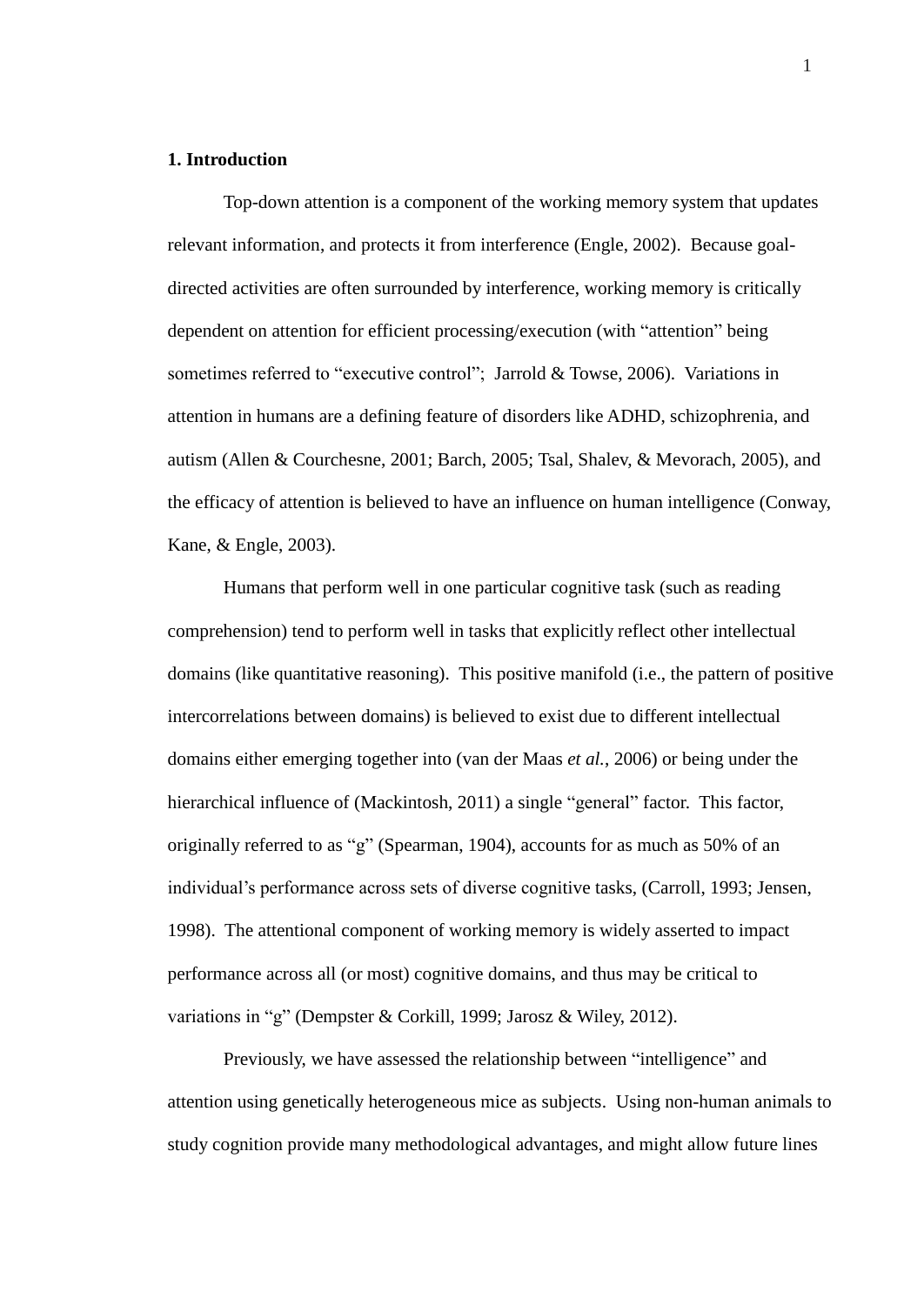of genetic and neurophysiological investigation that are impractical with humans (e.g., Kolata *et al.*, 2010; Wass *et al.*, 2013). Mice"s performance across diverse learning tasks is positively correlated, and a single factor accounts for 25–48% of the variance in performance across as many as eight tasks (reviewed in Kolata, Light, & Matzel, 2008). This factor correlates with reasoning skills – suggesting that the performance in our learning tests captures other cognitive abilities, too (Wass *et al.*, 2012). Interested in studying attention, we developed a version of the Stroop Test for mice (see review in Matzel & Kolata, 2010), since the original Stroop Test has been the gold-standard of attentional measures in humans (for a review, see MacLeod, 1991). We found that a mouse"s performance in the Mouse Stroop Test strongly and consistently predicted its general learning ability (Kolata *et al.*, 2007). However, as a single test, performance on the mouse Stroop task might reflect non-attentional variables, such as foraging capacity, sensory acuity, and motivation, all of which could confound the effect of attention per se. Even more importantly, attention can be divided into several types, and these might be differently related to intelligence (Conway *et al.*, 2005; Mirsky *et al.*, 1991; Schweizer *et al.*, 2005).

The distinction between internal and external attention is of critical functional significance (Mysore & Knudsen, 2013; Nee & Jonides, 2008; Nee *et al.*, 2012). "External attention" protects working memory against external sources of interference (sensorial distractors of all kinds), and is commonly alluded to in the context of "selective attention" and "perceptual attention" (examples in Kane & Engle, 2002; Lavie & Fox, 2000; Tiitinen *et al.*, 1993). "Internal attention", on the other hand, protects working memory against internal sources of interference (e.g., emotional impulses, irrelevant information from memory, and automatically-generated responses), and is commonly alluded to the literature as representing "inhibition", "self-control", and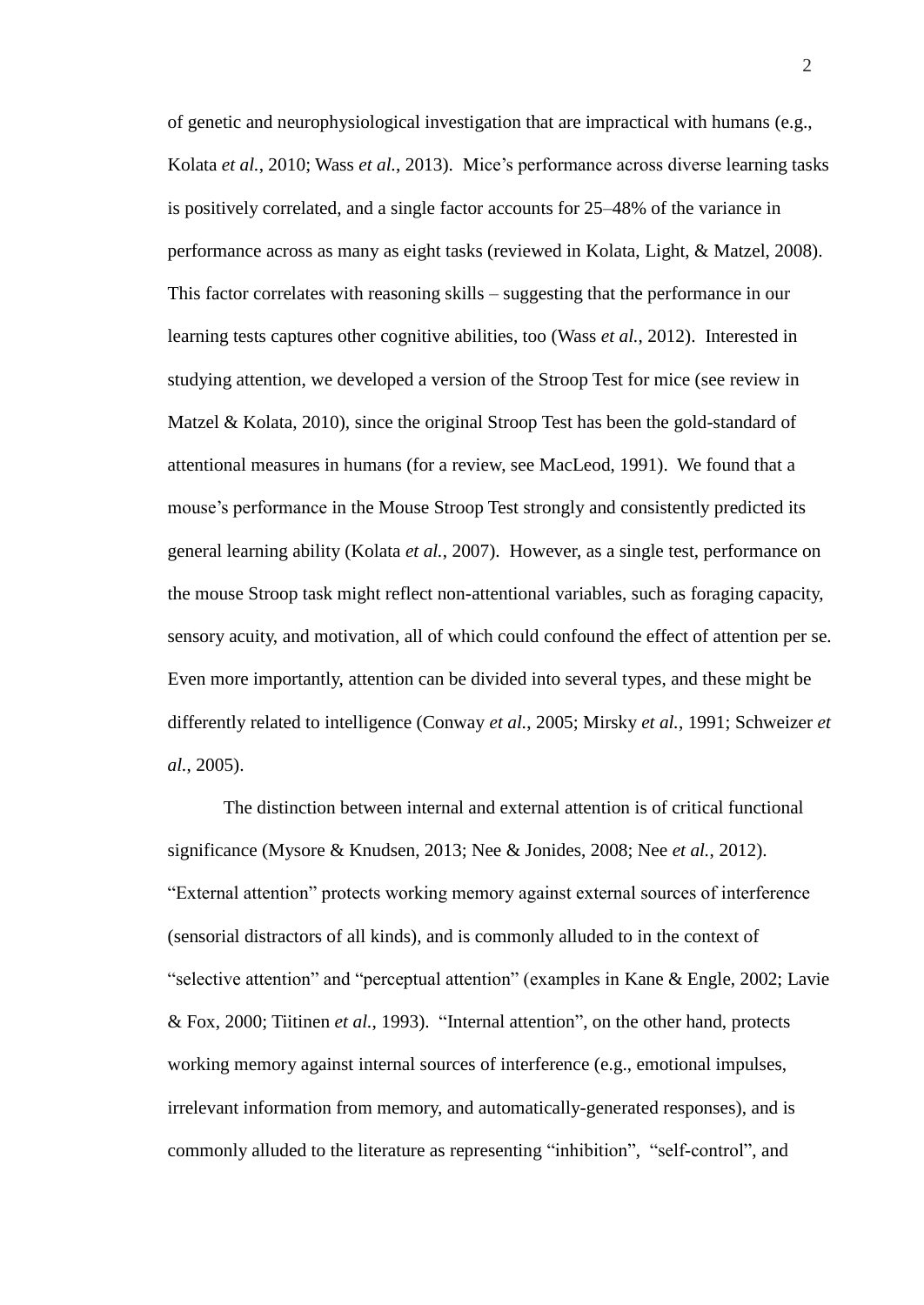"reflective attention" (examples in Johnson *et al.*, 2002; Kuntsi, Oosterlaan, & Stevenson, 2001; Lister *et al.*, 2013; Tangney, Baumeister, & Boone, 2004). Due to those properties, internal and external attention (or the attention against external and internal sources of interference) are believed to be at the core of the interface between perception, working memory, and long term memory (Chun & Johnson, 2011). At present, it is unclear if or how these two types of attention differentially impact an animal"s performance on non-attentional tests, such as those that assess learning.

Here, we aimed to obtain a robust (and less task-specific) measure of attention in mice by using diverse attention tests. In addition, we used our attention battery to explore the attentional property of source of interference, as well as its relationship to general learning performance of mice. The four tests in our "mouse attention battery" involve unique combinations of many non-attentional properties, such as learning, navigation, retrieval, and emotional reaction. Because of this, the common variance obtained from the battery should represent that which the tests share in common: attention. In addition, the interference imposed on the animals during the execution of the tasks originates from internal and external sources (in varying degrees), and thus differentially tax external and internal attentional systems.

For the current study, we focused on the correlational approach in Psychology, using procedures dealing with differences between individuals, not groups. While the experimental approach can easily reveal the causes underlying a simple trait, the correlational approach is better suited to identify causes of variation behind complex traits – determining how much a set of variables contribute to observed differences between individuals (for the importance of using the correlation approach in Psychology, see Cronbach, 1957; Kline, 2011. For its importance in studies on learning and behavior, see Sauce & Matzel, 2013). First, we conducted exploratory factor analyses to examine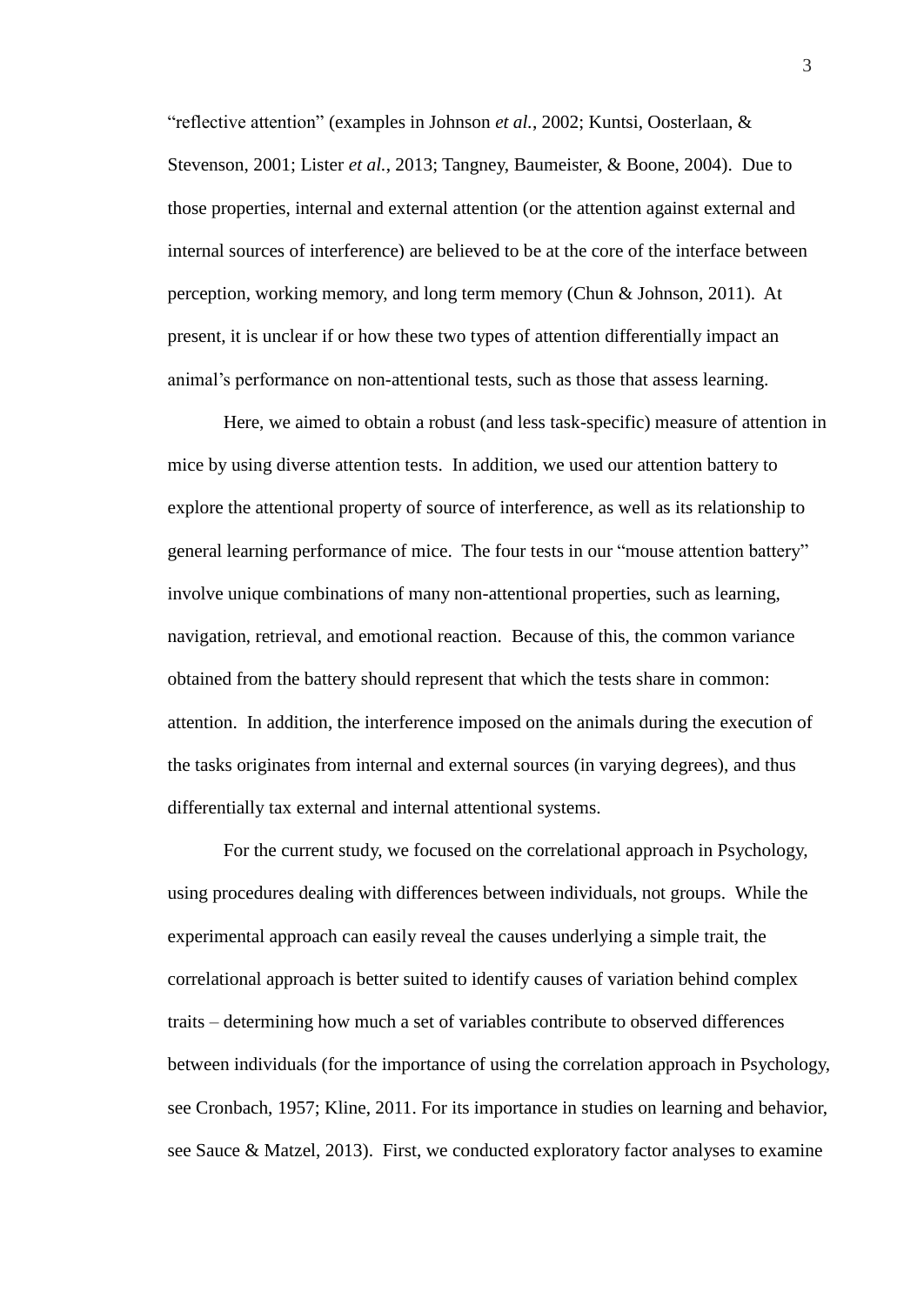the patterns of the mice"s performances in the four distinct tests of attention. Then, we used confirmatory factor analysis to test if the theoretical model with a single factor ("attention") as the unique systematic source of variance was able to explain intercorrelations between animals" performance on the four attentional tests. Then, we assessed a model with two factors of source of interference (where two tests with mostly internal sources of interference were compared to two tests with mostly external sources of interference). Finally, we explored the relationship of attention with learning abilities (using learning data derived from the preparatory steps for the attention tests).

#### <span id="page-8-0"></span>**2. Materials and Methods**

#### <span id="page-8-1"></span>**2.1. Animals and Environment**

We used 26 outbred CD-1 male mice (Harlan Sprague Dawley Inc., Indianapolis, IN) that weighed 25-30 g and were approximately 70 days of age upon arrival in our laboratory (Animals were group housed among siblings prior to weaning at 21 days of age, and singly housed thereafter.) They were individually housed in clear shoebox cages (28.5 x 17.5 x 12 cm) inside a temperature-controlled colony room with a 12:12h light-dark cycle. To reduce the effect of individual differences in stress due to handling and removal from the home cage, we removed each animal from its cage and handled it daily for 60 seconds during the two weeks before the start of behavioral testing. (Handling consisted of holding a mouse on the palm of an experimenter"s hand, and systematically walking it around the laboratory.) The mice were young adults (approximately 90 days of age) at the start of testing.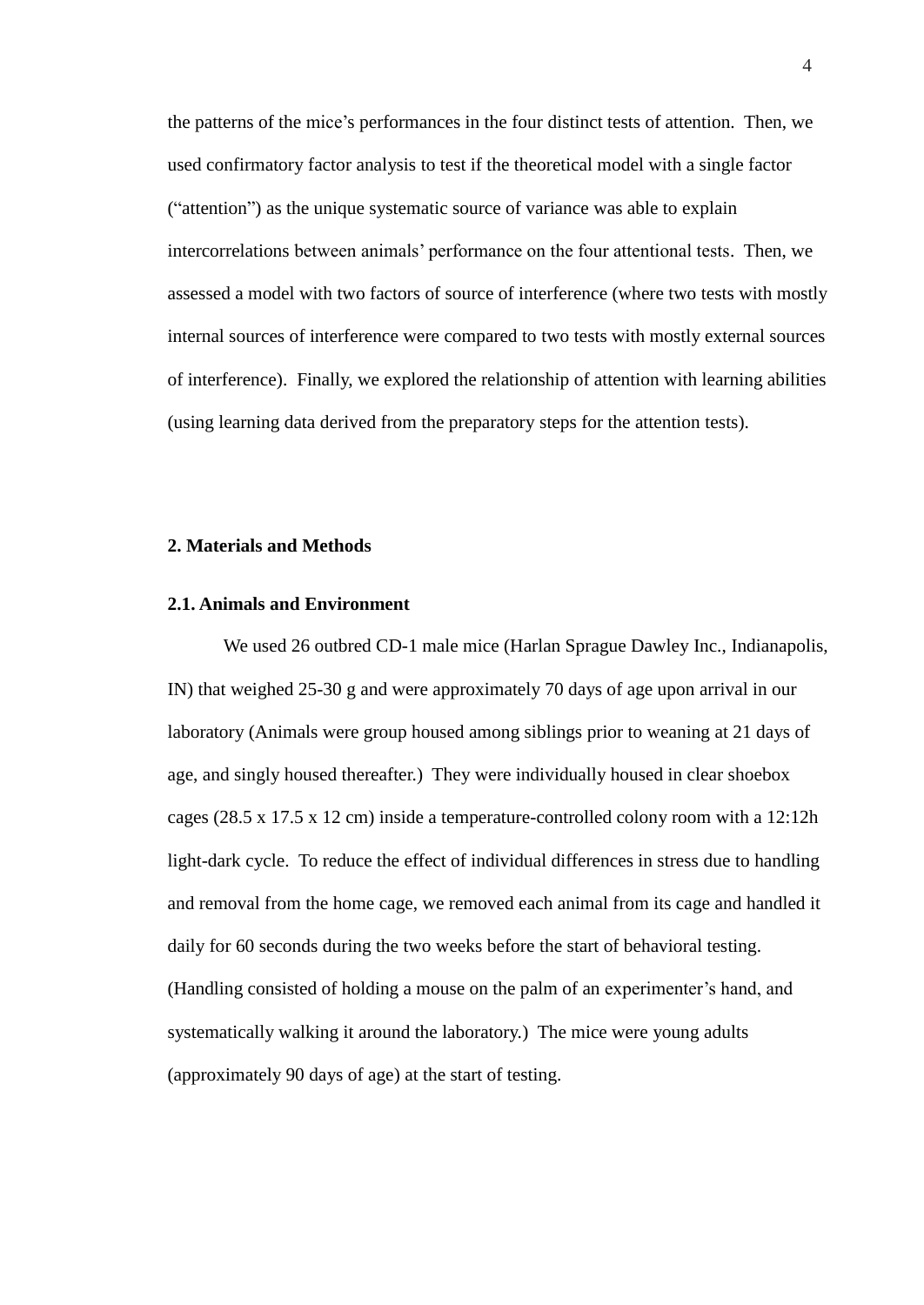#### <span id="page-9-0"></span>**2.2. Attention Battery**

The attention battery consisted of four different tests: Mouse Stroop Test, T-Maze Reversal, Coupled Latent Inhibition, and Dual Radial Arm Maze (administered in this order). In order to reduce confounding effects (such as differential stress responses) on the variation in attentional performance, we administered the tests in the same order for all animals (a standard practice when assessing individual differences). This insures that we are sensitive to *innate* differences between individuals, rather that differences that might arise were animals to be exposed to tests in different orders. We performed two interleaved runs of the attention battery following the scheme in Figure 1, with 13 mice assigned to each run. For the Mouse Stroop Test, T-Maze Reversal, and Dual Radial Arm Maze, we food deprived the mice by giving them only 90 min of access to food daily, beginning on the day prior to training. This protocol leads to an average loss of 5% of the *ad libitum* body weight.



**Figure 1**. The timeline of procedures for the four attention tests for a single run of animals: Mouse Stroop Test, T-Maze Reversal, Coupled Latent Inhibition, and Dual Radial Arm Maze. The procedures inside the boxes are: Acclimation (Acc), Odor Discrimination (OD), Visual Discrimination (VD), Stroop Test (Stroop), Reinforced Alternation (Alt), Reversal of Alternation (Reversal), Fear Conditioning with Tone (FC Tone), Exposure to Light (Exp Light), Fear Conditioning with Light (FC Light), Radial Arm Maze with the Black Maze (Black), Radial Arm Maze with the Grey Maze (Grey), Radial Arm Maze with the Black Maze in the morning and Grey Maze in the afternoon (Black -> Grey), Dual Radial Arm Maze (DRAM). Numbers indicate duration in days. Space between rectangles indicates the resting time for one run of animals, while the other run was tested. Animals were 90 days old when the procedures started.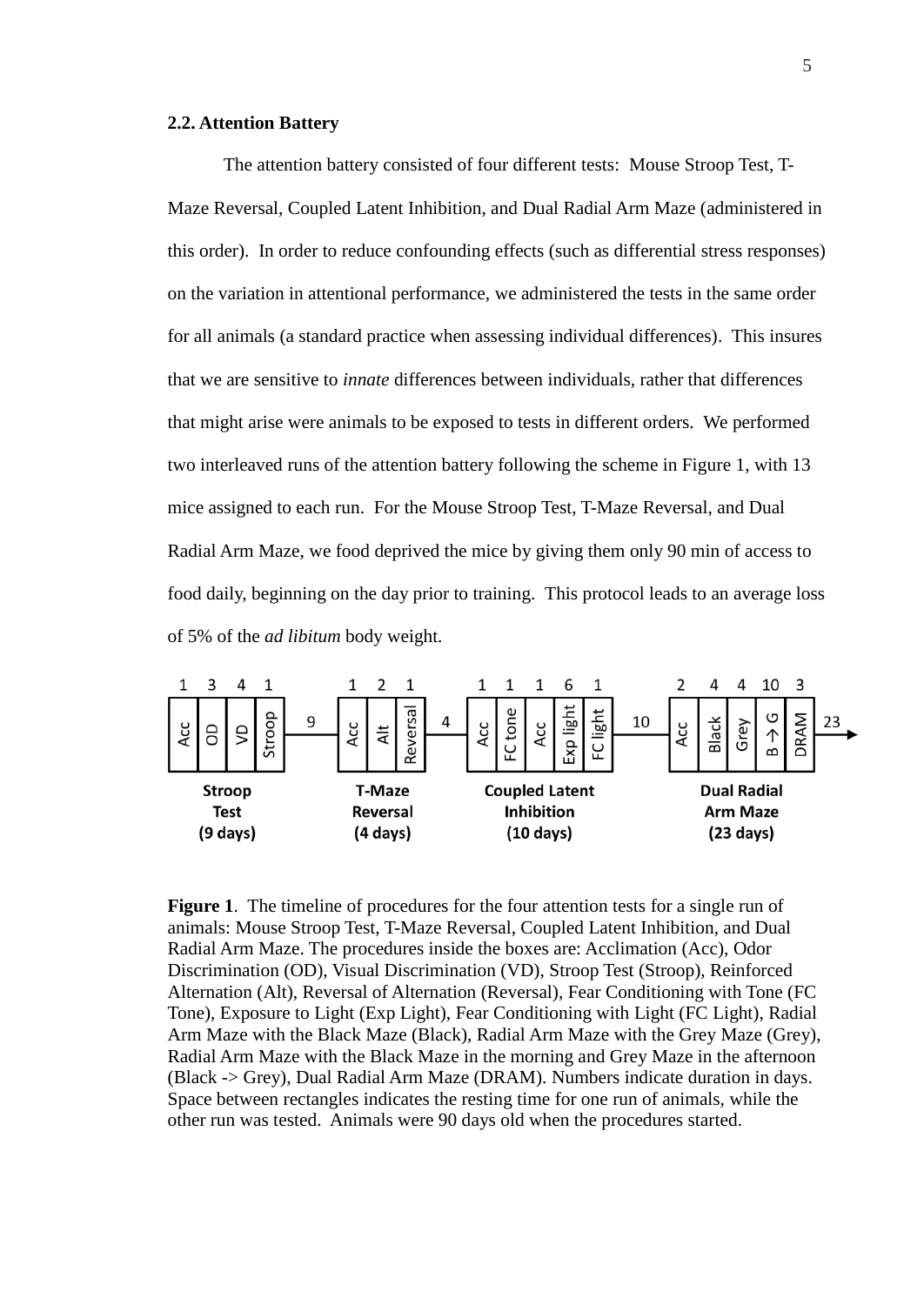#### <span id="page-10-0"></span>**2.2.1. Mouse Stroop Test**

When administered to humans, the Stroop Test presents subjects with color-words printed in inks of various colors, and requires them to report the ink color of the word. Subjects show slowed responses and more errors when there is interference from a word naming a color, such as the word "red" printed in blue color. In an analog of this test adapted for mice, mice were first required to associate meaning to odor and visual cues, analogous to the way the human Stroop Test requires subjects to know how to identify words and colors. For this, we trained the mice in two tasks: odor discrimination and visual discrimination.

In the odor discrimination task, mice had to use a specific odor cue to find food. The task was administered in a square box of black Plexiglas, called here "odor box" (45.5 cm x45.5 cm surface and 20 cm walls), under dim light (10 Lux). Three of the box"s four corners always contained cups (that could hold food), and the fourth corner served as a start location. The cups were held in place by vertical structures with small holes creating patterns (see below), and each of these structures could be illuminated from the rear by light bulbs (10 W). These illuminated patterns of holes function as visual cues for the visual discrimination task (see below), but their lights were off during the odor discrimination task. Each cup had a metal mesh separating the bottom from the top, and the bottom contained cotton with 20 μL of flavor extract; one with mint, one with lemon, and one with almond (McCormick flavor extracts). All of the cups had three food pellets (chocolate-flavored crisp rice, 30 mg), but only one cup (marked with the target cue: mint) had one accessible piece of food (above the mesh), while the other two cups had three inaccessible pieces (below the mesh). This controlled for differential degrees of food odor at each cup. On each trial, the corner with a particular odor (and its associated food cup) was systematically re-arranged to avoid any association of the target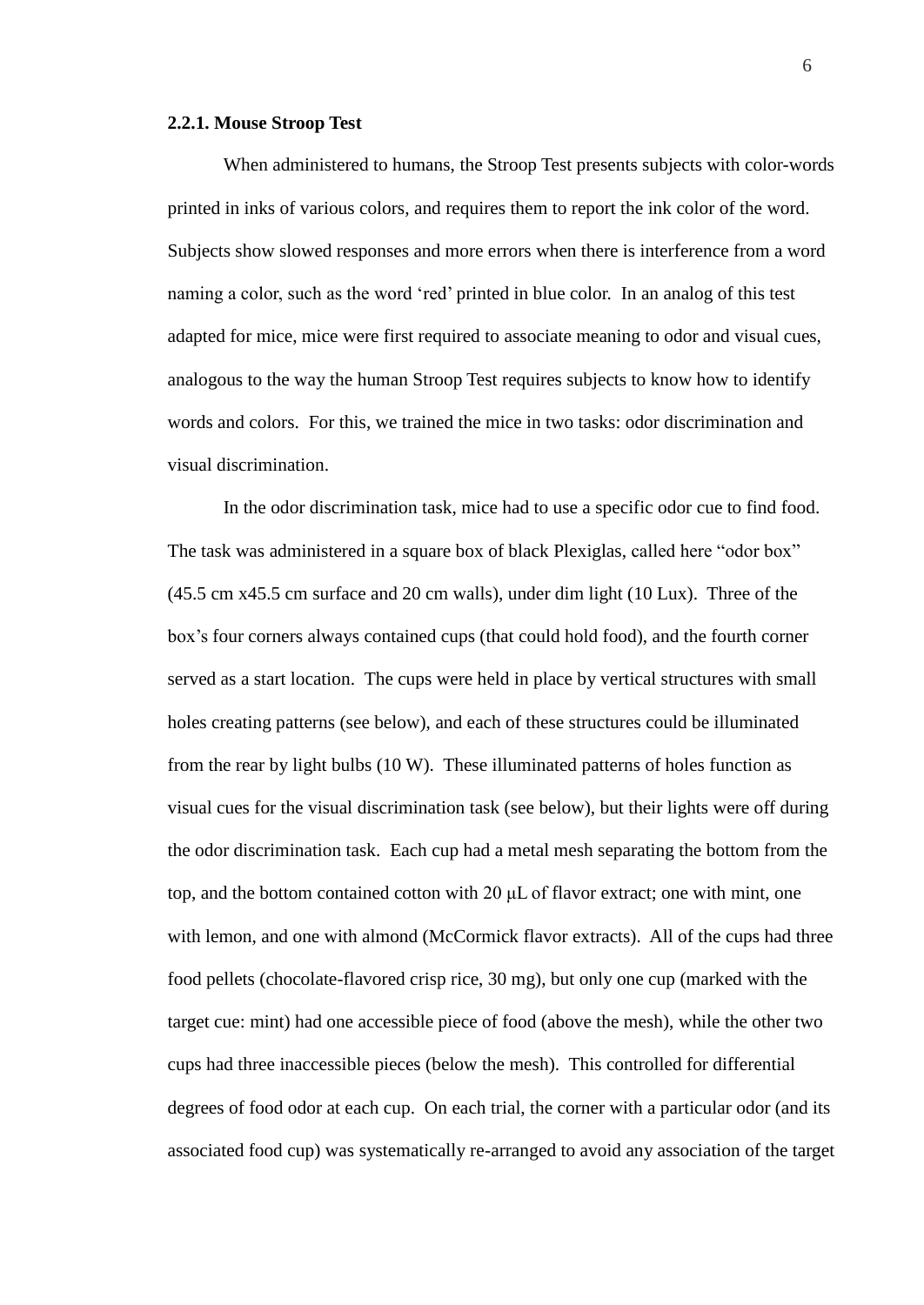odor (mint) with specific spatial cues. Thus in this task, the animal"s objective was to locate the accessible food using the odor of mint as the discriminative stimulus.

In the visual discrimination task, mice had to use a specific visual cue to find the food. The cotton in the cups did not have flavor extracts, but in this task the lights bulbs illuminated the patterns of holes (a 14 x 14 cm grid comprised of 0.5 cm holes). One pattern of holes formed an X (the target cue), one a circle, and one a rectangle. The visual discrimination was performed in a different box (called here "visual box") than the odor discrimination. The visual box had the same dimensions, but with vertical white stripes (2 cm wide, with 2 cm between each stripe) on the walls of the box. This difference was important during the critical phase of the Mouse Stroop Test to allow mice to distinguish between the odor box ("mint = food") and the visual box (" $X =$ food"). All other features of the visual task were as described for the odor task.

The day before starting the first task (odor discrimination), each mouse was acclimated to an empty odor box for 20 min. We then administered three days of odor discrimination training and four days of visual discrimination training, with four trials per day and an 8 min intertrial interval in both tasks. These training parameters have previously been shown to support asymptotic (near errorless) performance in each task (Kolata *et al.*, 2007).

After training separately in the odor and visual discrimination tasks, we then conducted the Mouse Stroop Test. It consisted of a complex discrimination task that requires mice to ignore interference from one of the learned target cues and maintain attention on the context-appropriate cue. The context (the two different training boxes) determined if the relevant cue (the one that marks the available food) is either visual  $(X)$ or odor (MINT). For this purpose, we conducted the tests in the visual box with both the previously trained visual cues (with X as the target), and odor cues (with MINT as the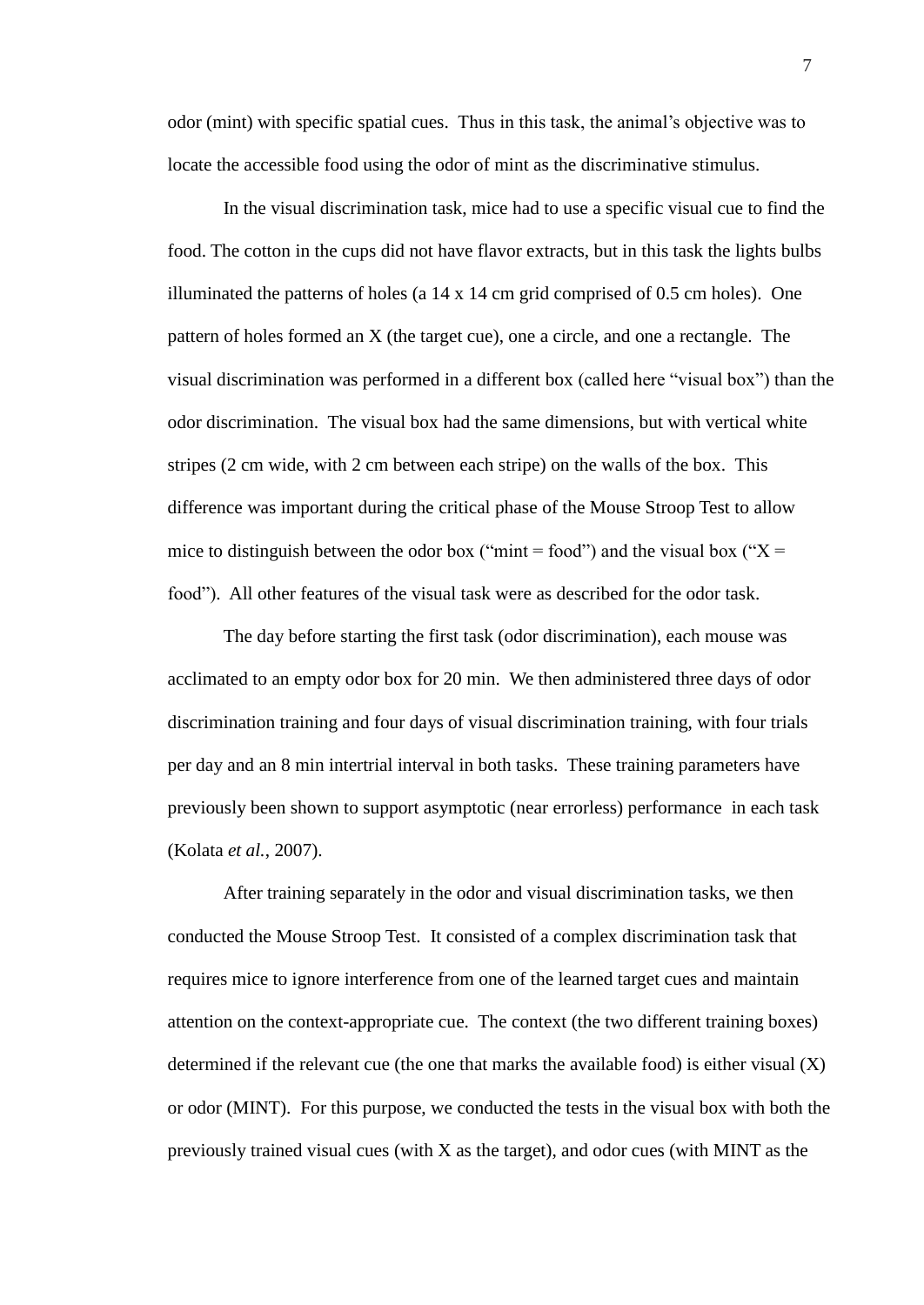task-relevant distractor) present. (During these tests, MINT and X were never presented at the same location.) We conducted similar tests in the odor box, with, in this instance, MINT being the target cue, and the visual X serving as the task-relevant distractor. Mice were judged to have committed an error whenever it put its nose inside/above a nontarget cup (i.e., one marked by a non-target cue). Since they naturally rely more on odor cues than visual cues for foraging, the odor distractors in the visual box typically induce more errors (i.e., are more difficult to ignore), and, hence, those results are better suited to detect individual differences in attention. For this reason, we used the average number of errors in the visual box of the Mouse Stroop Test as a measure of attention (better  $attention = fewer errors)$ .

#### *2.2.1.1. Mouse Stroop Test: Design in relation to the source of interference*

Regarding the two different types of interference, it is possible that our mouse version of the Stroop Test, similarly to the human version, taxes both internal and external sources. As described above, the critical test trials in the human Stroop Test (also called "incongruent trials") have color and word providing conflicting information. This is a clear case of external interference. However, if test trials are preceded by congruent trials (in which color and word match), there is an internal source of interference originating from the repetition of the tendency to read the word (Cohen, Dunbar, & McClelland, 1990; Kane & Engle, 2003). Similarly, in mice, trials in the odor box (odor as the target) during the Mouse Stroop Test might create an error-prone expectation in mice that food will always be on the naturally salient odor cue instead of the visual cue. Hence, in addition to external interference, in the Mouse Stroop Test the animal also needs to ignore internal interference elicited by the native tendency for odors to guide searches for food. However, there were only six test trials in total and they were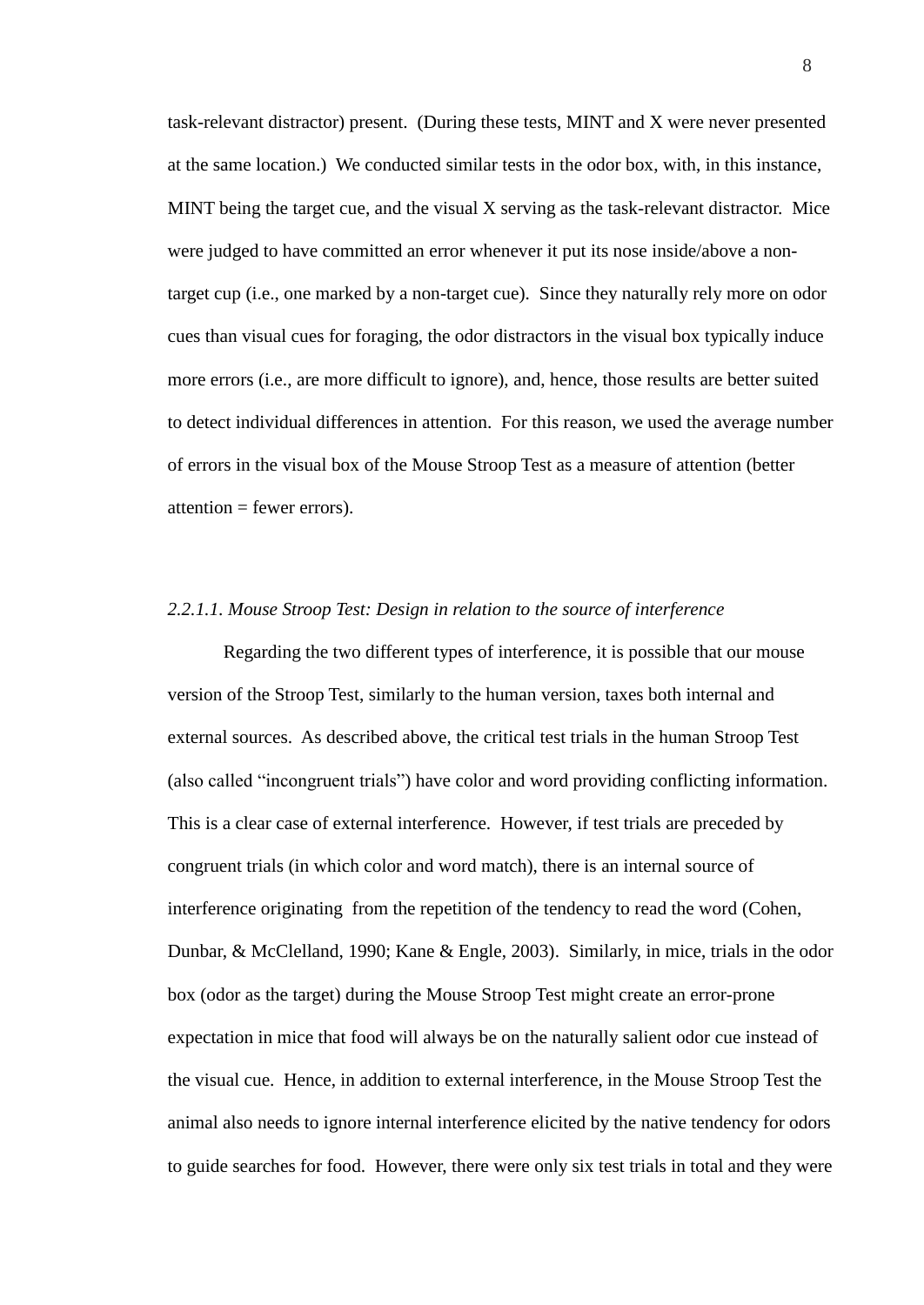intercalated, so the error-prone expectation from trials with odor as target never accumulated (unlike in the case of the many congruent trials in a row during the human Stroop Test). For this reason, although the Mouse Stroop Test probably taxed both external and internal attentions, we believe the predominant source of interference originated externally.

#### <span id="page-13-0"></span>**2.2.2. T-Maze Reversal**

For the T-Maze Reversal task, we first trained the mice in a reinforced alternation task where they must alternate their foraging (for a food reward) between two arms. Then, reversal training began, wherein food was always located in the *same* arm. This reversal training required animals to ignore the previously learned response and maintain attention to the new task requirements. In other words, the animal must resist a source of interference that originates internally (i.e., the prior learning).

The apparatus consisted of a start arm (9.5 cm wide x 31 cm long) that intersected at its extremity with two choice arms (39.5 cm long x 9.5 cm wide, each), forming a "T" shape that has 10 cm black acrylic glass walls. The initial part of the start arm, the start area (13.5 cm long), had a vertical door that was remotely operated. At the entry of each choice arm, there was another remotely operated, vertical door. To help animals distinguish between arms, one of the arms" walls had vertical white stripes, and the other had horizontal white stripes.

On the first day of the Reinforced Alternation task, animals were acclimated to the apparatus by giving them four forced choices. A mouse was held in the start area for 30 seconds, and then allowed to pass through, with only the door leading to the right arm opened. After the food was eaten, we returned the mouse to the start area for a 20 second intertrial interval. We then repeated this procedure with the right door closed and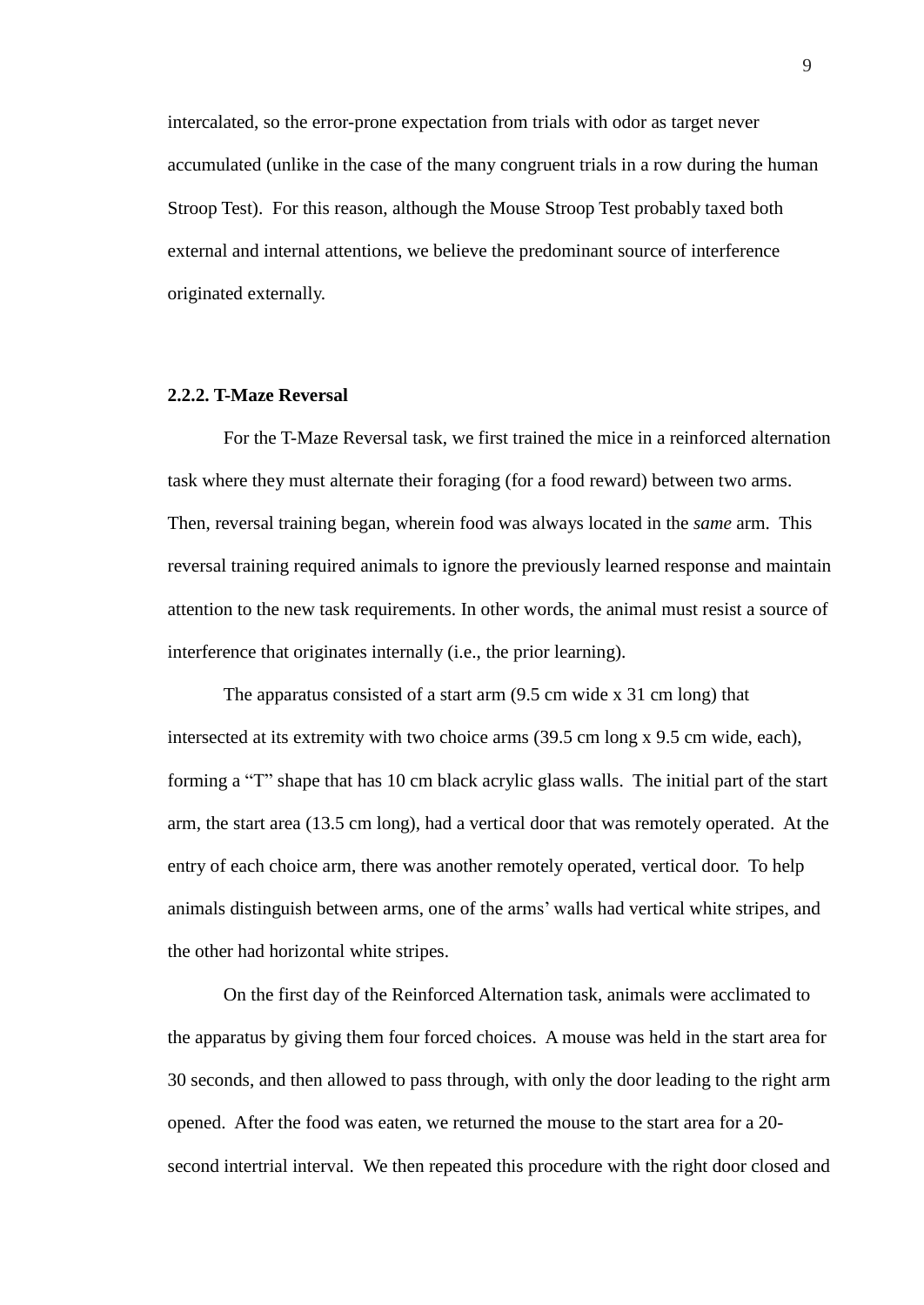the left door opened instead. After the food was eaten, this sequence restarted for a total of four forced-choice trials. On the day following acclimation, we administered training trials in which mice chose between either open arms. On the first trial, food was available in both arms, and the animal was able to make one free choice. On the second trial, food was only available in the arm not chosen on the first trial. If an incorrect choice was made, we allowed the animal to correct its mistake and find the food in the other arm. After the correct choice was made, we placed the animal back in the start area and waited 20 seconds for the following trial, now with food only in the opposite choice arm. Accordingly, the mice had to alternate their choices to most efficiently obtain food. We administered two days of training with 12 trials per day. From our previous experience, this level of training is sufficient to support a high level of efficacy.

One day after the completion of training, the T-Maze Reversal test of attention began. The first four trials were forced alternations (where the animals can only alternate), administered in the same manner as the first four trials of the acclimation day. This was to better instantiate the animals" tendency to alternate. After this, 12 reversal trials were administered. For this testing, the food was in the same choice arm every trial, which could be either always left or always right depending on a free choice that each animal made at the start of Trial 5. (In this manner, animals could self-select a side for their first choice. Hence, "side biases" should not have differentially impacted the group.) To perform well in this test, a mouse has to learn the new contingency, and thus performance during this phase of testing is a function of both new learning and their capacity to attend exclusively to the new contingency (and ignore the previous *alternation* contingency). To specifically assess animals" ability to *reverse* (i.e., ignore a previously learned response rule, or resist this source of internal interference), we divided the results from the reversal by the average number of correct choices during the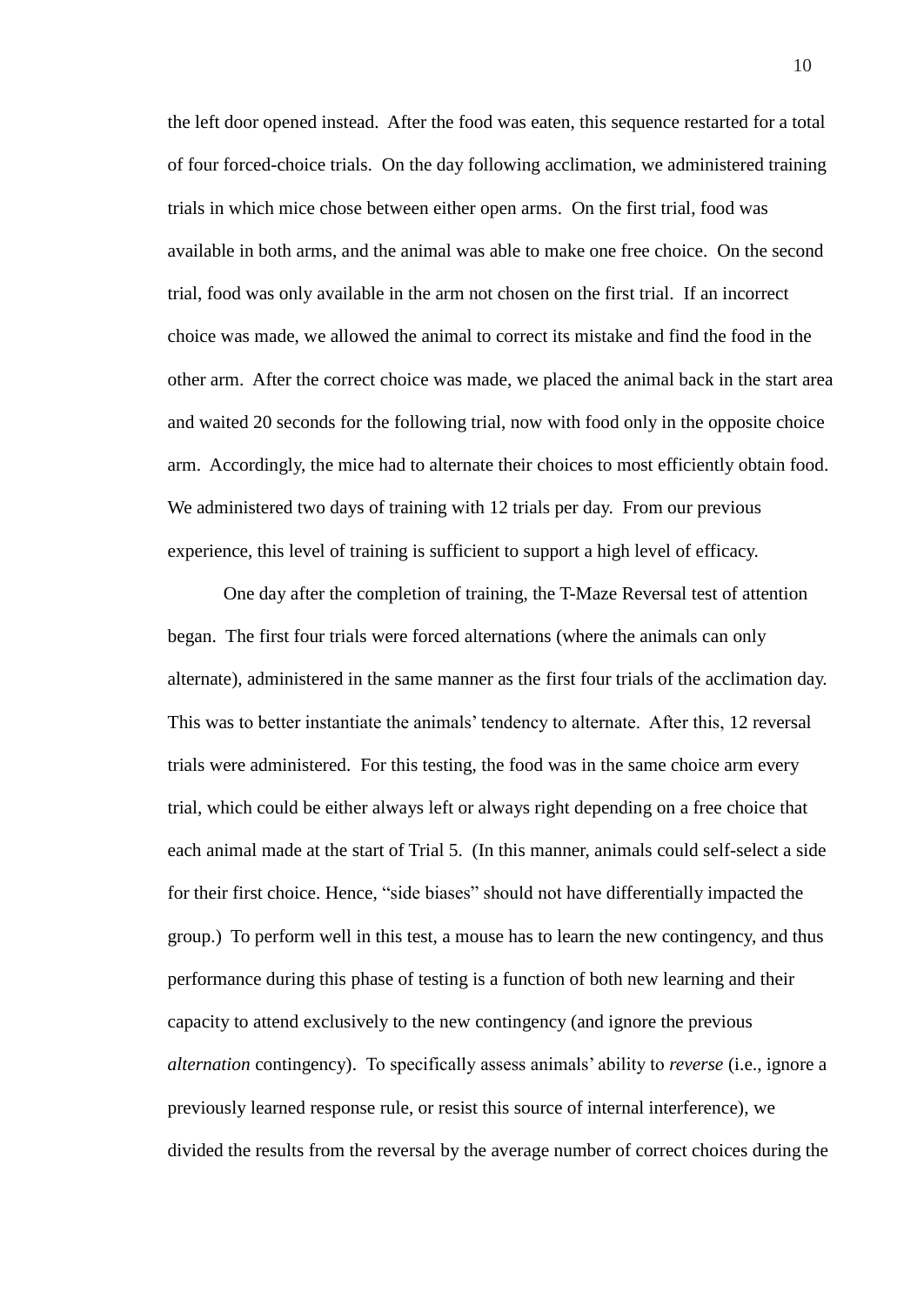same period (trials 5 to 12, out of 24) of the reinforced alternation task. Hence, this measure reflected an animal"s reversal performance relative to its respective normal performance (and thus should be relatively independent of learning ability *per se*). If we had only considered animals' performance during reversal training (irrespective of their performance during alternation training), an animal that was slow to learn could be evaluated as performing "worse" than an animal that learns more quickly, even though the slow learning animal might have higher attentional abilities. (Such an analysis regimen is crucial, because although learning and attentional abilities tend to co-vary, they are not a single process.) We used this as a measure of mice's attention (better attention = higher values).

#### *2.2.2.1. T-Maze Reversal: Design in relation to the source of interference*

The type of interference imposed on the animal during T-Maze Reversal training arises entirely from the mice"s learned tendency to alternate arms, so we considered it as taxing internal attention.

#### <span id="page-15-0"></span>**2.2.3. Coupled Latent Inhibition**

In latent inhibition, an animal is repetitively exposed to a stimulus (that will later serve as a CS) that has no explicit meaning (i.e., it is presented alone). Subsequently, it is difficult for that animal to learn to associate that stimulus with a second stimulus (i.e., associative learning is impaired). Latent inhibition is often regarded as an instance where the animal comes to ignore irrelevant stimuli, and thus is considered to be dependent on variations in attention (Kaplan & Lubow, 2011; Lubow, 1973). Here, we used a Coupled Latent Inhibition procedure that, in principle, could assess variation in attention independently of variation in learning. First, we conducted a fear conditioning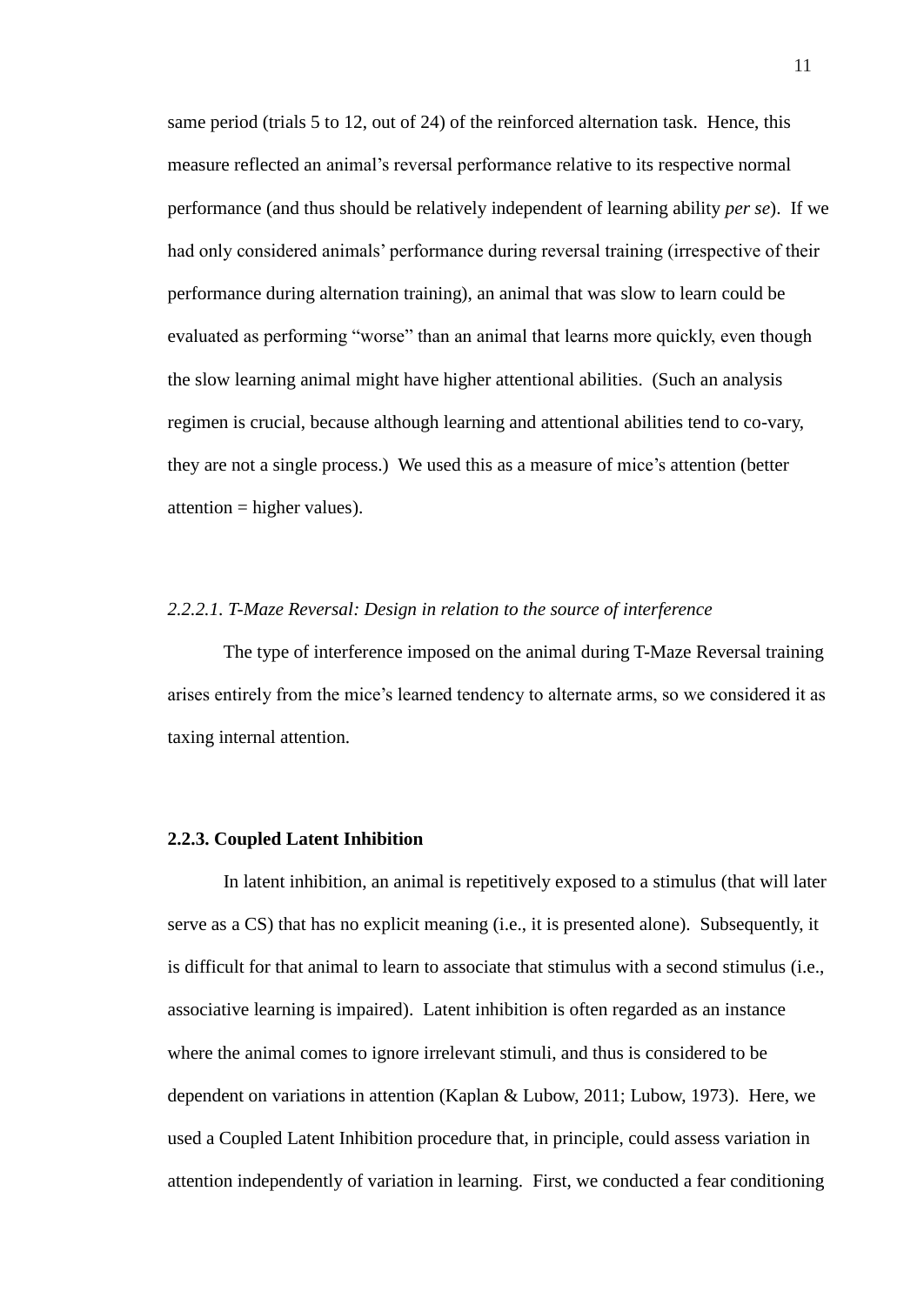task (tone-shock pairings) to determine each mouse"s learning rate in the absence of interference (i.e., no prior exposure to the CS). Then, we conducted a fear conditioning task to determine their rate of learning of a light-shock association after extensive latent inhibition trials with non-reinforced exposure to the light (i.e., interference from prior experience). In this later case, the animals had to overcome the habit of ignoring the light, and maintain attention to the new relevance of this stimulus (i.e., its relationship to the shock). Here, the measure of the effects of latent inhibition (interference) was reflected as the difference between the rate of learning of the tone-shock and light-shock associations. (It should be noted that owing to our interest in *individual differences*, here it would not have been prudent to counterbalance the CSs used in this test. To overcome this possible complication, we chose parameters of the tone and light conditioning regimens based on prior research in which we determined values that supported similar rates of acquisition to each of these stimuli.)

During the initial fear conditioning (tone-shock) task, we placed the animals in a box (26 x 26 x 21 cm; length x width x height) contained within a sound and lightattenuating chamber. The box was brightly lit (100 Lux) with clear Plexiglas walls, and had a stainless steel grid floor (spacing of 5 mm) that could deliver a short (500 ms) 1 mA scrambled foot shock. A camera recorded animals inside the box for later assessment of freezing during the tone that predicted the onset of shock (see below). Animals were acclimated to the box for 30 minutes one day before the start of presentation of any explicit stimuli. During a trial, a mouse was presented with a tone (CS1, emitting at 60 dBs above background) for 20 seconds (cycles of 0.7 second ON and 0.3 second OFF), which terminates with foot shock (US). The mice received eight trials (four per day) with a 4-minute intertrial interval. With successive pairings, animals usually exhibit increased freezing during the CS, a response indicative of fear and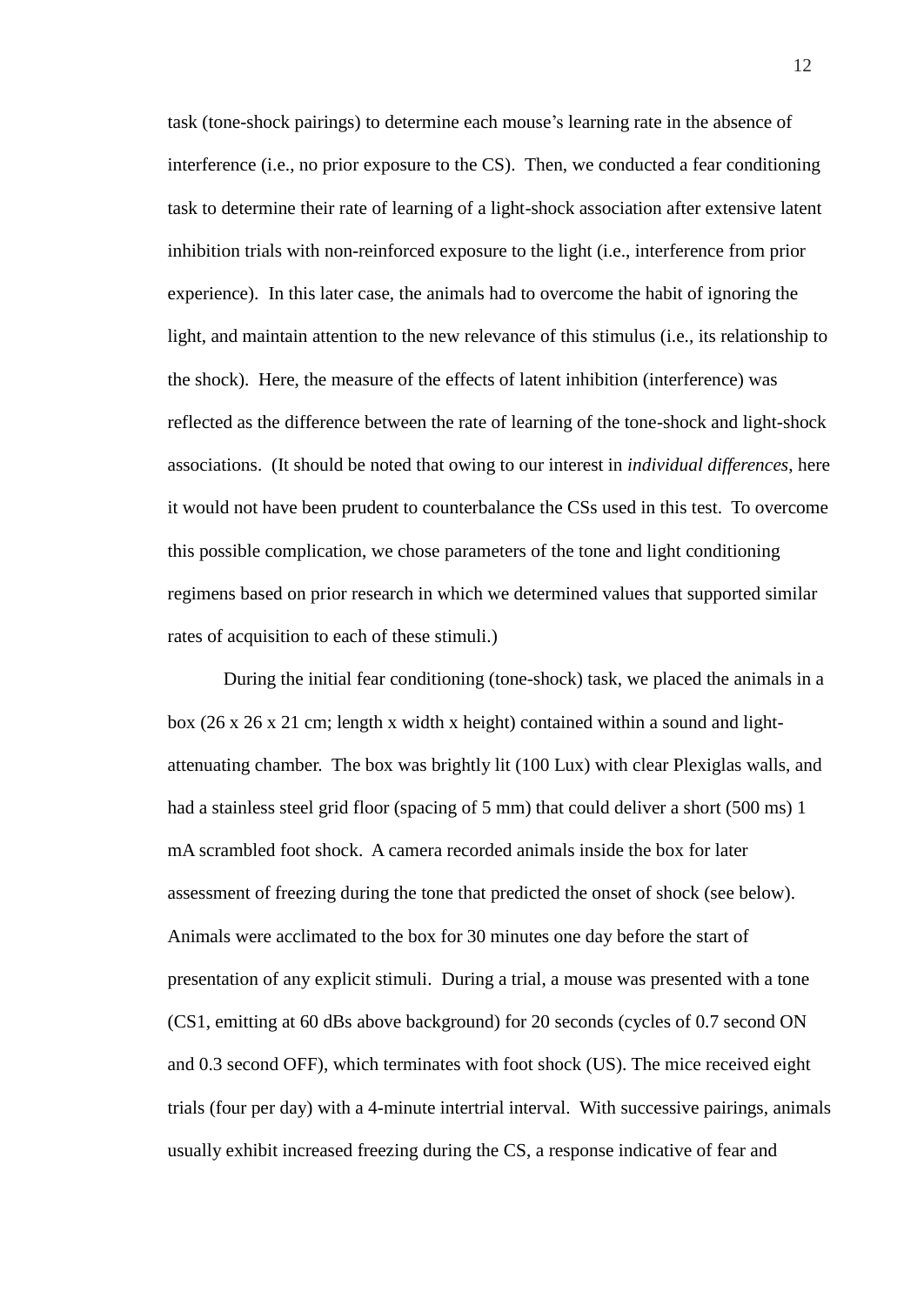defined here as head and body immobilization with the four paws on the floor. We calculated the time of CS1 freezing by measuring the time spent freezing during the 20 seconds of tone, and subtracting the time spent freezing during 20 seconds before the tone (the latter a measure of context freezing). Negative numbers were assigned a value of "0" since they represent an absence of learning.

During the latent inhibition phase of this test, we used the same box and chamber, but now with a different smell (thyme powder added to the inside of the chamber), with illumination coming only from outside the chamber (5 Lux inside the chamber), and with walls covered by vertical black stripes (3 cm wide, with 3 cm between stripes). We did this to minimize any fear associated with the previous training context. Animals were acclimated to the box for 30 minutes one day before the first presentation of any explicit stimuli. Then, they were exposed to 20 seconds (cycles of 0.7 second ON and 0.3 second OFF) of flashes of unfiltered light (CS2, emitting 100 Lux) without any shocks for 48 trials (eight per day for six days), with a 4-min intertrial interval. These presentations of CS2 without shock presumably led animals to ignore (habituate to) the CS2. (Prior work had determined that this pattern of presentation of CS results in subsequent retardation of a light-shock association, i.e., induced latent inhibition.) After all mice had been preexposed to CS2, we began to pair CS2 with foot shock (i.e., fear conditioning). This training proceeded in the same manner as for the tone-shock pairings. We calculated time of CS2 (light) freezing in the same way described for CS1 (tone).

Having determined freezing during CS1 and CS2, we then subtracted, for each animal, the average value during acquisition of fear to CS1(in our case, trials 2 to 4) from the average value during the same period(trials 2 to 4) of acquisition of fear to CS2 (which had undergone nominal latent inhibition training). The result was the value for Coupled Latent Inhibition, which is a measure of attention. Since both of the fear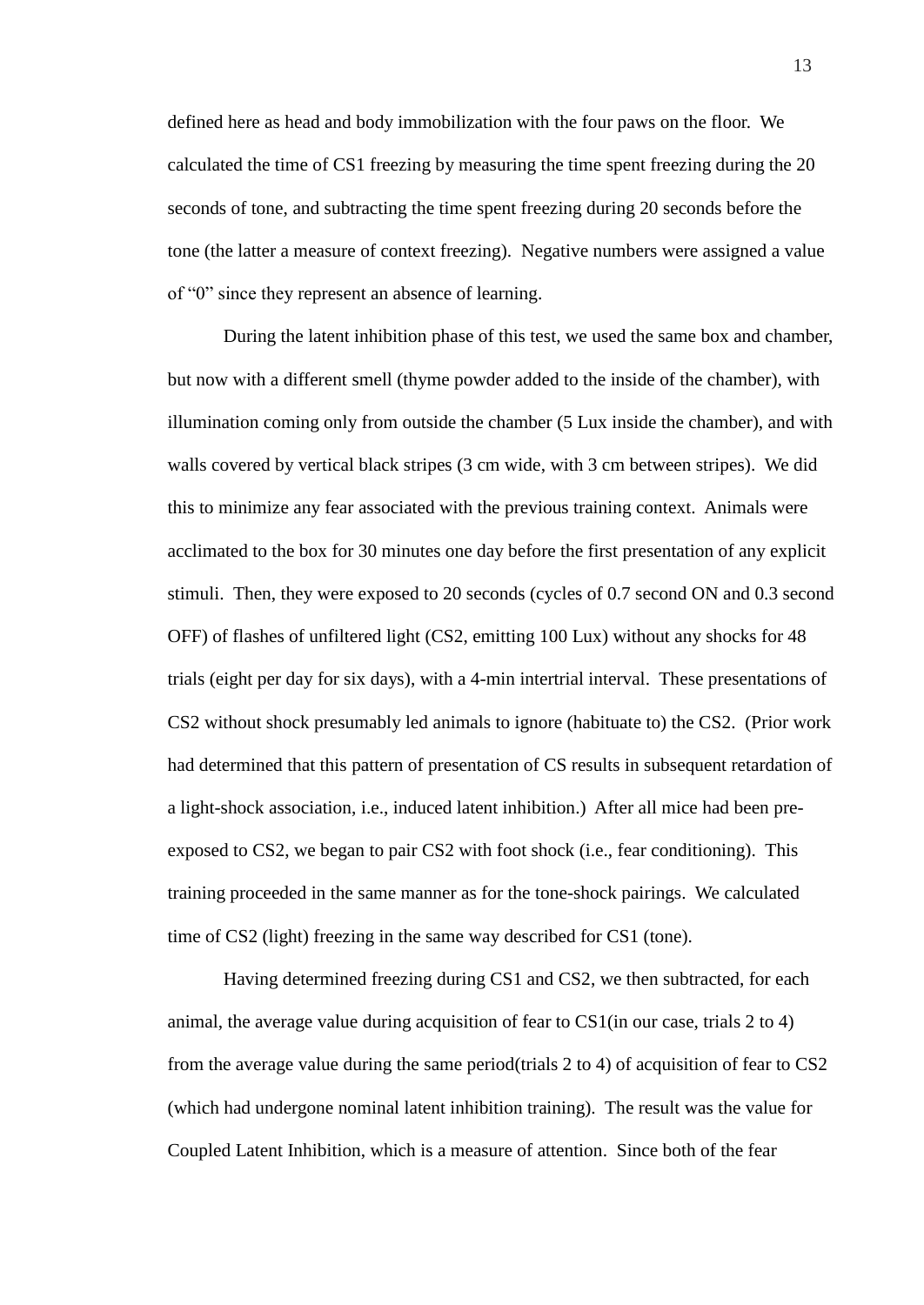conditioning tasks were dependent on animals" basic learning ability, this subtraction procedure provided a measure of the impact of latent inhibition that was independent of an animal"s characteristic learning ability (e.g. a slow animal during fear conditioning was compared to itself during latent inhibition). Relative to the performance in fear conditioning before latent inhibition, a lower performance in fear conditioning after latent inhibition leads to negative values in the Coupled Latent Inhibition measurement. In other words, a good performance in attention requires values after latent inhibition to be close to (or higher than) the performance in fear conditioning before latent inhibition  $(better attention = higher absolute values).$ 

#### *2.2.3.1. Coupled Latent Inhibition: Design in relation to the source of interference*

Interference in Coupled Latent Inhibition arose from predominantly internal sources because mice had to actively inhibit the learned tendency to ignore CS2, and this was the only consistent distractor. It is important to note that in order for the distractor's strength be the same for all animals, the level of habituation (c.f., latent inhibition) to CS2 at the start of CS2-US pairing must be comparable across all animals. Without a comparable level of latent inhibition across all animals, our data would be difficult to interpret. For instance, Sörqvist, Nöstl, & Halin (2012) found that greater working memory in humans is correlated with greater habituation rate, and Light, Grossman, Kolata, Wass,  $\&$  Matzel (2011) found that higher general learning abilities in CD-1 mice are correlated with higher habituation rates. Consequently, a mouse with higher attention would have habituated more to the CS2, and, consequently, would be slower to learn the CS2-US association (due to a stronger tendency to ignore CS2). Such a pattern would result in our underestimation of the attentional ability of animals of high general intelligence. Here, we minimized this complication by exposing animals to a very high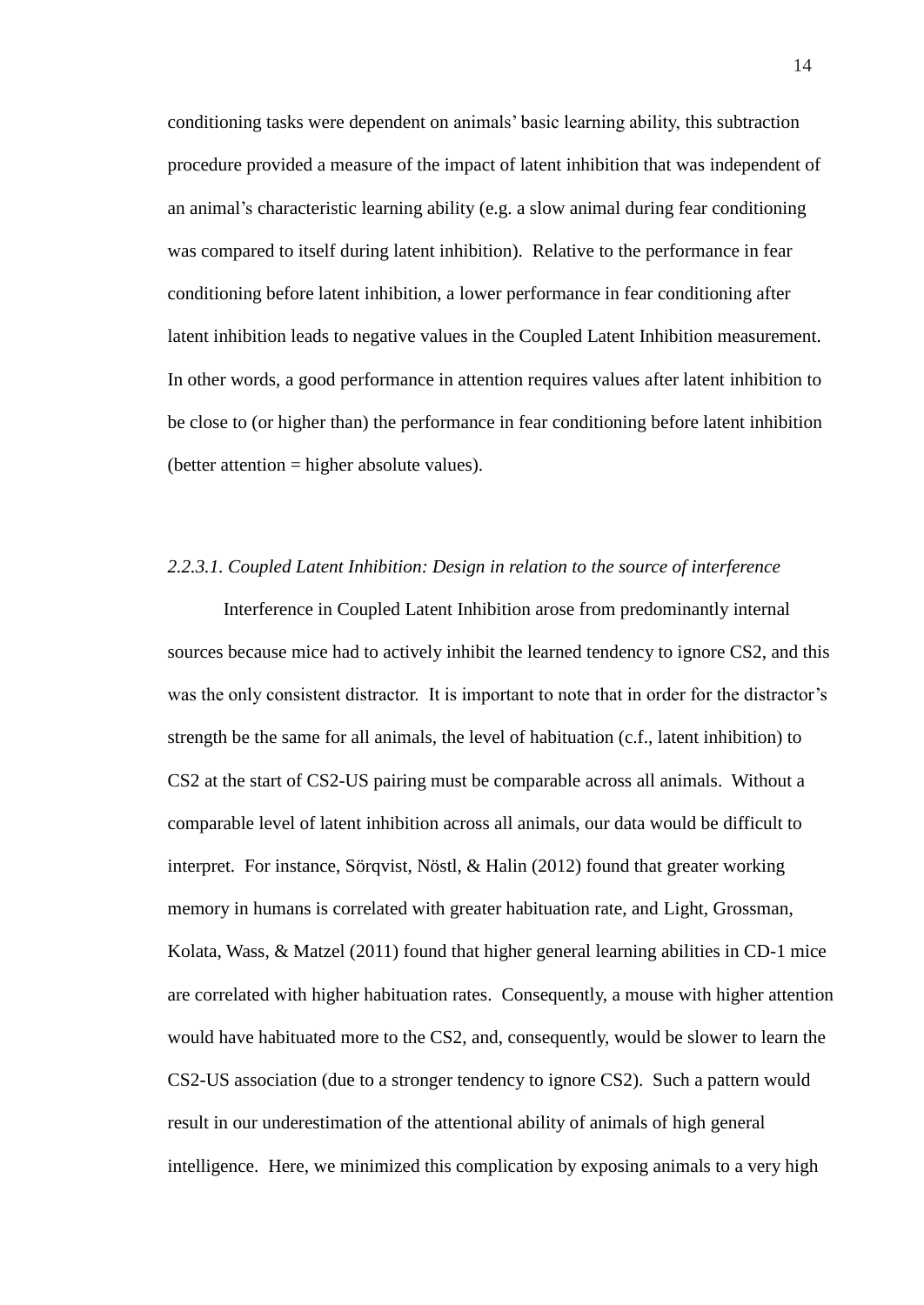number of latent inhibition trials, which in prior work in our laboratory was sufficient to asymptotically habituate all mice.

#### <span id="page-19-0"></span>**2.2.4. Dual Radial Arm Maze**

In the Dual Radial Arm Maze, we assessed animals" ability to operate simultaneously on two related sets of guidance cues. We first trained the mice in two different (visually distinct) eight-arm radial mazes located in a single testing room (which thus shared extra-maze visual cues). In order to efficiently find food, each maze requires the animals to use spatial cues (distributed around the maze) to guide its search and/or to maintain a memory of arms that have been visited within a trial. After reaching asymptotic (near errorless) performance in each maze, the attentional phase of testing began. During this phase, animals had to alternate choices between the two mazes. The two mazes were located in a single room, so the spatial cues were common to both mazes. Since animals must maintain a memory of the cues segregated according to the appropriate reference maze, the test required animals to maintain attention to the spatial cues relevant to the maze in which it was currently operating, and ignore interference from the cues that were appropriate for the other maze.

Of the two mazes, one was made of black and the other of grey Plexiglas. They both consisted of a central area (15cm of diameter) with eight arms evenly radiating out (40 cm long and 4.5 cm wide). The end of each arm had a depression containing a piece of food (14 mg of Dustless Precision pellets, Bio-Serv). The black maze had walls of clear acrylic glass enclosing the central area with a remotely operated door for each arm. Also, the black maze had walls of clear acrylic glass covering one third of one side of each arm. The grey maze, in contrast, did not have any walls. The two mazes were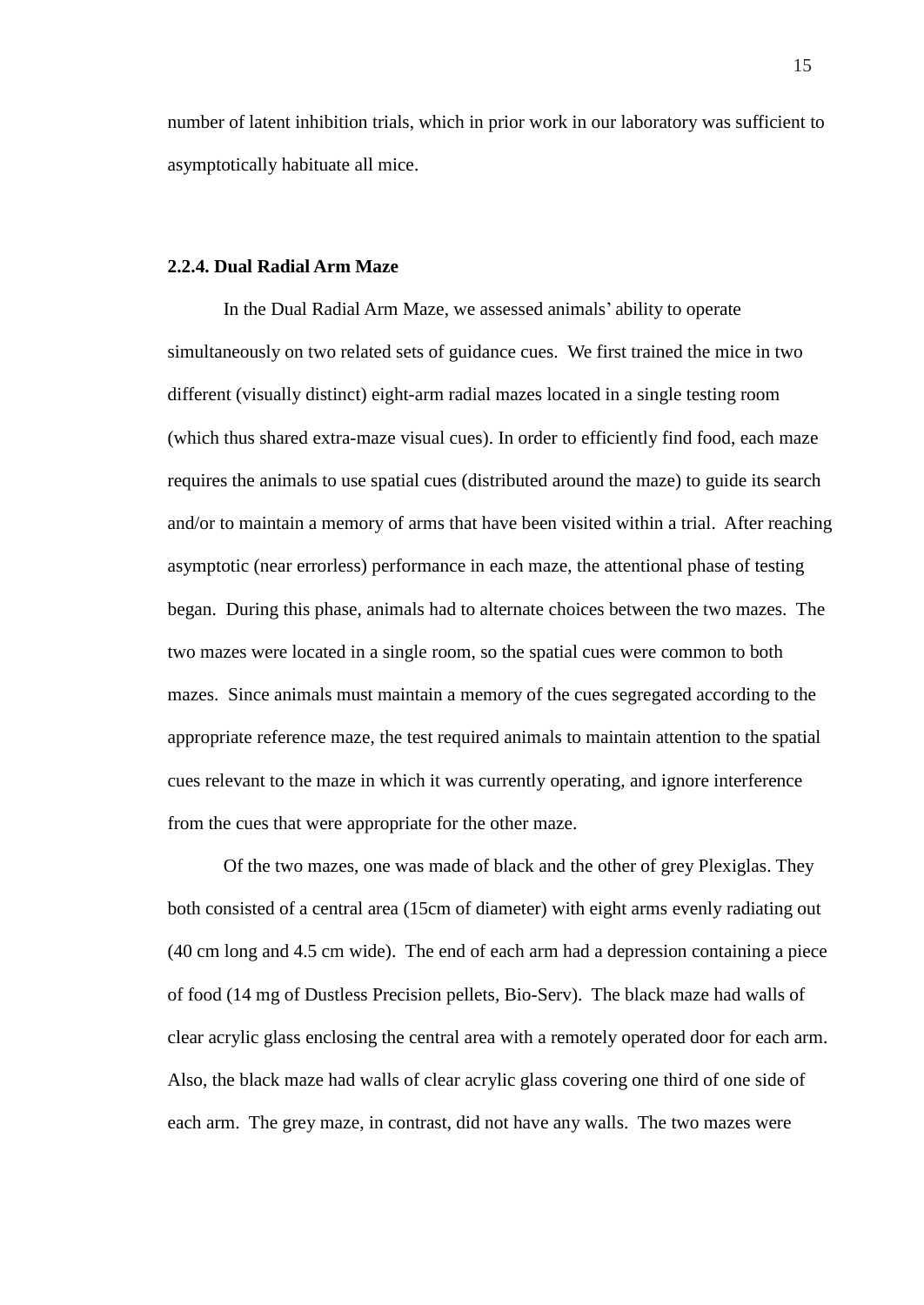located next to each other in a room with a variety of visual cues (including architectural details, light strings, and geometric shapes affixed to the walls).

Before training, mice were acclimated to the black maze. During the first day of acclimation, all doors were closed. We placed the animals in one arm at a time; changing arms after a mouse ate the food piece and spent at least 90 seconds in the arm. During the second day of acclimation, we placed the mice in the center of the maze with one door opened at a time; switching the opened door after a mouse ate the food at the end of that arm. Due to its similarity with the black maze, mice were not acclimated to the grey maze.

For training in the black maze, we placed an animal in the central area with all doors closed and all arms baited. Then, all doors were simultaneously opened until an animal made a choice, counted as hind paws passing1/4 of an arm"s length. Upon choosing, all of the remaining doors were closed until the subject ate the food at the end of that arm. The process then restarted with the animal re-entering the central area through the arm"s door. A trial continued until the animal ate all eight pieces of food. For the grey maze, a mouse, after being placed in the central area, was allowed to move freely until it retrieved the last of the eight pieces of food. Again, choices were counted as hind paws passing 1/4 of an arm"s length. If a mouse chose an arm with food but did not eat it, we treated it as neither a correct choice nor an error. We administered four trials (one per day) for the black maze and, subsequently, four trials (one per day) for the grey maze. With this phase of training over, we started training the mice in both mazes during a single day: black maze in the morning and grey maze in the afternoon (four hours after the black maze). This second phase continued for 10 days.

After all animals were performing well at both mazes (a total of 14 trials in each maze, which, from our past experience, supports near errorless performance in each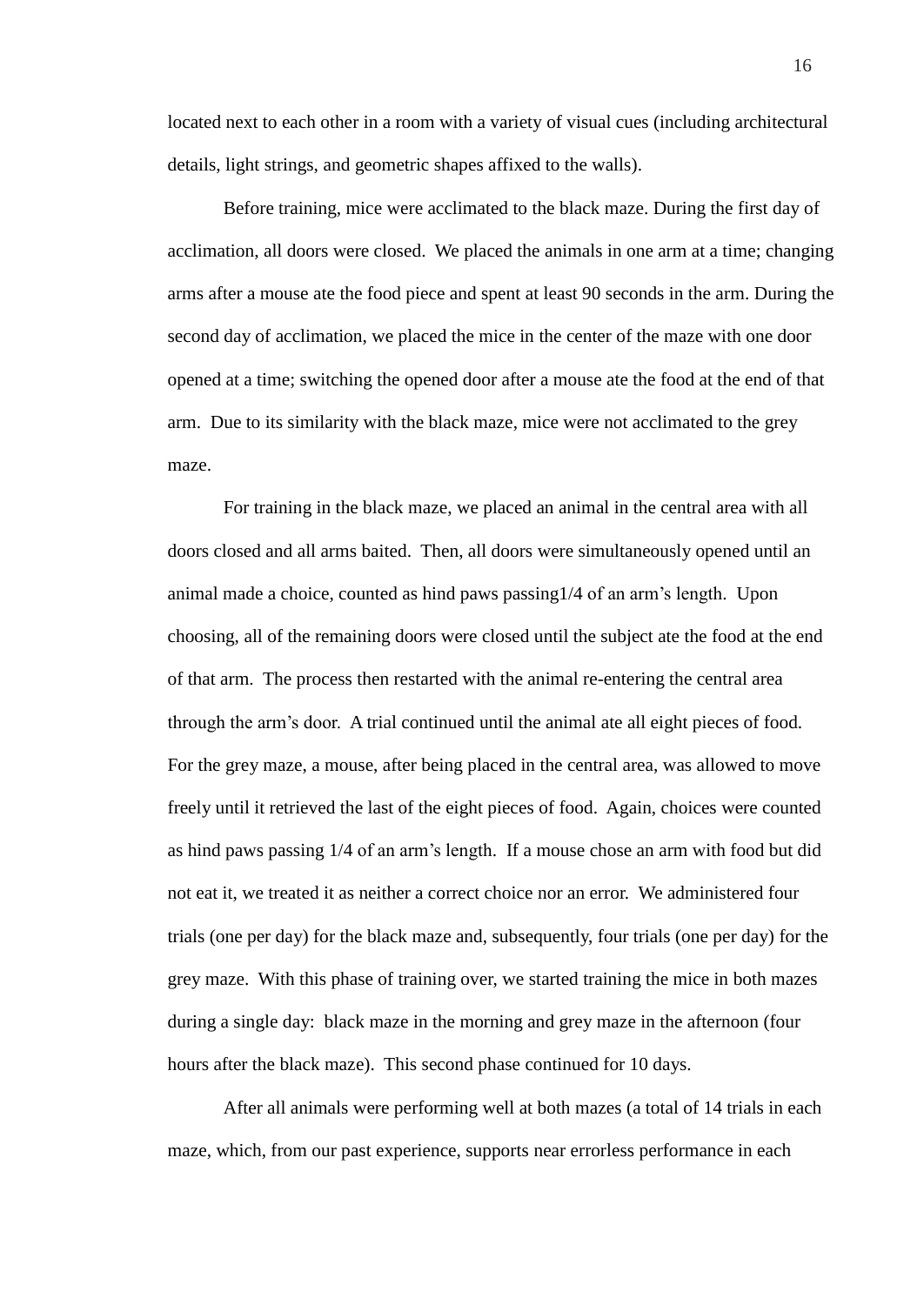maze), we started the Dual Radial Arm Maze attention test. We placed an animal in the central area of the black maze, and the usual procedure was followed. However, after three correct choices, we removed the mouse from the black maze and placed it in the central area of the grey maze. The animal was then allowed to navigate through the grey maze until it made a total of three correct choices. Following this, we removed the mouse from the grey maze and placed it in the central area of the black maze. These transfers happened again after three more correct choices in the black, three more in the grey, the two final correct choices in the black, and concluded with the two final corrects in the grey maze. This "dual maze" testing continued for three trials (once per day).

We recorded the number of errors that an animal made, and used the average of the three trials (each a sum of errors in the black and grey mazes) during the Dual Radial Arm Maze test as a measure of their attention (better attention = fewer errors).

#### *2.2.4.1. Dual Radial Arm Maze: Design in relation to the source of interference*

In the Dual Radial Arm Maze, there was only one test per day, so any internal interference from memory/habit was minimized (see W. A. Roberts, 1984 for review). On the other hand, because many of the visual cues guiding the animals overlapped between mazes, the performance in this task was heavily influenced by external sources of interference.

#### <span id="page-21-0"></span>**2.3. Blood Glucose levels**

Since three of the dependent measures in our attention battery were dependent on food as a reinforcer, we were concerned that differences in animals" glucose responses to food deprivation could be a major factor in determining the variation in their performance (independent of attention *per se*). (Of course, because animals had a typical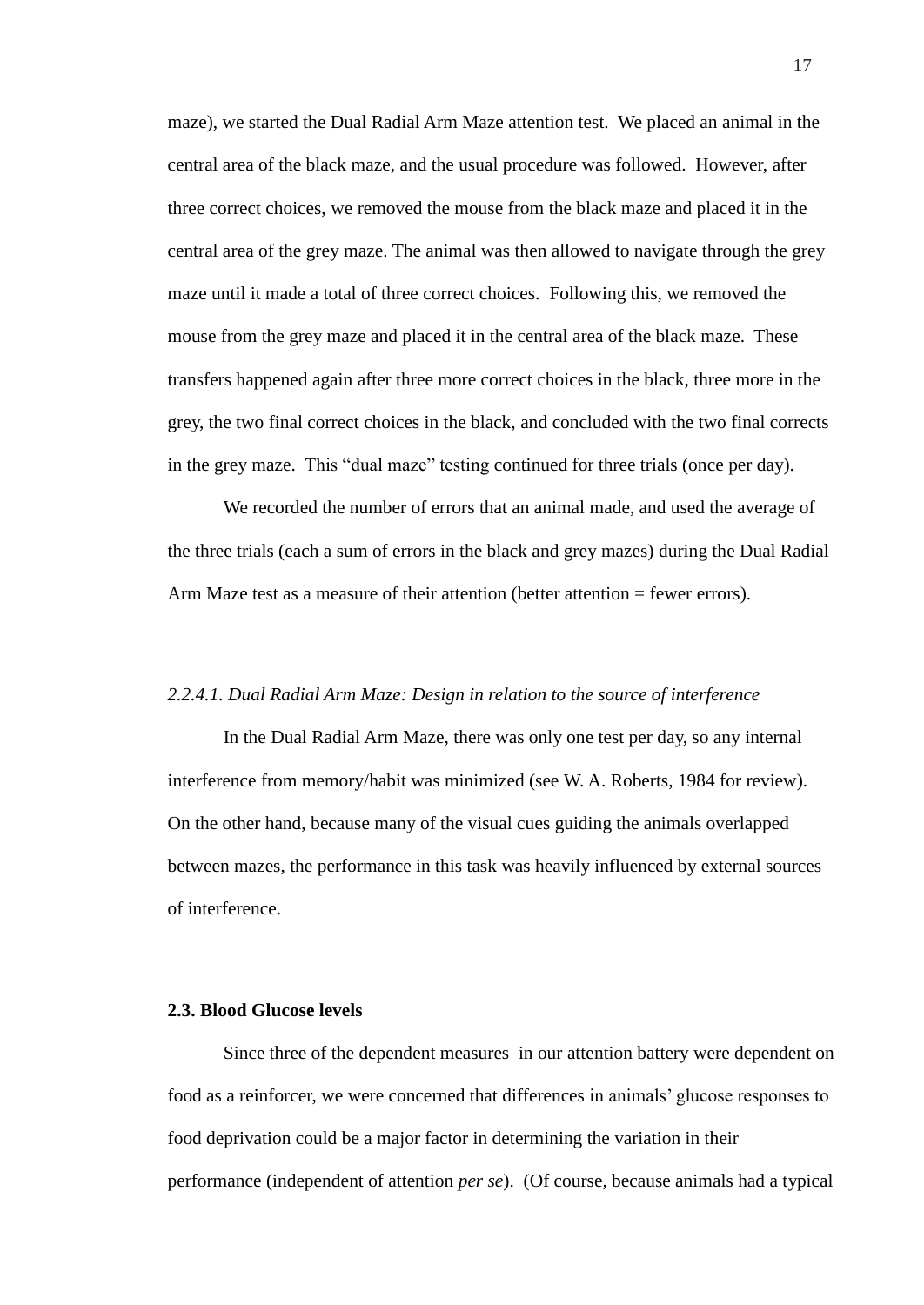loss of 5% of their *ad libitum* body weight before each test, they should all be motivated. However, this could only affect *variation* in performance if animals are *differentially* motivated.) To examine this potential interaction, we measured blood glucose levels of each animal twice after the attentional tests were over. We extracted the blood using tail incision and used a blood glucose meter (OneTouch Ultra). For the first extraction, mice were food deprived for one day, while, for the second extraction, they had normal access to food. For the analyses, the relative value (in %) of blood glucoses levels during deprivation were compared to the value during *ad libitum*. Blood glucose levels are believed to be inversely related to appetite: hypoglycemia can inhibit the release of the hormone leptin, leading to hunger (Mueller *et al.*, 1998). Hence, this measurement allowed us to indirectly infer individual differences in the mice"s motivation to obtain food during the attentional tests.

#### <span id="page-22-0"></span>**2.4. Statistical analyses**

For the separate evaluation of each test of the attention battery, we performed two-tailed t-tests and ANOVAs on SPSS 21. We then categorized each mouse"s attention ability based on its performance across the battery. For this, we performed an unrotated exploratory factor analysis ("principal axis factoring") on SPSS 21 of the scores from the four different tests. The analysis identifies the relationship of variables, and suggests underlying factors that explain (linearly fits) the variation of all observed variables. This results in new (latent) variables with high repeatability, since they aggregate similar measures with minimal error. Since these resulting factors from an exploratory factor analysis are nonhypothesized (have no assumptions about their structure), they are useful to show each measured variable"s contribution (or "loading") before testing hypothetical models in confirmatory factor analysis (Gerbing & Hamilton, 1996). Here, we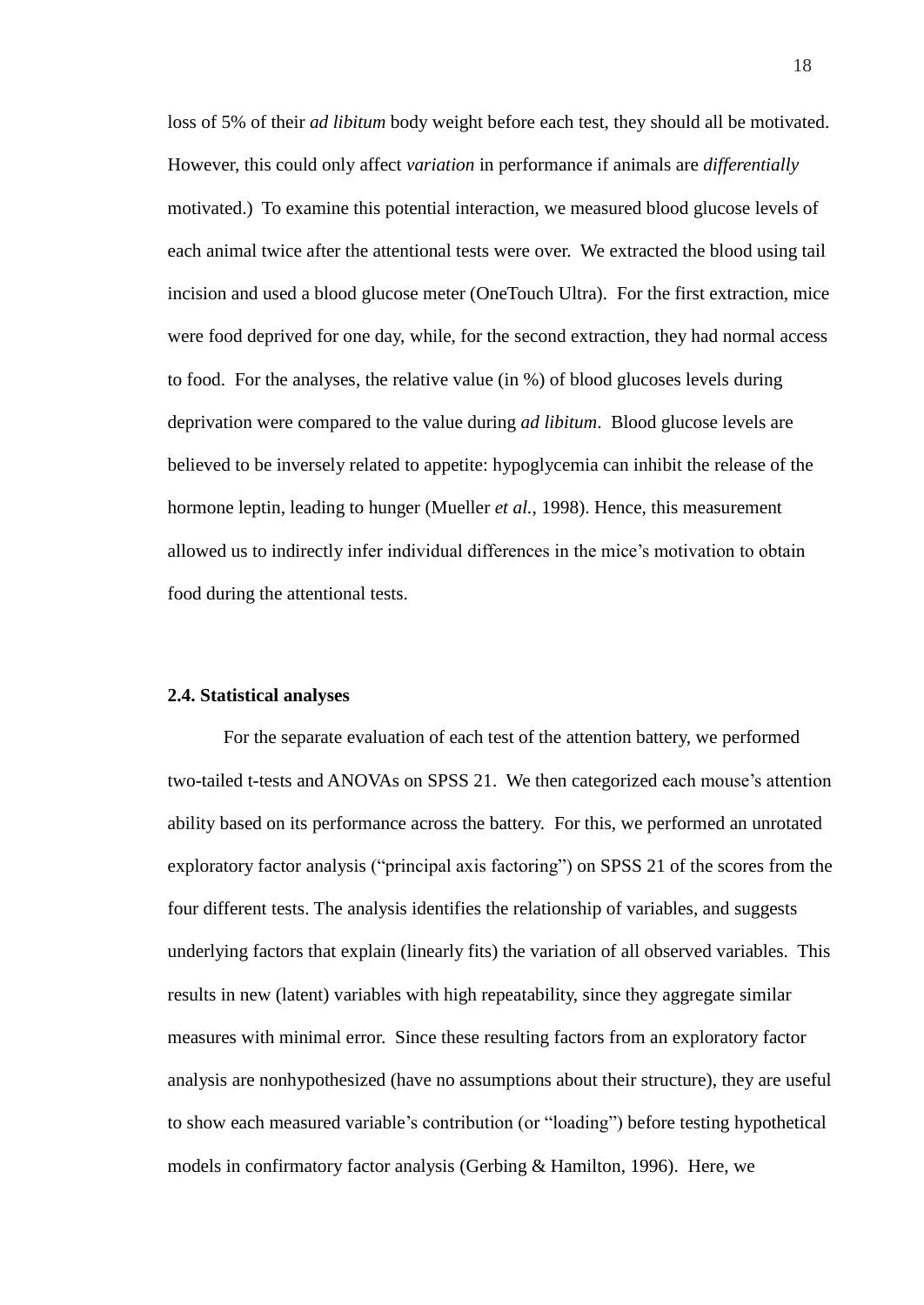considered only factors with eigenvalues greater than 1 (a widely accepted standard). To further explore the meaning of each test, we applied a Direct Oblimin rotation on the factor analysis. This technique makes each factor have either large or small loadings on any particular variable by maximizing their variance. Therefore, the Direct Oblimin rotation simplifies the interpretation of different causes for a set of variables because each original variable tends to be associated with one of the factors. In both unrotated and rotated exploratory factor analyses, we considered a factor loading above 0.3 as an indication that a test is meaningfully loading onto the respective factor (Tabachnick  $\&$ Fidell, 2001).

After the exploratory factory analyses, we then tested the two attention models: 1) The one factor model based on the assumption that a *single factor explained the variance across all attentional tests*; 2) The two factor model for *source of interference* assuming that T-Maze Reversal and Coupled Latent Inhibition related to one factor interpreted as internal attention, and the Mouse Stroop Test and Dual Radial Arm Maze related to another factor interpreted as external attention. For this, we used confirmatory factor analyses based on maximum likelihood estimation in AMOS 21. This particular estimation for a confirmatory factor analysis has advantages in cases with relatively small samples (like ours), with fitness indexes working better with maximum likelihood than with other statistical estimation procedures (Chou & Bentler, 1995). We assessed model fit by using three absolute indices (Model Chi-Square, RMSEA, and SRMR) that describe how well the model represents the observed data, where lower values mean better fit (hence, they are also referred to as tests of "badness-of-fit") (Kline, 2011). For the Model Chi-Square ( $\chi^2$ <sub>M</sub>), the null hypothesis is the model itself, so failing to reject it (i.e., a small Model Chi-Square) indicates a good fit (with alpha here set at 0.05) (Kline, 2011). Following a similar reasoning, RMSEA values of 0.06 and below are considered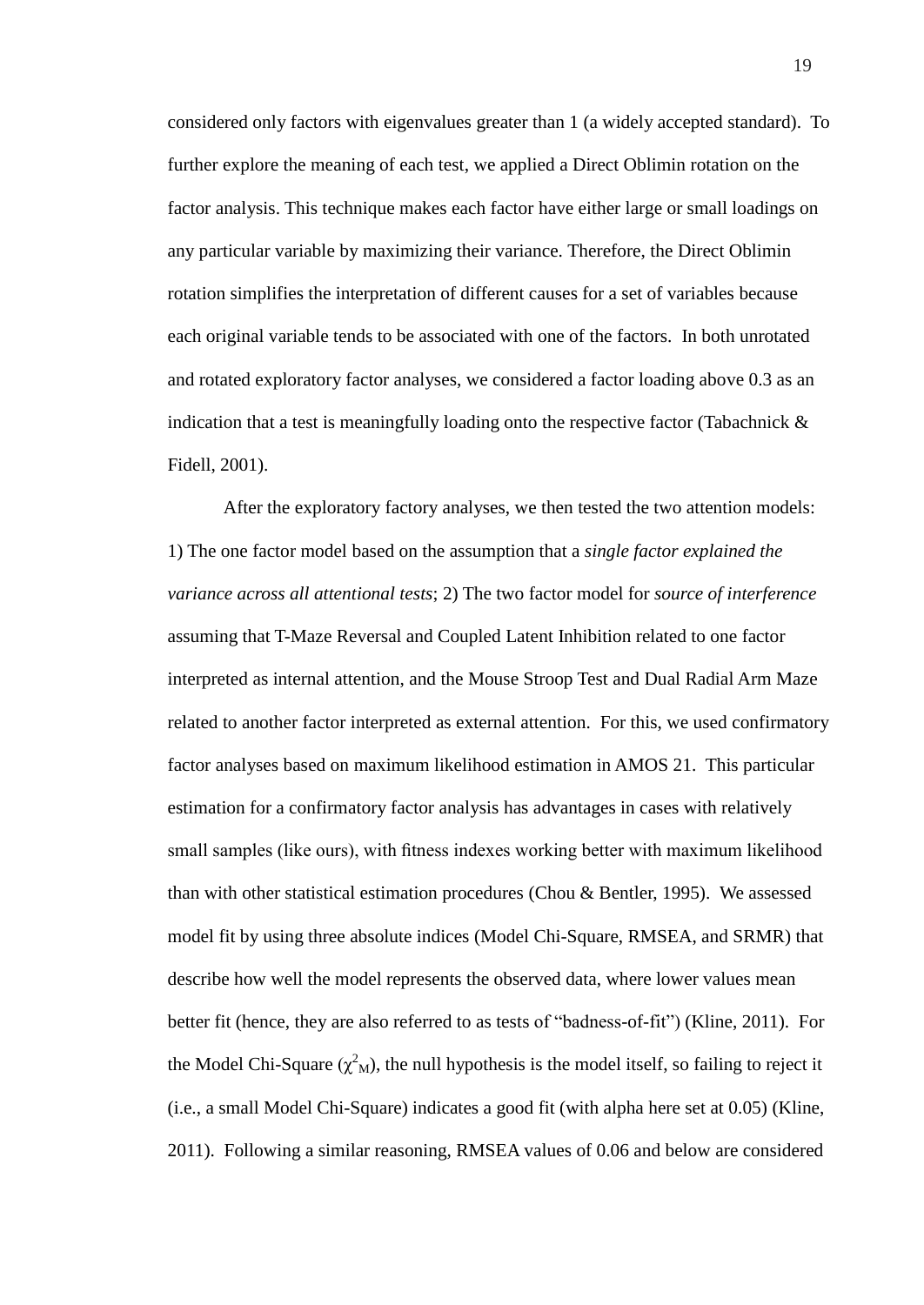good (while values greater than .10 are considered a poor fit), as well as SRMR values of 0.09 and below (Hu & Bentler, 1999). In addition to these three absolute indices, we also assessed model fit with two incremental indices (CFI and TLI) that describe how well the model fits in comparison a to a baseline model where all variables are uncorrelated and without latent variables, and where higher values mean better fit ("goodness-of-fit" in the literal sense) (Kline, 2011). CFI and TLI indicate an adequate model fit at values of 0.95 or above (Hu & Bentler, 1999). We chose these tests due to their statistical relevance and frequent use (Hooper, Coughlan, & Mullen, 2008; Kline, 2011). For hierarchical comparisons between the one factor (general) model and the two factor (source of interference) model, we performed the Chi-Square Difference Test  $(\chi^2_{\rm D})$ , where the null hypothesis represents no differences between the models.

In the process of training animals for their ultimate tests of attention, animals underwent acquisition of five basic learning tasks (odor discrimination, visual discrimination, reinforced alternation, fear conditioning, and radial arm maze). Consequently, the rate of acquisition on each of these tasks can be used to construct an aggregate measure of animals" general learning performance (see Kolata *et al.*, 2008, for details of this procedure). For this purpose, acquisition scores were entered into an unrotated exploratory factor analysis, and a factor score (based on the primary, or "general learning" factor) was computed for each animal. A factor score is analogous to an average z score based on an animal"s performance on each individual test, weighted by the degree to which that test loads on the primary factor. Thus factor scores serve to rank each animal on the variable captured by the primary factor (in this case, general learning ability).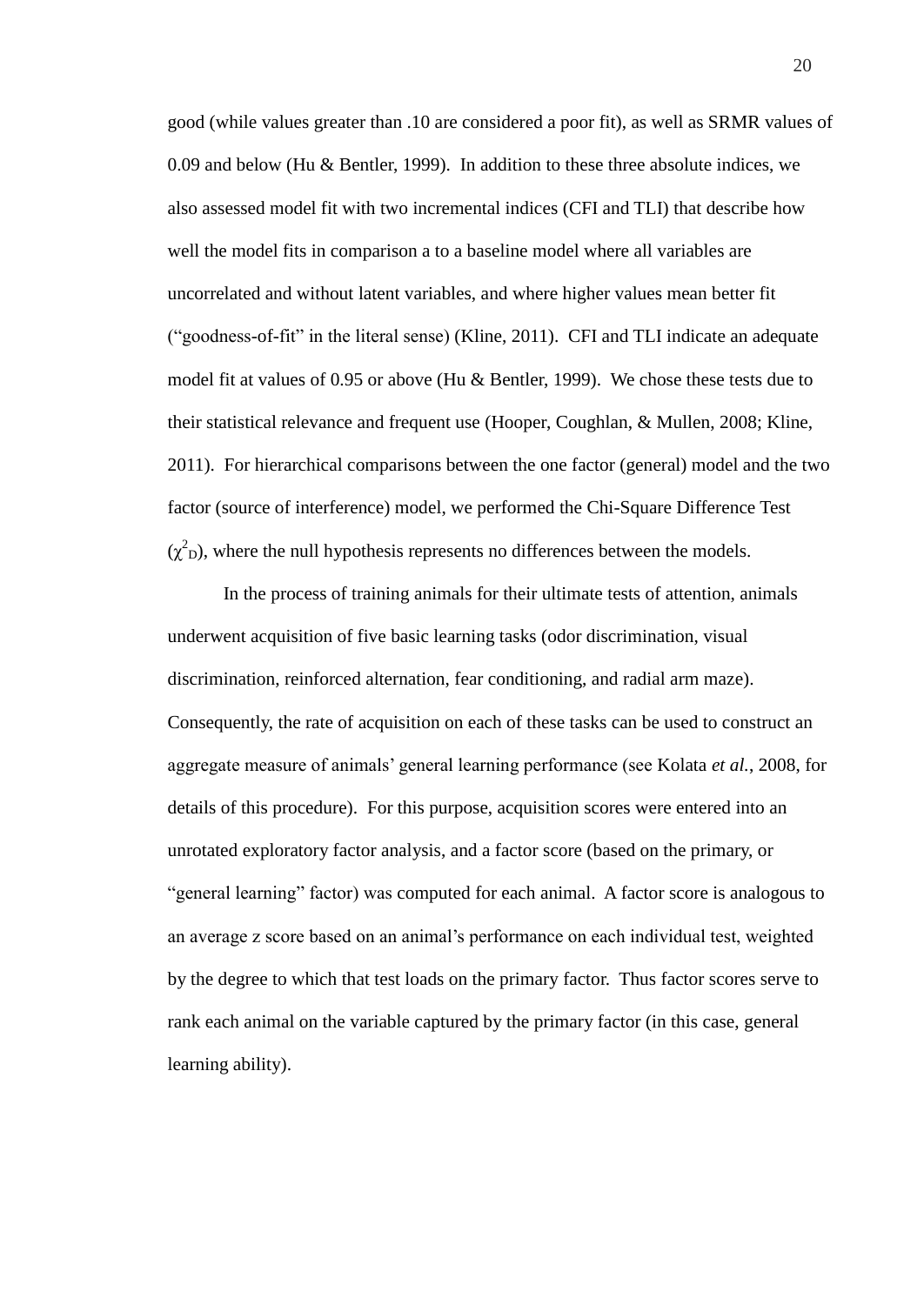#### <span id="page-25-0"></span>**3. Results**

First, we describe the training phases and summarized results from each test of the attention battery for all 26 animals. We then describe the results of our factor analysis, which revealed the two different, and meaningful, latent variables. Then, we describe the results of the confirmatory factor analyses which estimated the goodness-offit for a model with a single latent factor ("attention") explaining the performance across tests of attention, as well as for a model of external and internal attention as distinct (although correlated) latent factors. Lastly, we examined the relationship of variation in attention to individual animal"s general learning performance.

#### <span id="page-25-1"></span>**3.1. Individual tests of the attention battery**

#### <span id="page-25-2"></span>**3.1.1. Mouse Stroop Test**

The mean performance of animals during the training for odor discrimination and visual discrimination is presented in Figure 2. At the end of both tasks, mice were performing better than the two errors expected by random chance (although errors could easily exceed two if choices were repeatedly directed toward a non-target food cup). Animals started odor discrimination training making on average  $17.54 \ (\pm 1.20)$  errors to find food, and by the 12th trial errors had fallen to 0.92  $(\pm 0.23)$ , a significant decrease across trials ( $t_{25}$  = 13.45, p< 0.0001) with a large effect on performance (Cohen's d = 3.13). For visual discrimination, however, mice began training with a low number of errors, and thus did not improve from trials 1 to 16,  $(t_{25} = 1.72, p > 0.05)$ . This likely reflected the fact that animals were previously trained on a task (odor discrimination) which had very similar demands, and thus in this task, animals could focus exclusively on learning the relatively simple visual discrimination.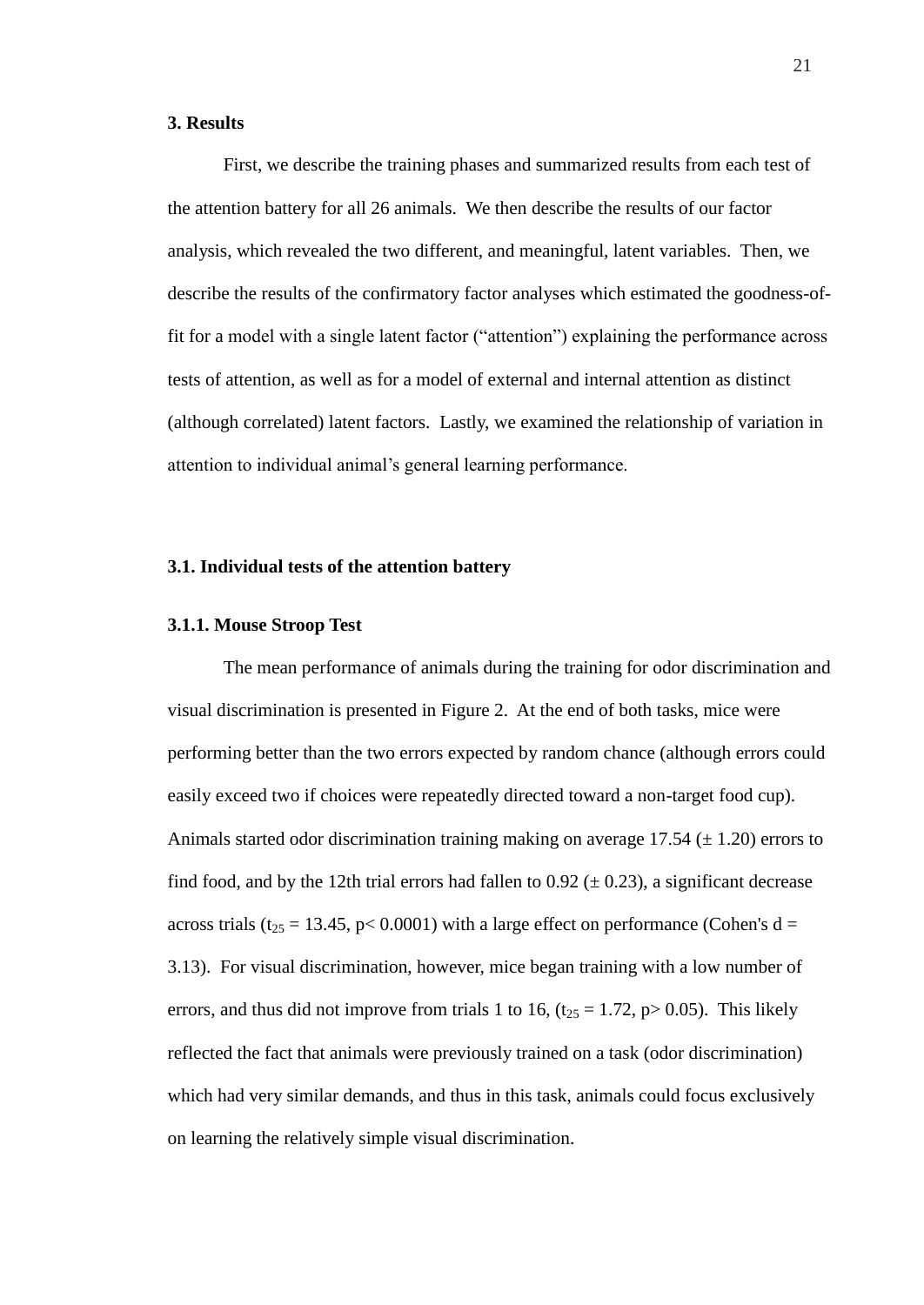The right portion in Figure 2 illustrates the group mean performance in the visual box of the Mouse Stroop Test (i.e., in the presence of odor distractors). The group mean number of errors during the first of these tests was significantly higher than the average performance on the last day (Trials 13 to 16) of visual discrimination training ( $t_{25} = 2.43$ , p< 0.05), revealing the negative impact of the addition of the odor distractors.



**Figure 2**. Average number of errors for the 26 mice to retrieve food across 12 trials of odor discrimination training, across 16 trials of visual discrimination training, and across three trials in the Mouse Stroop Test (visual discrimination box in the presence of odor distracters). Brackets indicate standard error of the mean.

#### <span id="page-26-0"></span>**3.1.2. T-Maze Reversal**

Figure 3A illustrates the relative frequency of correct responses for the group of animals as a function of trials. Animals started the task correctly choosing approximately half of the time, as expected by chance. On the 23rd trial, all animals made a correct choice, a significant difference from the first trial (W = -105, p < 0.001). This indicates that animals had reached a high level of performance prior to the reversal task. The results for the T-Maze Reversal are seen in Figure 3B. During this reversal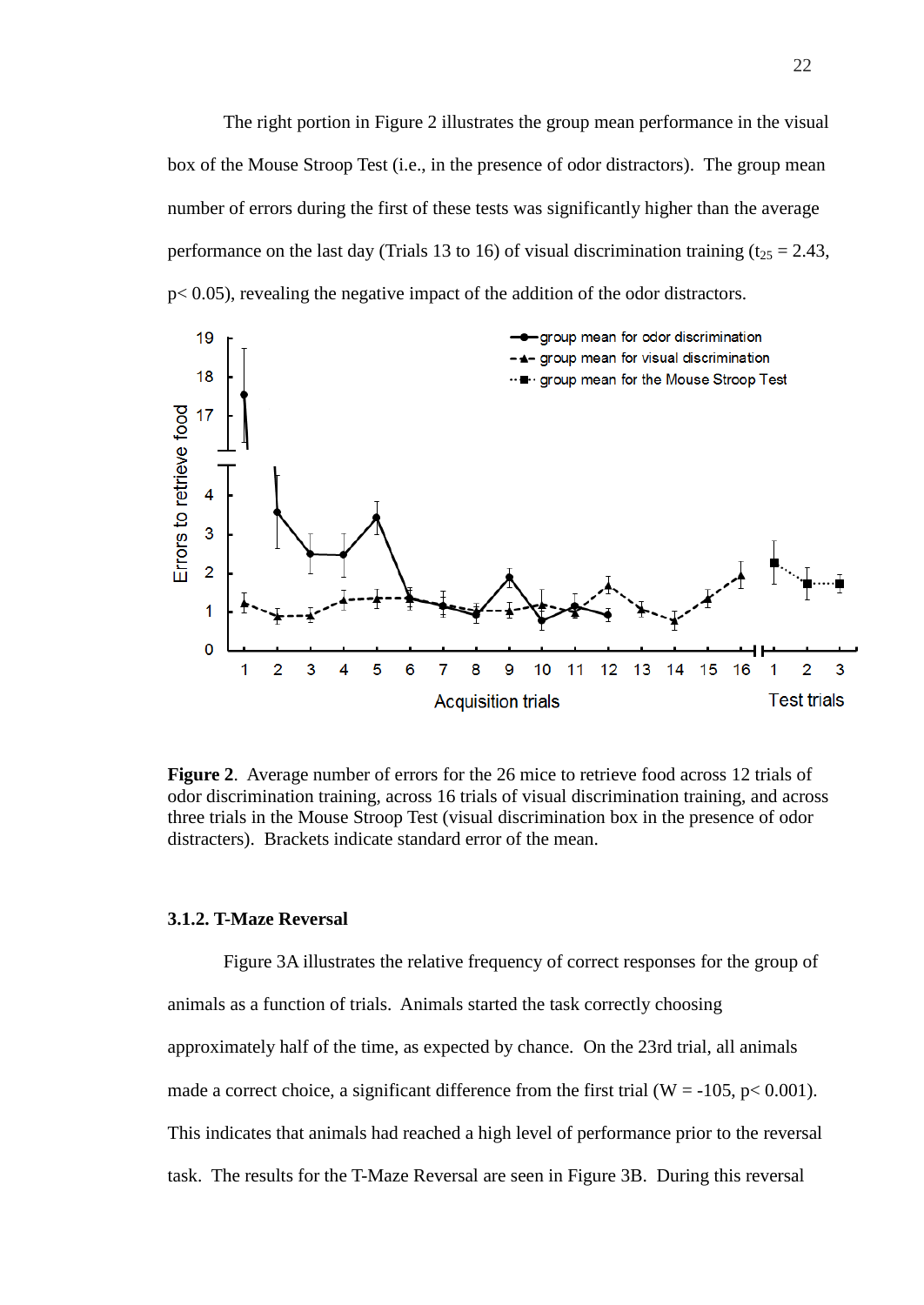phase (in which reinforcement was always located on the *same* side), animals performance fell well below chance levels, indicating a propensity to continue to alternate choices. However, by the  $12<sup>th</sup>$  trial, animals' performance had improved to the pre-reversal level.





**Figure 3**. A. Average frequency of correct choices for 26 mice across 12 trials of reinforced alternation training. B. Average frequency of correct choices for 26 mice across 12 trials of T-Maze Reversal. Dashed lines indicate a level of random responding (i.e., 50% correct choices.) Brackets indicate standard error of the mean.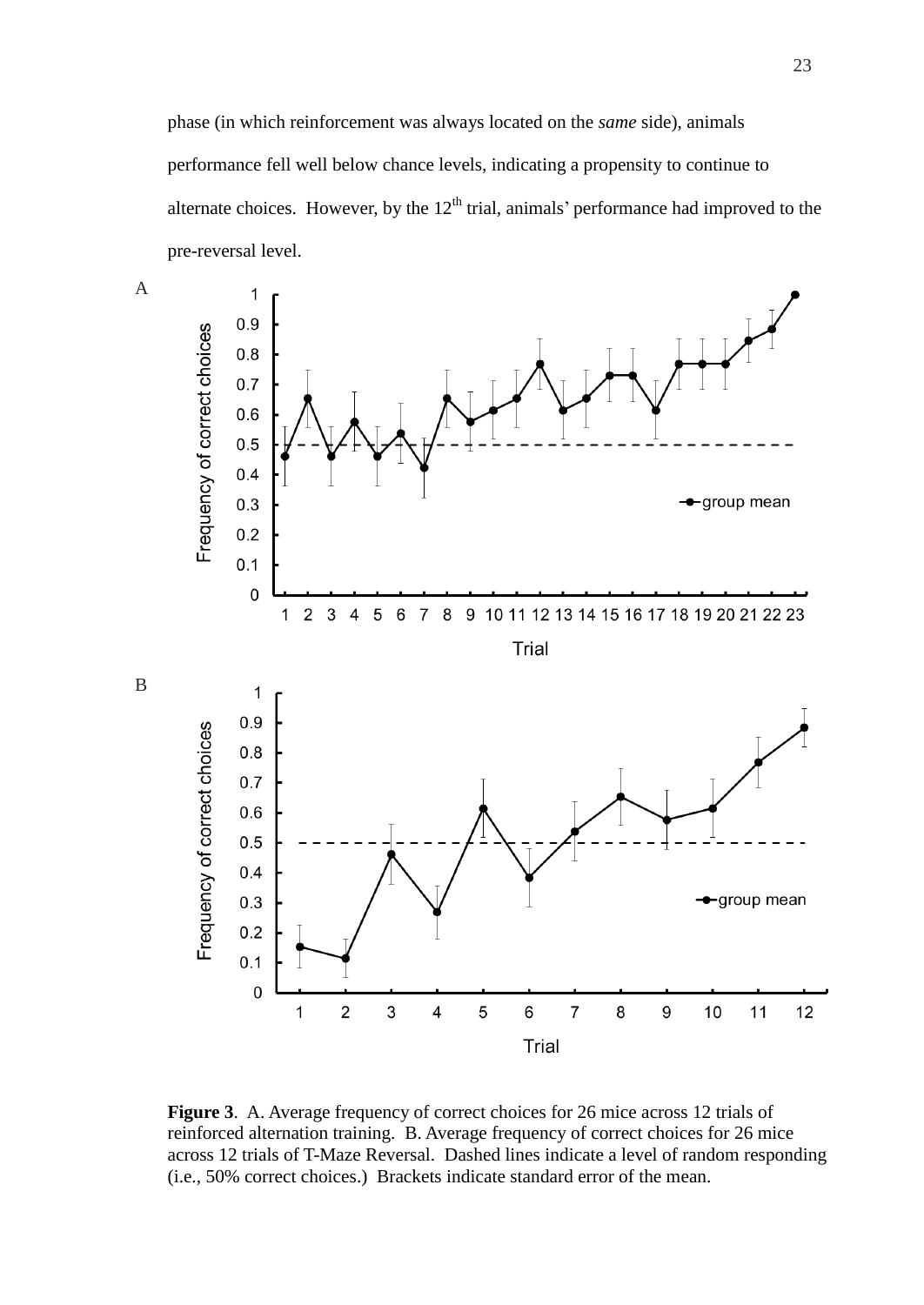#### <span id="page-28-0"></span>**3.1.3. Coupled Latent Inhibition**

We observed rapid learning of the tone-shock association absent prior exposure to the tone CS (i.e., without prior latent inhibition training; Figure 4A), with the mean time of freezing for CS1 (tone predicting shock, and calculated by the time freezing during the CS1 minus the time freezing before the CS1) increasing more than seven times across trials (i.e., at the start of Trial 6). Even with a drop in performance during the final two pairings (Trials  $7 \& 8$ ), mice's performance on the last trial (Trial 8) was still significantly different than on the first trial ( $t_{22} = 3.82$ , p< 0.001), indicative of the formation of a tone-shock association (Cohen's  $d = 0.83$ ).

The bottom curve in Figure 4A illustrates the acquisition of fear to a light (that was initially presented unpaired) when paired with shock. Mice were slow to acquire a fear response during light-shock pairings following extensive exposure to the light in the absence of shock (i.e., latent inhibition). Acquisition of fear to the light was slower than the acquisition of fear to the tone across all trials (repeated measure ANOVA task x trial,  $F_{1,401} = 93.00$ , p < 0.0001). However, even after latent inhibition training, animals ultimately acquired the light-shock association, with the mean time of freezing for CS2 (light predicting shock, and calculated by the time freezing during the CS2 minus the time freezing before the CS2) rising 3 seconds at its maximum value, during Trial 7. There was a significant difference from the first and last trials ( $t_{25} = 4.62$ , p< 0.0001), indicative of successful (although weak) acquisition (Cohen's  $d = 1.21$ ). (It is worth reiterating that the slow acquisition of fear in response to the light relative to the tone is not likely the result of innate differences in the ability of these stimuli to support learning. The parameters for these stimuli were specifically chosen based on prior work which determined that these stimuli would support similar rates of learning when paired with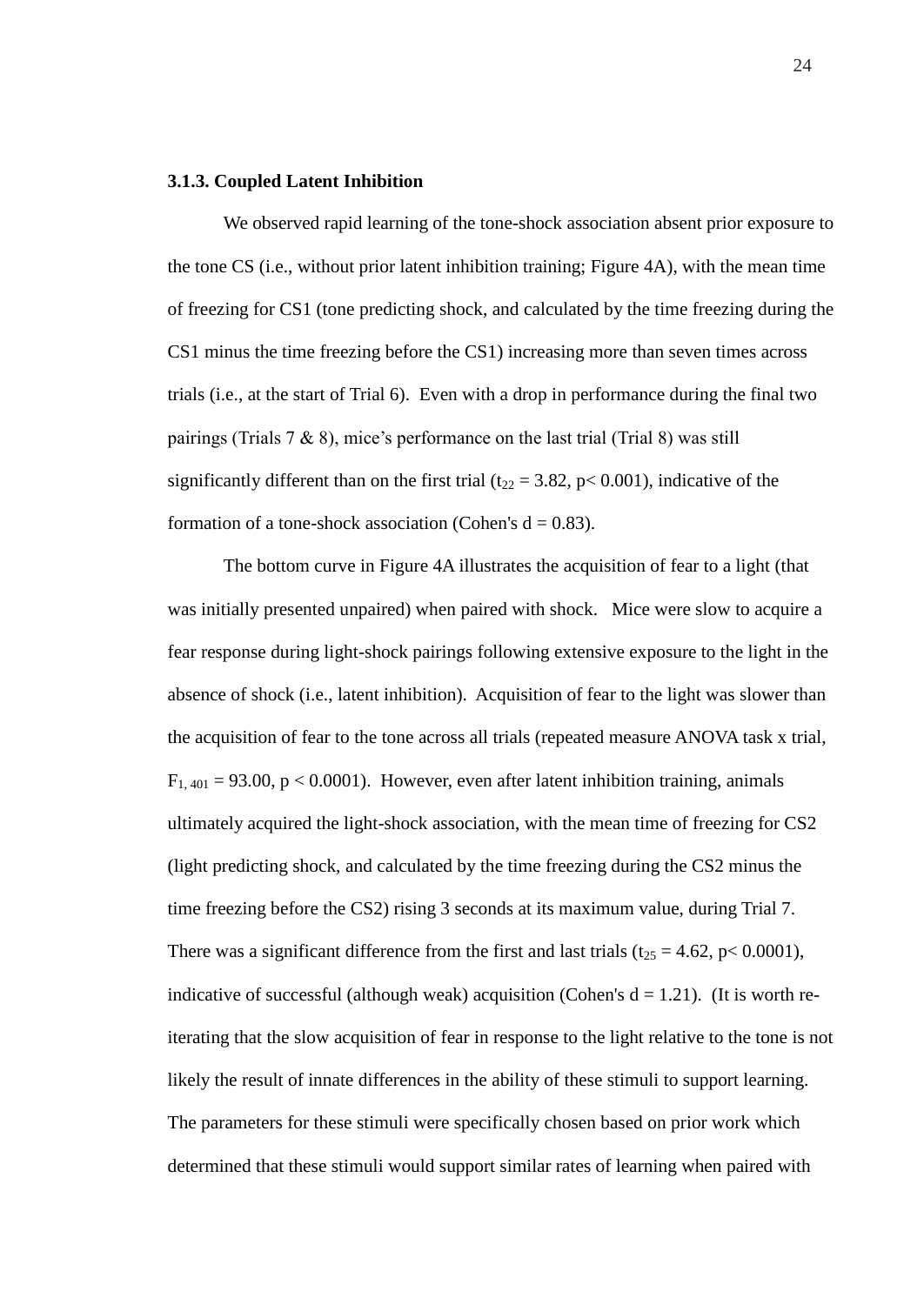shock. Instead, the slow learning during light-shock pairings is presumed to reflect the extensive prior experience that the animals had with the unreinforced light.)

The performance of mice for Coupled Latent Inhibition is a measure of the performance on fear conditioning after latent inhibition minus the performance on fear conditioning with no prior latent inhibition. A very high attentional capacity should lead to higher values (close to zero). A value of zero here means that the animal learned about CS2 (after latent inhibition) at the same rate as CS1.



**Figure 4.** A. Average time of "CS freezing" (time spent freezing during the 20 seconds of tone minus the time spent freezing during 20 seconds before the tone) for 26 mice across 8 trials of fear conditioning (upper curve) and fear conditioning to the light after pre-exposure (i.e., latent inhibition) to the light (bottom curve). Brackets indicate standard error of the mean.

#### <span id="page-29-0"></span>**3.1.4. Dual Radial Arm Maze**

During training in both the black and grey radial arm mazes, mice gradually improved their performance (Figure 5), making significantly fewer errors during the last trial (Trial 14) compared to the first ( $t_{25} = 2.81$ , p< 0.01 in the black maze, and  $t_{25} = 5.20$ ,  $p$ < 0.0001 in the grey maze), corresponding to moderate (Cohen's  $d = 0.57$ ) and large (Cohen's  $d = 0.87$ ) effect sizes, respectively. In addition, Figure 5 illustrates the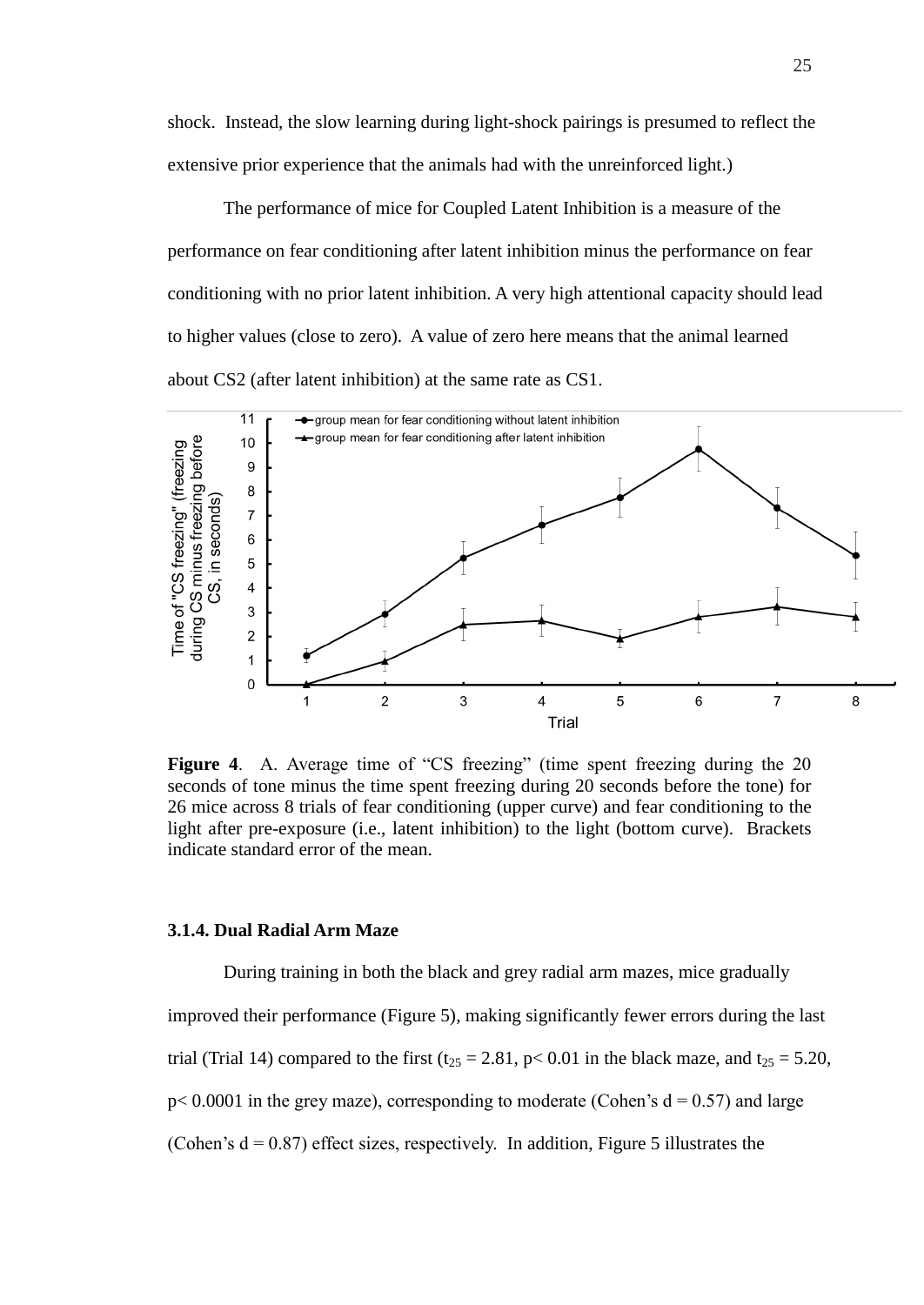performance of all animals in the Dual Radial Arm Maze phase of testing. As illustrated, errors increased in this more complex phase of radial arm maze testing (where animals were simultaneously performing in two mazes that shared an overlapping set of visual guidance cues). For subsequent analyses, fewer errors in this phase indicated better attention.



**Figure 5**. Average number of errors for 26 mice across 14 trials of black and grey maze training, and across 3 trials of Dual Radial Arm Maze. Brackets indicate standard error of the mean.

#### <span id="page-30-0"></span>**3.2. Exploratory factor analyses of the attention tests**

Table 1 shows the descriptive statistics of all 26 animals on each of the four attention tests that contributed to the factor analysis (as well as on the learning tasks described further below). The values entered for each test are as follows: 1) Mouse Stroop Test = average number of errors in the visual box in the presence of task-relevant odor distractors (Trials, 1 to 3), 2) T-Maze Reversal = number of correct choices during the reversal phase divided by the number of correct choices during the alternation learning phase (Trials 5 to 12), 3) Coupled Latent Inhibition =  $CS2$  (light) time of freezing during light-shock pairings (following latent inhibition training) minus CS1 (tone) time of freezing during tone-shock pairing (hence, the existence of negative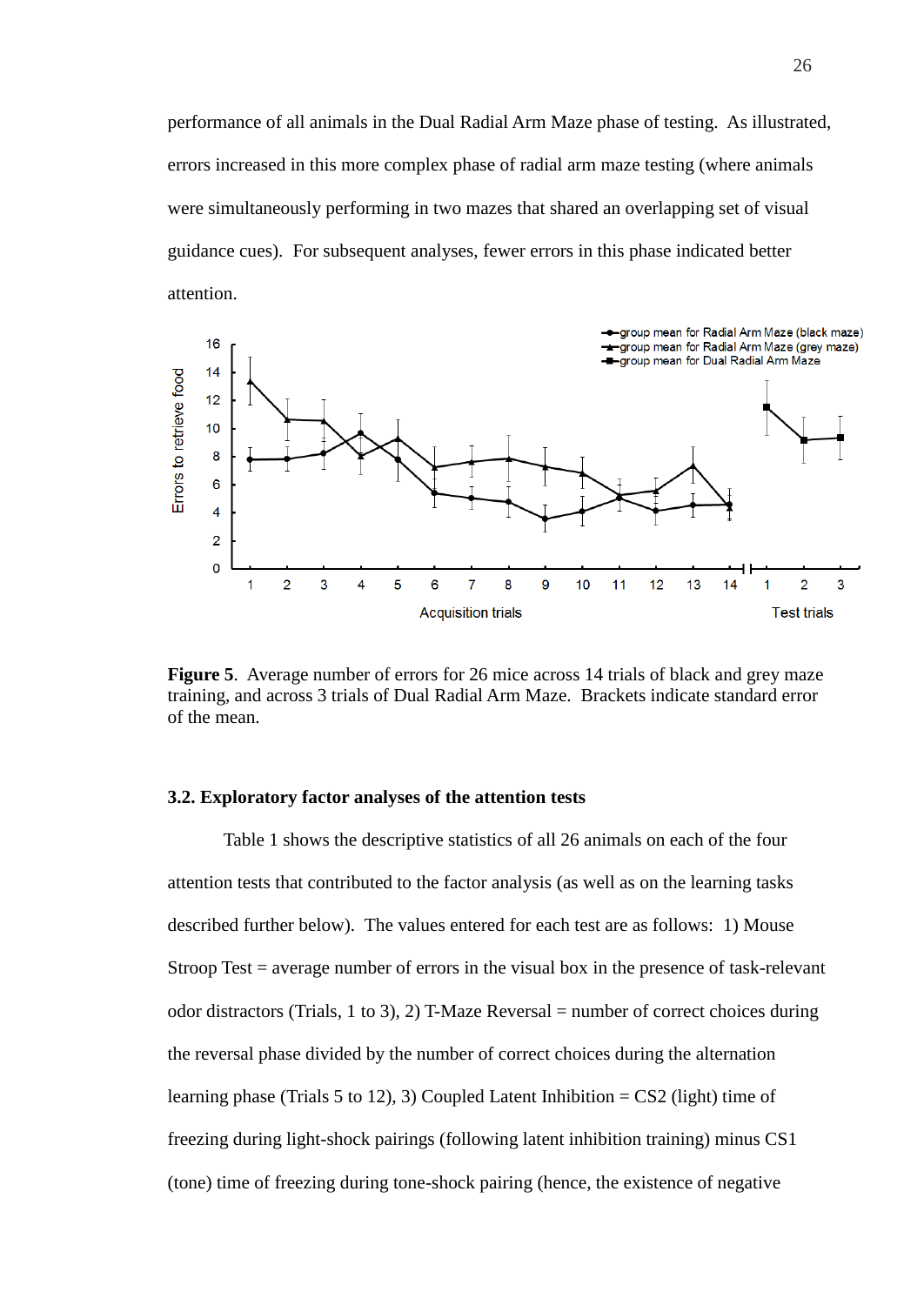numbers; Trials 2 to 4), and 4) Dual Radial Arm Maze = average number of errors for the sum of black and grey mazes during trials in which mice alternated choices between the two mazes (Trials, 1 to 3).

Table 1 also contains skewness and kurtosis measures of the data distribution. For skewness, values between -2 and 2 are considered to be inside the acceptable range for a normal distribution (Gardner, 2001). Note that SPSS uses a formula that estimates the skewness in the population  $(Z_{g1})$ , and, hence, its acceptable range differs from the more common formula (g1) of  $-1$  to 1 (Gardner, 2001). For kurtosis, values between  $-3$ and 3 are considered to be inside the acceptable range for a normal distribution (Sheskin, 2003). Hence, dependent measures on all attention tests were well within the range of normalcy and had an adequate distribution for the exploratory factor analyses and the confirmatory factor analyses that followed.

|                       | <b>Test</b>                   | Mean    | Standard<br>Deviation | Range                 | Skewness* Kurtosis* |         |
|-----------------------|-------------------------------|---------|-----------------------|-----------------------|---------------------|---------|
|                       | Mouse Stroop Test             | 1.91    | 1.17                  | $-4.7$ to $-0.3$      | $-1.13$             | 0.87    |
|                       | <b>T-Maze Reversal</b>        | 1.14    | 0.46                  | $0.5$ to 2.5          | 1.19                | 1.59    |
| Attention             | Coupled Latent Inhibition     | $-2.89$ | 3.48                  | $-10.4$ to 2.7        | $-0.35$             | $-0.47$ |
|                       | Dual Radial Arm Maze          | 5.00    | 3.21                  | $-10.8$ to $-0.3$     | $-0.36$             | $-0.90$ |
| -earning <sup>#</sup> | <b>Odor Discrimination</b>    | 2.66    | 1.59                  | $-7.6$ to $-0.4$      | $-1.48$             | 2.97    |
|                       | <b>Reinforced Alternation</b> | 0.59    | 0.15                  | $0.3 \text{ to } 0.9$ | 0.04                | 0.11    |
|                       | <b>Fear Conditioning</b>      | 4.93    | 2.6                   | $0.5$ to 11.1         | 0.57                | $-0.1$  |
|                       | Radial Arm Maze               | 8.83    | 2.2                   | $-13.2$ to $-4.4$     | $-0.33$             | $-0.08$ |

Table 1. Mean, standard deviation, range, and measures of skewness and kurtosis of the performance of the 26 mice in the attention tests and the learning tests.

† Four tests of attention. Mouse Stroop Test (number of errors), T-Maze Reversal (correct choices in reversal per correct choices in normal learning), Coupled Latent Inhibition (seconds of CS freezing during latent inhibition minus seconds of CS freezing during fear conditioning), and Dual Radial Arm Maze (number of errors).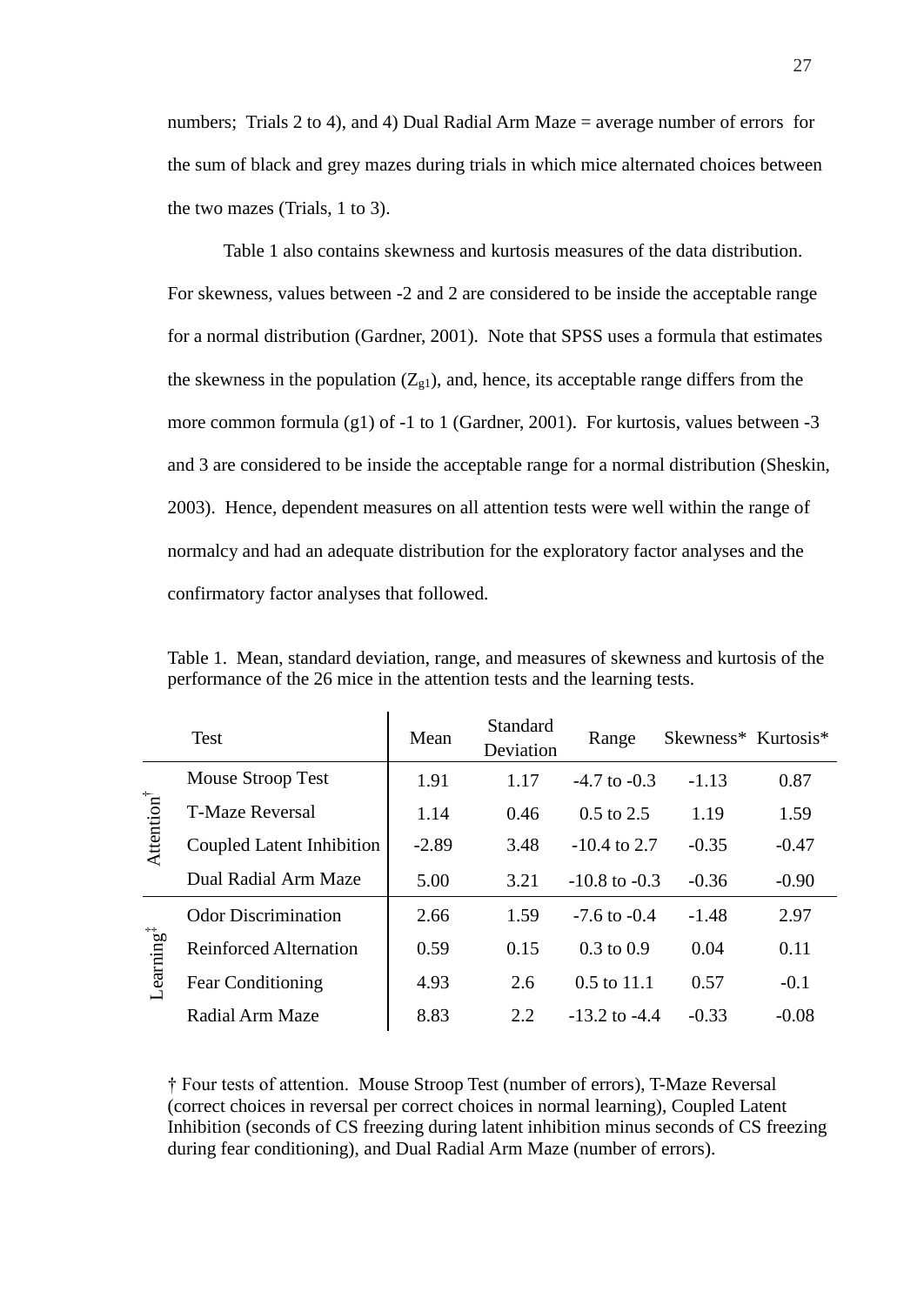‡ Four tests of learning. Odor Discrimination (number of errors), Reinforced Alternation (correct choices), Fear Conditioning (seconds of CS freezing), and Radial Arm Maze (number of errors). Each of the four learning tests was part of an attention test. \* For skewness, values between -2 and 2 are considered to be inside the acceptable range for normality. For kurtosis, values between -3 and 3 are considered to be inside the acceptable range for normality.

Table 2 presents the results of the unrotated exploratory factor analysis of animals" performance on the four attentional tests. Regarding the first factor, the Mouse Stroop Test and the Dual Radial Arm Maze (each impacted by external (E) sources of interference) had a considerable loading  $(0.5)$ , while the T-Maze Reversal had a modest loading, and the Coupled Latent Inhibition did not load at all. A common influence on attentional performance accounted for approximately 44% of the total variation in test scores between mice. For the second factor, which accounted for 29% of total variation, Coupled Latent Inhibition had a considerable loading (>0.5), T-Maze Reversal had a modest loading (where both tasks are impacted primarily by internal (I) sources of interference), and neither the Mouse Stroop Test nor the Dual Radial Arm Maze loaded.

| Table 2. Factor loadings and variance explained by the first two factors extracted from            |
|----------------------------------------------------------------------------------------------------|
| the four attention tests. $(E)$ and $(I)$ indicate tasks influenced by primarily $(E)$ xternal and |
| (I) nternal sources of interference.                                                               |
|                                                                                                    |

| <b>Attention Test</b>             | Factor 1 | Factor 2 |
|-----------------------------------|----------|----------|
| Mouse Stroop Test $(E)^*$         | .64      | $-.03$   |
| T-Maze Reversal $(I)^*$           | .41      | .42      |
| Coupled Latent Inhibition $(I)^*$ | $-.02$   | .58      |
| Dual Radial Arm Maze (E)*         | .87      | $-.16$   |
| Eigenvalue                        | 1.76     | 1.18     |
| Proportion of total variance      | 43.9%    | 29.4%    |

The Direct Oblimin rotation revealed the same overall pattern found in the unrotated factor analysis, and more clearly separated two distinct factors underlying overall performance across the four tests (Table 3). The Mouse Stroop Test and the Dual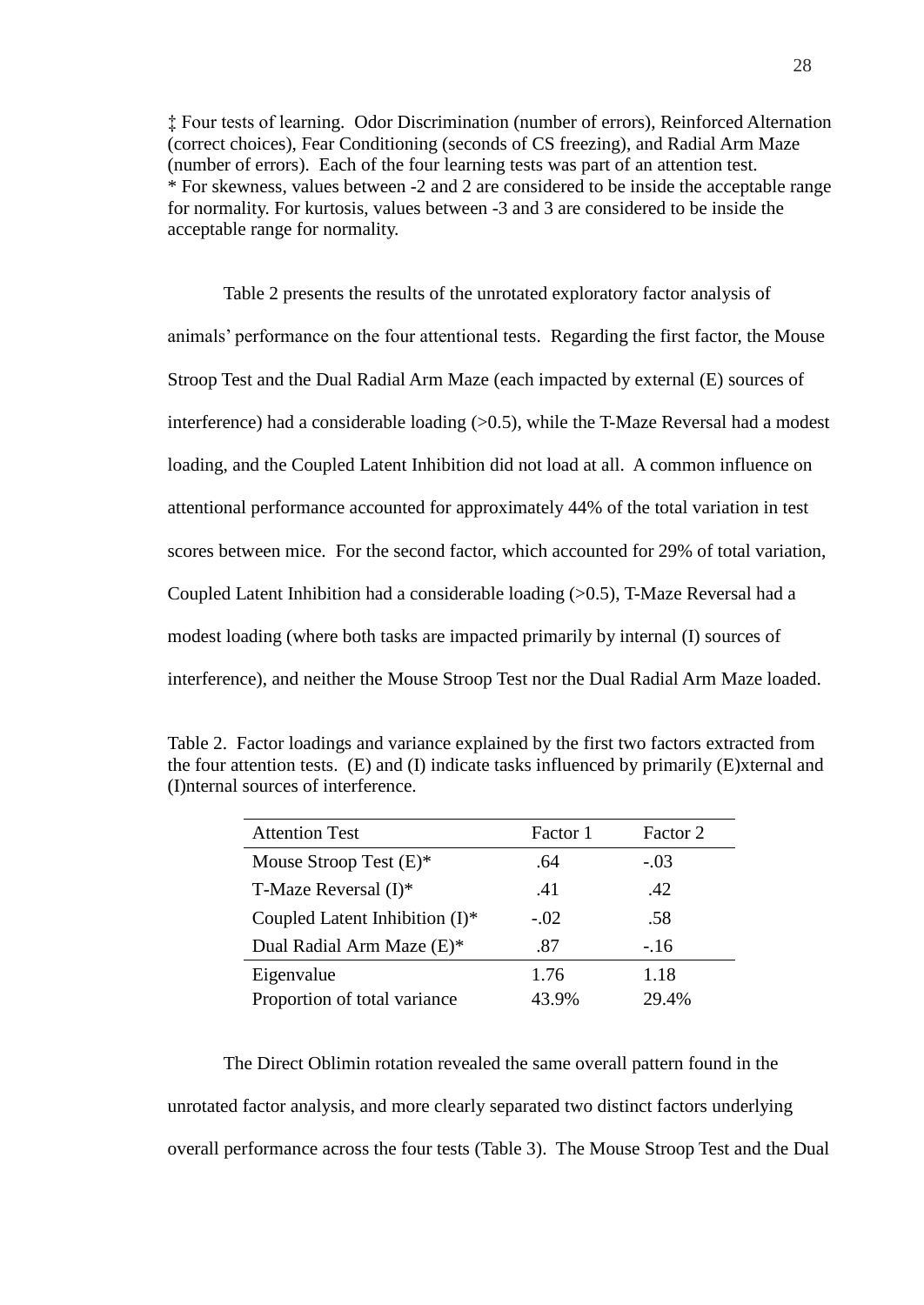Radial Arm Maze loaded strongly on the first factor, while T-Maze Reversal and Coupled Latent Inhibition loaded on the second factor (although the T-Maze Reversal also had a slight loading on the first factor, with a value above the threshold of 0.3). Like the unrotated exploratory factor analysis (Table 2), these results suggest two different influences in our attention battery that match with our expectation of a differential influence of sources of interference (external and internal). Through the confirmatory factor analysis, we were able to further verify this claim.

Table 3. Factor loadings and variance explained by the first two rotated factors (Direct Oblimin rotation) from the four attention tests. (E) and (I) indicate tasks influenced by primarily (E)xternal and (I)nternal sources of interference.

| <b>Attention Test</b>         | Factor 1 | Factor 2    |
|-------------------------------|----------|-------------|
| Mouse Stroop Test $(E)$       | .65      | .09         |
| T-Maze Reversal (I)           | .38      | .50         |
| Coupled Latent Inhibition (I) | $-.06$   | .56         |
| Dual Radial Arm Maze (E)      | -87      | $^{\prime}$ |

#### <span id="page-33-0"></span>**3.3. Confirmatory factor analyses of proposed models**

The confirmatory factor analyses are described separately for each model: "single attention" and "external/internal attention".

The model with only a single factor of attention (all tests together under a single potential cause) had a good fit based on three indices  $(\chi^2_M 2) = 3.04$ , p = 0.219, failing to reject the null hypothesis of model and observed data being the same;  $CFI = 0.97$ , where values above .95 represent a good fit; SRMR = 0.08, where values below 0.09 represent a good fit), and a relatively poor fit in the other two  $(TLI = 0.90)$ , where values above 0.95 represent a good fit;  $RMSEA = 0.07$ , where values below 0.06 represent a good fit). This suggests that one factor is not sufficient to capture the common variance among the four attentional tests.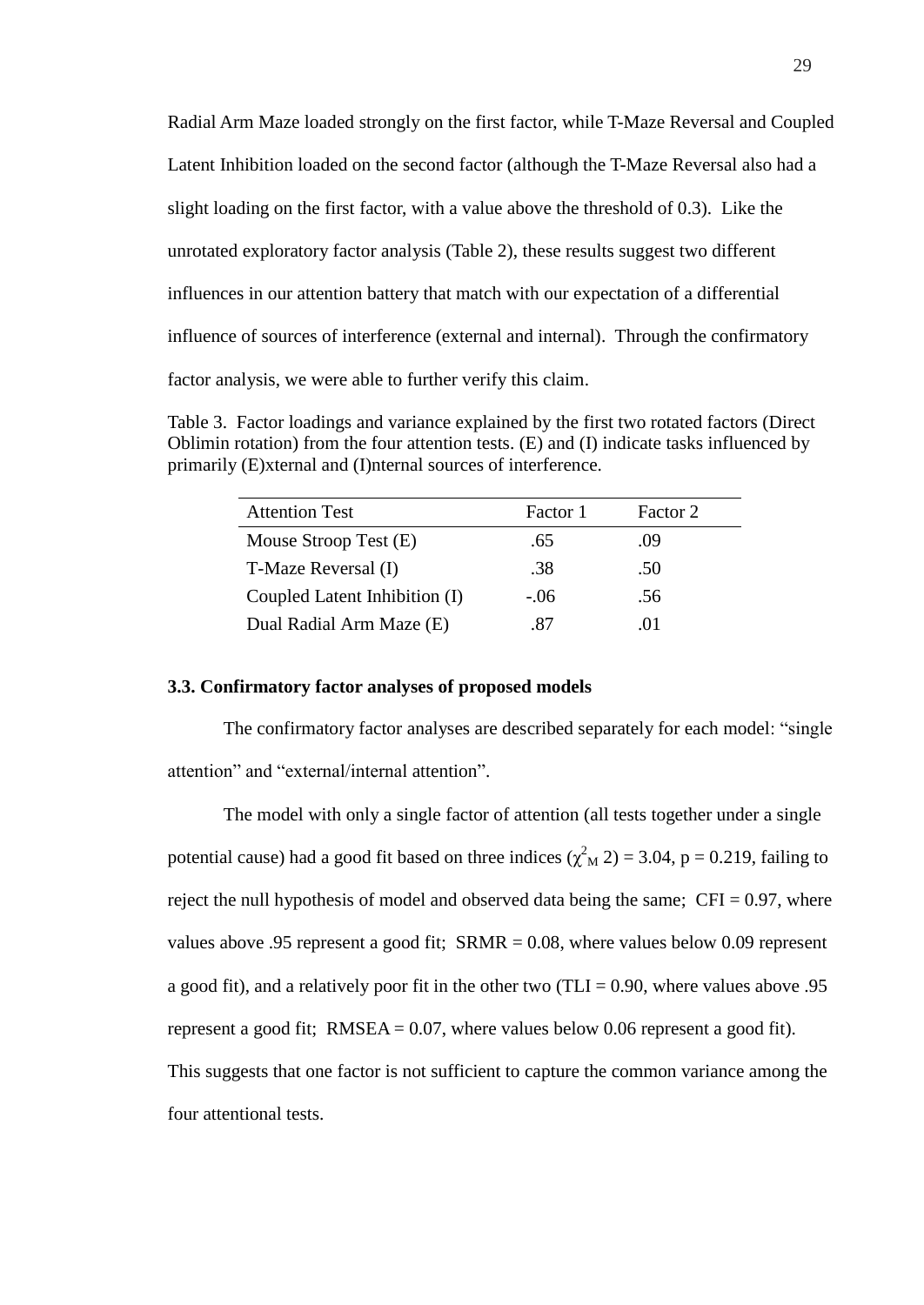The two factor model of external/internal attention (T-Maze Reversal and Coupled Latent Inhibition with the factor interpreted as internal attention, and Mouse Stroop Test and Dual Radial Arm Maze with the factor interpreted as external attention) had a very good fit to the data (as suggested from the unrotated and rotated exploratory factor analyses). The Model Chi-Square failed to reject the null hypothesis of model and observed data being the same,  $\chi^2$ <sub>M</sub> (1) = 0.41, p = 0.522. The RMSEA and the SRMR values were <0.001 and 0.08, respectively, suggesting a very good fit, and, the CFI and the TLI values were 1 and 1.27, respectively, further suggesting that this model explains well the perfomance of the mice in the attention battery. The parameters estimated for this model (Figure 6) show similarly high loading of Mouse Stroop Test and Dual Radial Arm Maze on External Attention, and a very high loading of T-Maze Reversal and a moderate loading of Coupled Latent Inhibition on the hypothesized internal attention factor. The correlation between external and internal attention was 0.43.

Even though having a very good fit, the "external/internal attention" model, though, was not significantly different than the "single attention" model,  $\chi^2$ <sub>D</sub> (1) = 2.63,  $p = 0.105$ . Since the "single attention" model did not fit well in two of the four indices, it might be the case that the external/internal attention model is indeed superior, but we may have failed to detect a significant difference to the single factor model due to our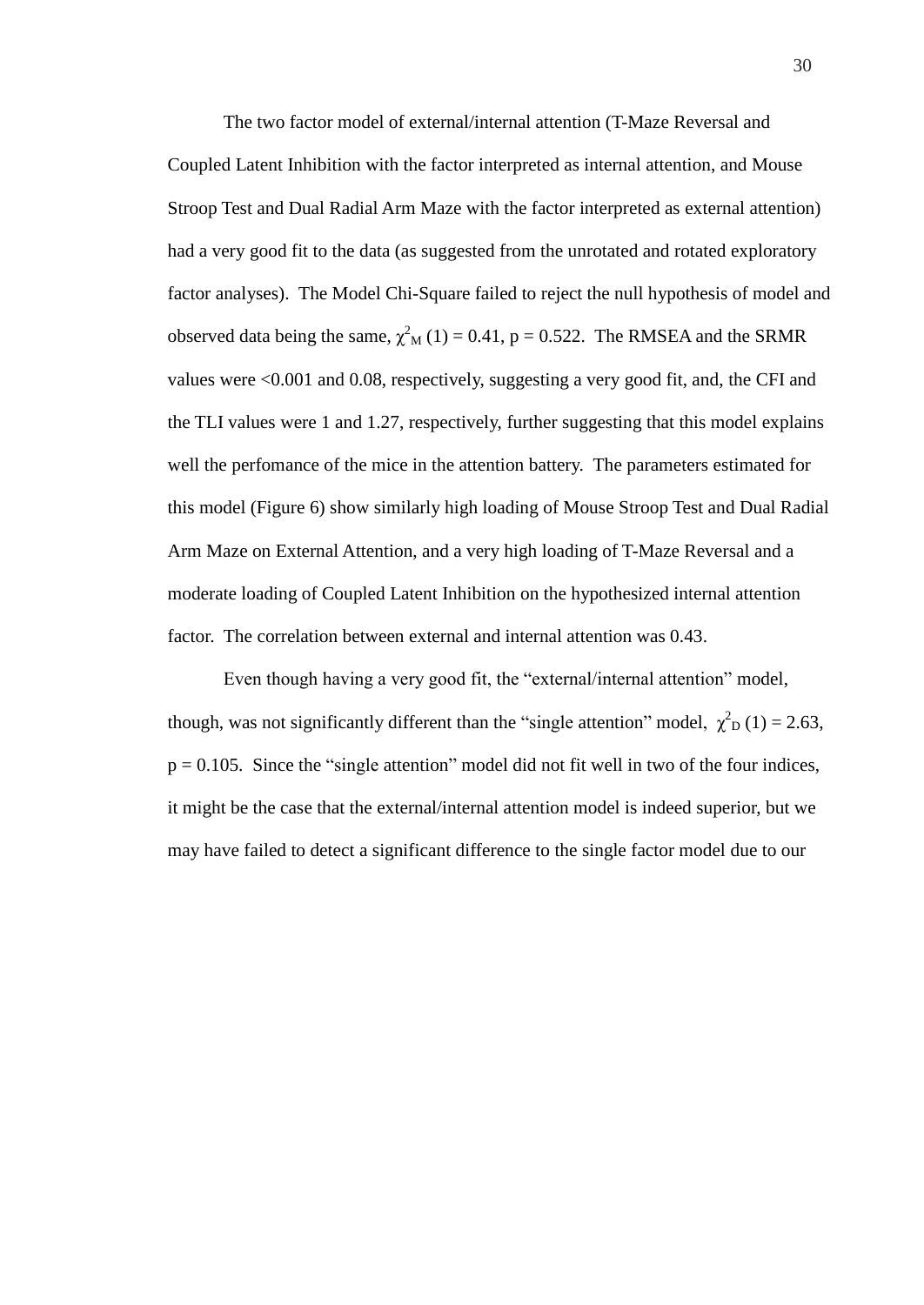low sample size.



**Figure 6**. Confirmatory factor analysis of the two factor model with internal and external attentions.  $\chi^2$ <sub>M</sub> (1) = 0.41, p = 0.522, RMSEA < 0.001, SRMR = 0.08, CFI = 1,  $TLI = 1.27$ . Parameters are standardized.

#### <span id="page-35-0"></span>**3.4. The influence of blood glucose**

We observed a significant reduction in the mice's blood glucose levels under food deprivation ( $t_{25} = 11.47$ , p< 0.001). The percentage of blood glucose after food deprivation relative to *ad libitum* levels was, on average, 65.39, with SD = 15.22, and did correlate with the *ad libitum* levels ( $r_{24} = -0.23$ ,  $p > 0.05$ ). This variation in the loss of blood glucose did not load with either of the two resulting factors of an exploratory factor analysis containing the four attention tests (Table 4). Also, the variation in the loss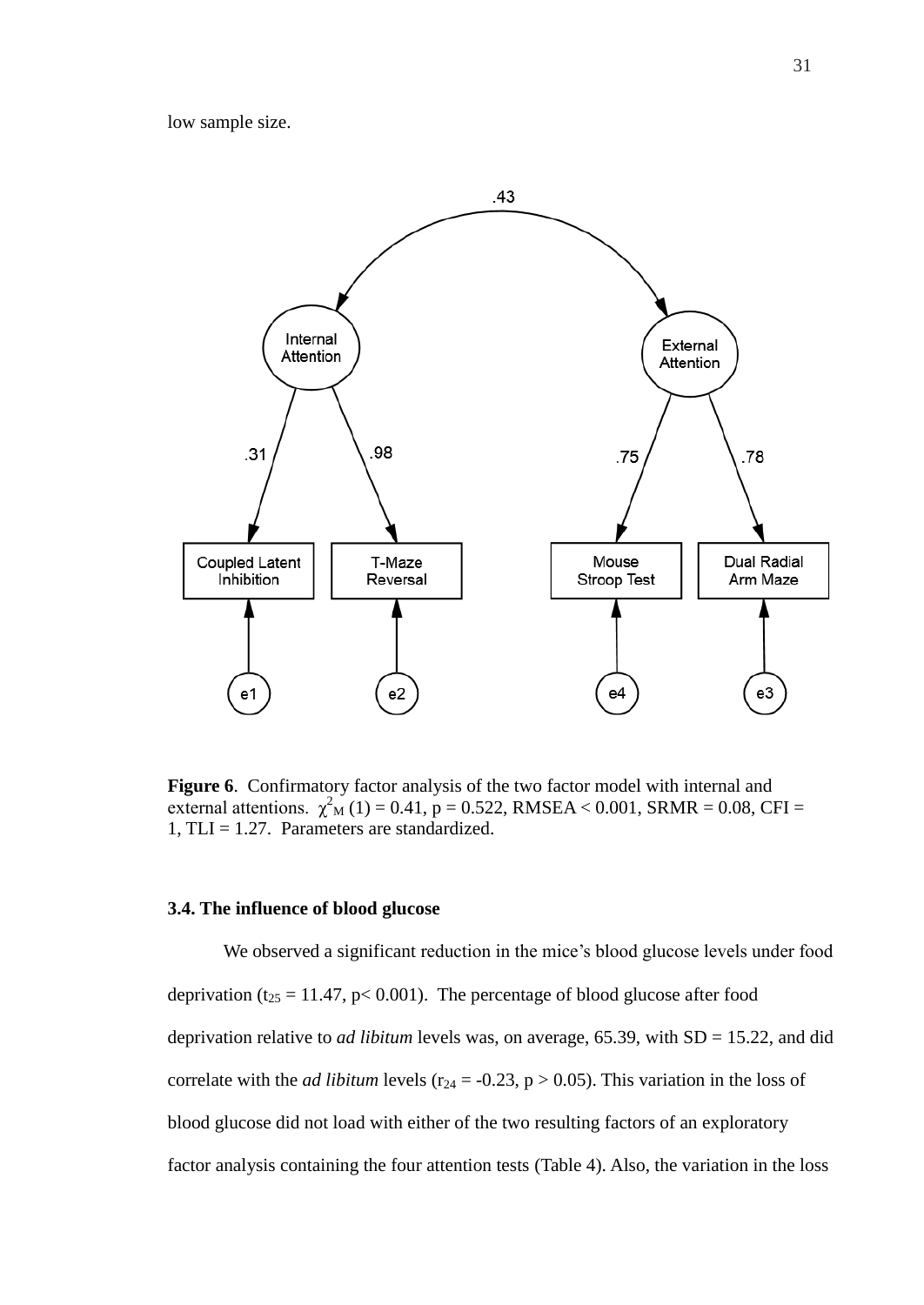of blood glucose did not correlate with either the first factor ( $r_{24} = 0.04$ ,  $p > 0.05$ ) or the second factor ( $r_{24} = -0.21$ ,  $p > 0.05$ ) extracted from the attention battery.

| Table 4. Factor loadings and variance explained by the tests of attention and the loss in |  |
|-------------------------------------------------------------------------------------------|--|
| blood glucose levels (% from <i>ad libitum</i> levels).                                   |  |
|                                                                                           |  |

| Variable                     | Factor 1 | Factor 2 |
|------------------------------|----------|----------|
| Mouse Stroop Test            | .71      | .11      |
| <b>T-Maze Reversal</b>       | .32      | .32      |
| Coupled Latent Inhibition    | $-.22$   | .96      |
| Dual Radial Arm Maze         | .78      | .09      |
| <b>Loss of Blood Glucose</b> | .14      | $-.25$   |
| Eigenvalue                   | 1.77     | 1.37     |
| Proportion of total variance | 35.3%    | 27.4%    |

#### <span id="page-36-0"></span>**3.5. Relationship between attention and learning**

Rate of acquisition could be determined for four of the five tests of learning that were administered here. (Animals exhibited near-asymptotic levels of performance on the first trial of visual discrimination training, and thus acquisition rates were not considered.) A factor analysis was performed on the acquisition rates of individual animals on these four learning tasks (descriptive statistics is described in Table 1): Odor Discrimination (Trials 2 to 6), Reinforced Alternation (Trials 5 to 12), Fear Conditioning (Trials 2 to 4), and Radial Arm Maze (Trials 2 to 6). A single factor accounted for 37% of the variance across animals, indicative of a general influence on learning across all tasks. (This level of explanatory value is comparable to most of our previous work with larger batteries of learning tasks and larger sample sizes, e.g., Kolata, Light, & Matzel, 2008; Matzel *et al.*, 2011; Matzel, Grossman, Light, Townsend, & Kolata, 2008.) We then derived factor scores for each animal from this analysis. Scores ranged from -2.99 to 1.10, where higher values indicate better aggregate performance across all tasks, and had a skewness of -1.6 and a kurtosis of 2.9; thus these values are inside the acceptable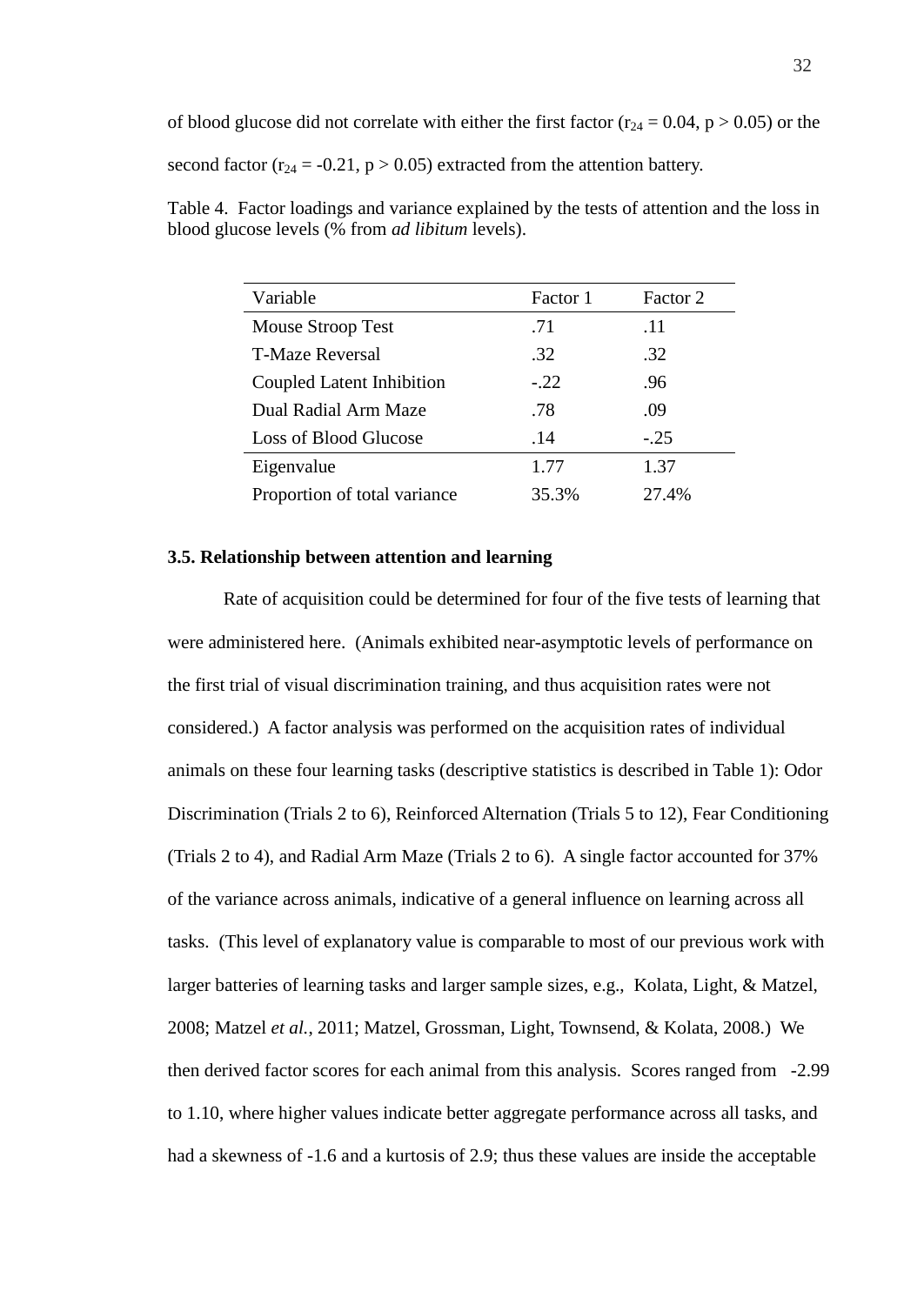range of normality. We entered these learning scores into a factor analysis with the performance of the animals on each of the four tests of attention. The results of this analysis are presented in Table 5. On the first factor, all tests but the Coupled Latent Inhibition had a moderate to strong positive loading together with the learning factor scores (the latter of which is indicative of general learning ability). For the second factor, the Mouse Stroop Test and Dual Radial arm maze did not load, while performance on the T-Maze Reversal and Coupled Latent inhibition had positive loadings contrasted with the learning factor's negative loading, suggesting that they are inversely related. The implications of these results are addressed more fully below.

Table 5. Factor loadings and variance explained by the tests of attention and general learning performance (Learning Factor). (E) and (I) indicate tasks influenced by primarily (E)xternal and (I)nternal sources of interference.

| Variable                      | Factor 1 | Factor 2 |
|-------------------------------|----------|----------|
| Mouse Stroop Test (E)         | .72      | $-.04$   |
| T-Maze Reversal (I)           | .40      | .60      |
| Coupled Latent Inhibition (I) | $-.06$   | .44      |
| Dual Radial Arm Maze (E)      | .78      | $-.05$   |
| <b>Learning Factor</b>        | .38      | $-.36$   |
| Eigenvalue                    | 1.91     | 1.33     |
| Proportion of total variance  | 38.3%    | 26.5%    |

#### <span id="page-37-0"></span>**4. Discussion**

Using outbred CD-1 mice, we observed considerable differences in individual performance across four distinct tests of attention. Contrary to our expectation, results here suggest that there is weak (if any) evidence that the described "attention battery" can be used as a robust measure of attention. On the other hand, our results here suggest that the (often ignored!) distinction between internal and external sources of interference could have an important role in how an individual utilizes attention. Furthermore, we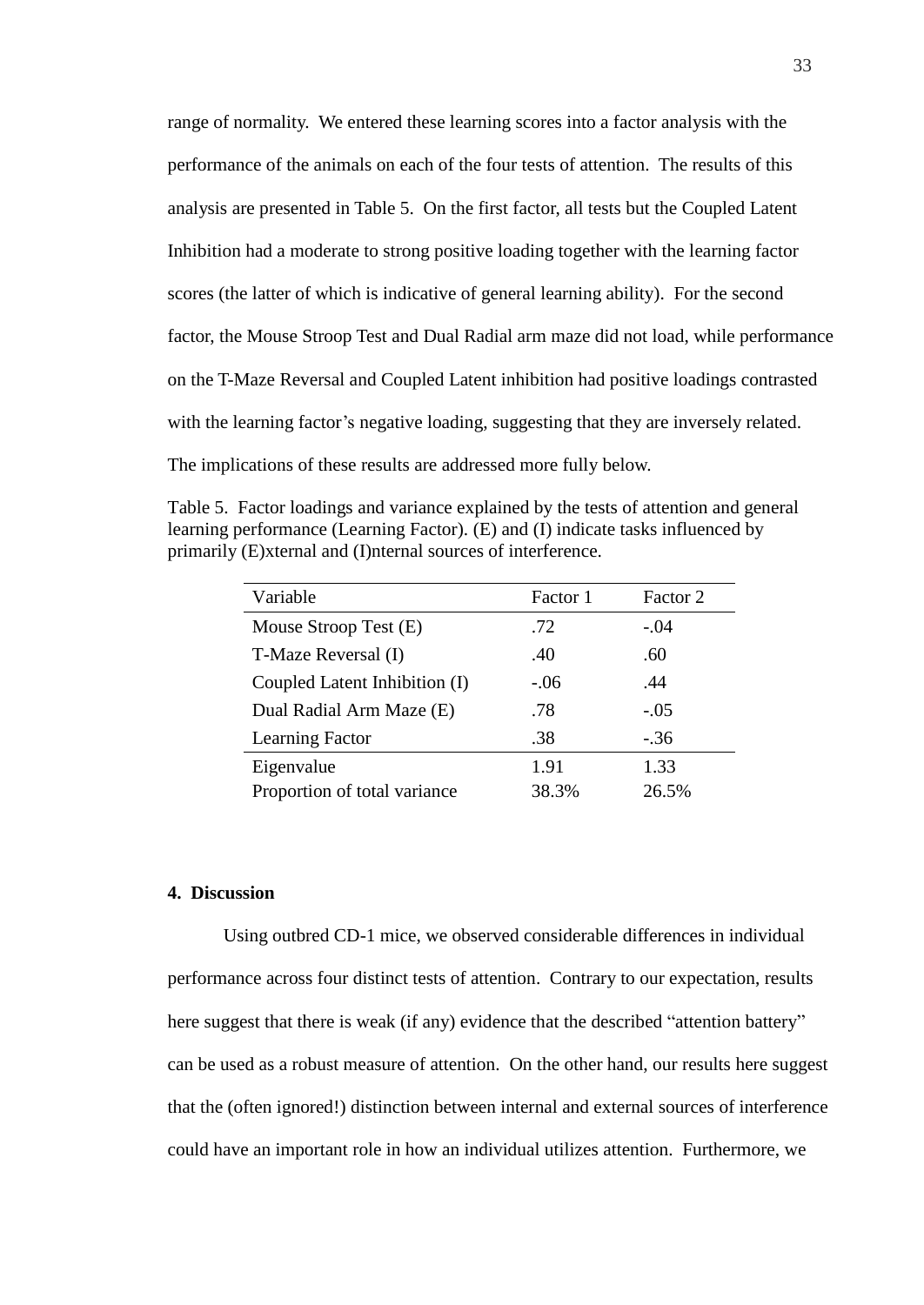found these internal and external attentional systems can potentially explain some of the normal variation in learning abilities. The following examination of results from the exploratory and confirmatory factor analyses makes the implications of our findings more clear.

Considering the design of all tests of the attention battery together (as described in Section 2.2), half the tests had primarily external sources of interference (odor cues of Mouse Stroop Test and overlapping spatial cues of Dual Radial Arm Maze), while the remaining two tests had primarily internal sources of interference (prior learned alternation during T-Maze Reversal, and the habituated CS during latent inhibition training). Regarding our expectations that the source of interference (external and internal) might influence variation in attention, the results of the unrotated factor analysis and the Direct Oblimin rotation fitted well with each test"s reliance on these different attentional directions. Performances in the Mouse Stroop Test and the Dual Radial Arm Maze were the strongest predictors of the first rotated factor, and both had external distractors as their main source of interference. In comparison, the T-Maze Reversal and the Coupled Latent Inhibition loaded strongly with the second factor of the Direct Oblimin rotation, and both required attention exclusively (or nearly so) against internal sources of interference (the previously learned response/stimulus). The results from the confirmatory factor analysis further suggest a distinction between internal and external influences on attention, with four independent indices exhibiting a very good fit with a model that assumed such a distinction. Internal attention and external attention are indeed believed to be distinct processes that help balance the levels between abstractions (e.g., recalls from memory and the projection of cognitive maps) and of sensorial input (Johnson, 2006), with different tasks and environmental demands possibly requiring different levels of resistance to internal and external sources of interference.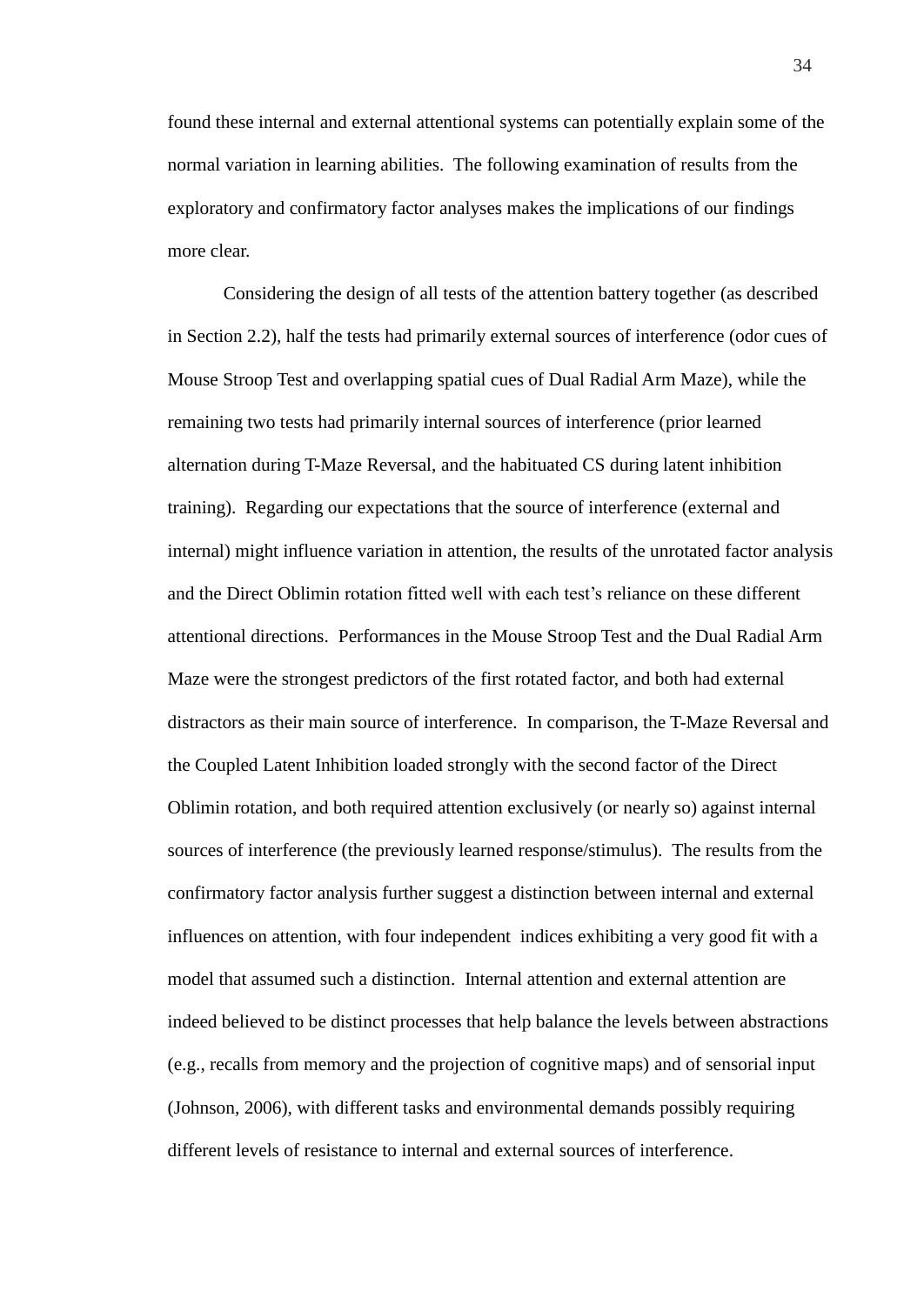Furthermore, those two systems engage some distinct brain regions in humans, with lateral regions of the PFC being preferentially activated when attention is directed to internal representations (and preferentially connected to regions in the prefrontal and parietal cortex), whereas the medial PFC is activated when attention is directed to sensory events (and connected to the basal ganglia, thalamus, and sensory association cortices) (Henseler, Krüger, Dechent, & Gruber, 2011). Despite the differences, however, internal and external attention do (as one would expect) have very similar cognitive properties (for a review, see Chun & Johnson, 2011) and many of their underlying brain regions overlap in humans (Nobre *et al.*, 2004). Our obtained correlation of 0.43 between internal and external attention might reflect some of these overlapping properties.

Given that three of the four tests in the attention battery used dependent measures that were reliant on food deprivation (Mouse Stroop Test, T-Maze Reversal, and Dual Radial Arm Maze), one might suppose that the common variance between them (indicated by the loading in the first factor of both unrotated and rotated analyses) arises from the animals" motivation to obtain food. However, this conclusion is unlikely given our results. Blood glucose levels (see Table 4) did not load either onto the first factor (with the three apetitive tests), or onto the second factor (with the apetitive test T-Maze Reversal, and the aversive test Coupled Latent Inhibition). Furthermore, as described above (Section 2.2), the food deprivation procedure consisted of 90 min of free access to food, meaning that individual differences in motivation to obtain food were already limited by this long window of opportunity to gather food. Hence, our results provide evidence that the deprivation (and subsequent decrease in blood glucose levels, and hunger) during three of the four tests in the battery was not a major source of the covariation in performance across tests. It is important to remark that there could still be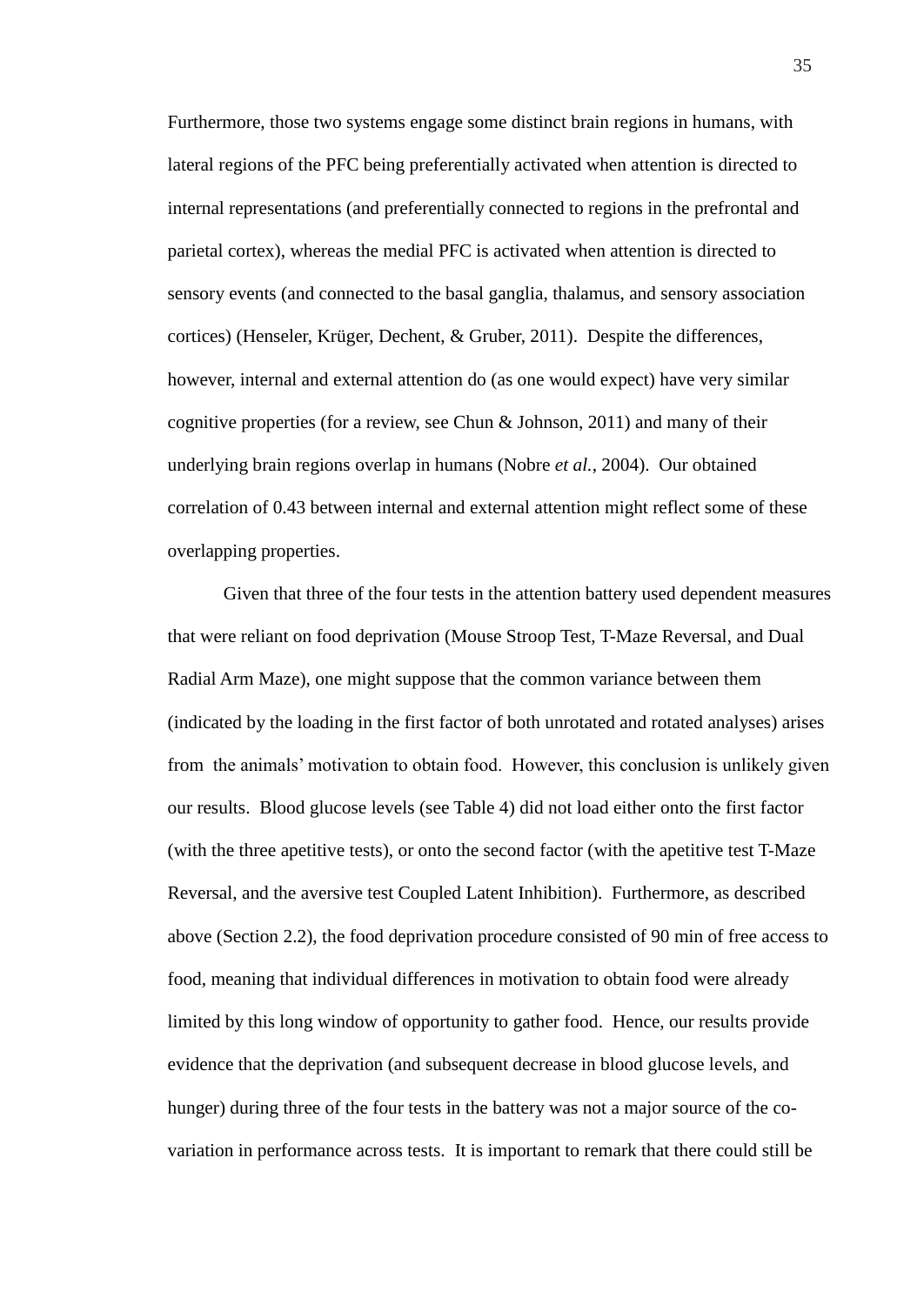other explanations behind the variation in the attention battery here that are not related to attention. Task persistence, general level of motivation, or even personality (as discussed below) could be traits representing the factors we obtained. We certainly do not believe that attention is the only trait explaining the common variance in the attention battery. However, from the explicit design/rationale of the tests, we believe it is likely and more parsimonious to infer that attention is playing a major role in establishing the observed factor structure.

The learning factor (general learning ability) had a moderate, positive correlation with the external attention factor (the first attention factor) and a moderate, negative correlation with the internal attention factor (the second attention factor). We can then ask: why is high attention to internal sources of interference related to poor learning? All of the *learning* data here were derived from tasks that were new to the mice. However, the two internal attention tests (T-Maze Reversal and Coupled Latent Inhibition) had changes in contingencies that were previously well known to the animal; while the two external attention tests (Mouse Stroop Test and Dual Radial Arm Maze) did not. This point suggests that tests of attention that are highly dependent on internal sources of interference (thus reflecting internal attention) may correlate with poor performance in standard learning tasks, while tests of external attention may correlate with good performance in standard learning tasks, but correlate with poor performance in learning tasks with subtle changes in conditions (like in reversals).

We hope that results here can help creating better measurements and, more importantly, a better appreciation of the different properties of attention, and their relation to intelligence, in non-human animals. Even though in the current study, one of the tests (the Mouse Stroop Test) has an explicit analog in a human test, we believe that this is not an a priori requirement for developing a test for non-human animals. The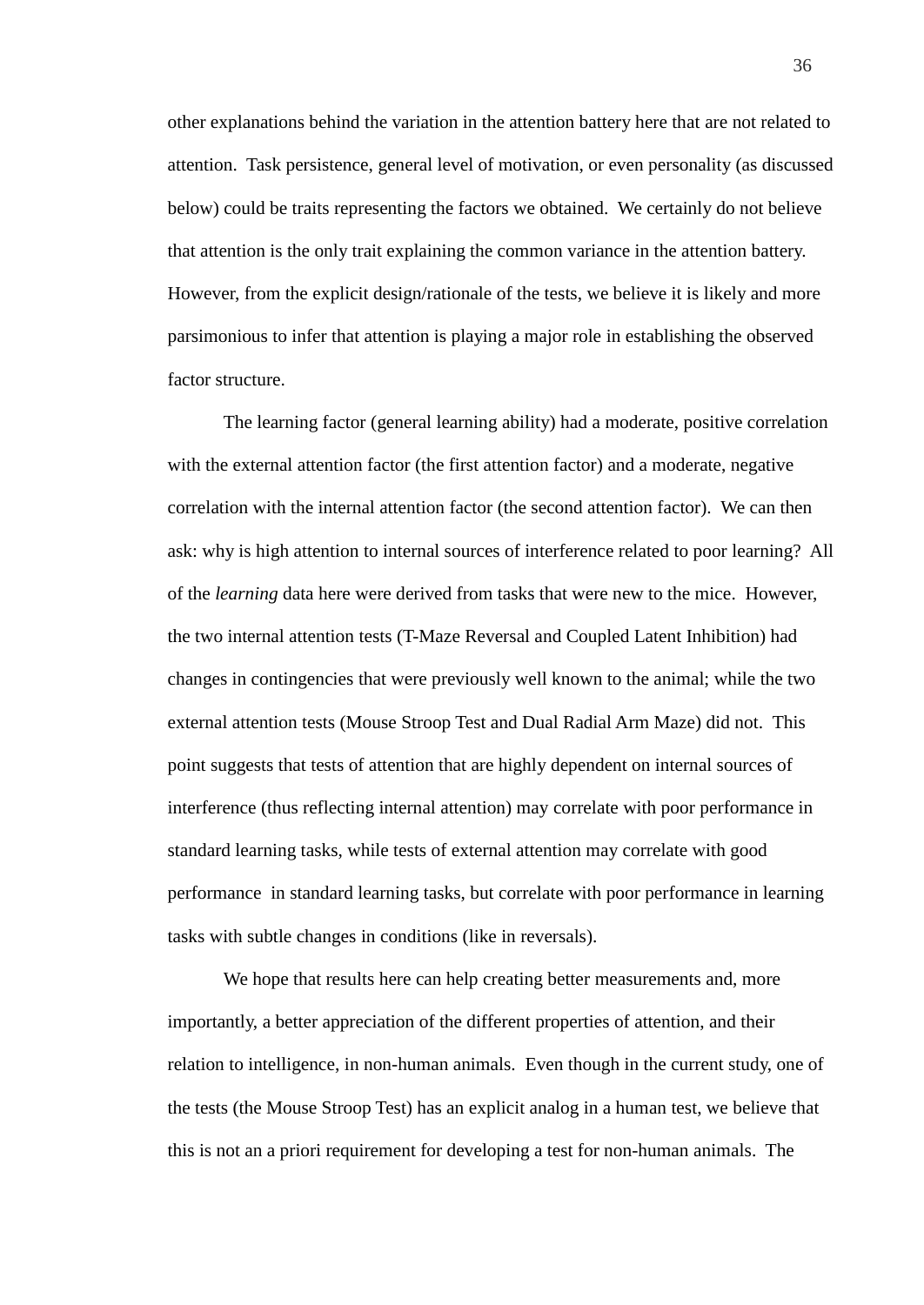study of intelligence and attention in non-human animals should not be constrained by the perspective of human cognition. This would be as narrow-minded as requiring the study of flight in insects to be based entirely on flight in birds! Because of the way evolution works, there is no "standard" species for cognition (or any other trait). Studies on animal cognition can (and should!) be free to inform human cognition, as well as vice-versa (for a similar opinion on this, see de Waal, 2009). The higher maturity of the field in humans can certainly be a source of inspiration, but that is all. Precise definitions and explicit analogs (whenever they exist) should be the end goal of research on animal cognition, not a required initial step (a similar argument is made by Mackintosh, 2011, supporting the study of human intelligence even in the face of shaky grounds). In sum, the present work adds some inches to the few miles already covered in the exploration of the cognitive diversity and the neurobiological basis of attention in non-human animals.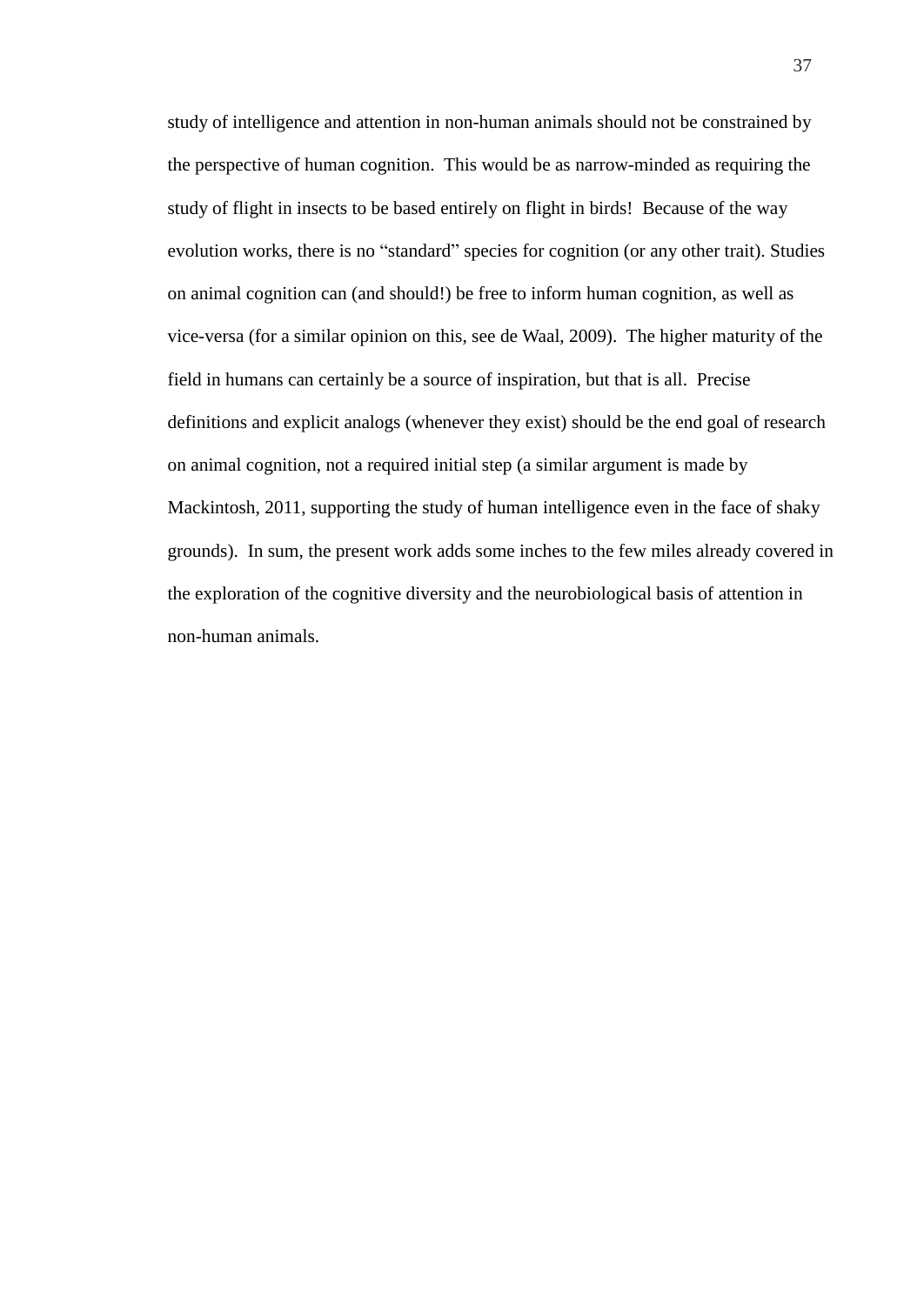#### <span id="page-42-0"></span>**5. References**

- Allen, G., & Courchesne, E. (2001). Attention function and dysfunction in autism. *Frontiers in Bioscience : A Journal and Virtual Library*, *6*(7), D105–19. doi:10.1093/intimm/dxs032
- Barch, D. M. (2005). The cognitive neuroscience of schizophrenia. *Annual Review of Clinical Psychology*, *1*, 321–53. doi:10.1146/annurev.clinpsy.1.102803.143959
- Carroll, J. B. (1993). *Human cognitive abilities: a survey of factor analytic studies*. Cambridge: Cambridge University Press.
- Chou, C.-P., & Bentler, P. M. (1995). Estimates and test in structural equation modeling. In R. H. Hoyle (Ed.), *Structural equation modeling: Concepts, issues, and applications.* Sage.
- Chun, M. M., & Johnson, M. K. (2011). Memory: enduring traces of perceptual and reflective attention. *Neuron*, *72*(4), 520–35. doi:10.1016/j.neuron.2011.10.026
- Cohen, J. D., Dunbar, K., & McClelland, J. L. (1990). On the control of automatic processes: A parallel distributed processing account of the Stroop effect. *Psychological Review*, *97*(3), 332–361. doi:10.1037/0033-295X.97.3.332
- Conway, A. R., Kane, M. J., Bunting, M. F., Hambrick, D. Z., Wilhelm, O., & Engle, R. W. (2005). Working memory span tasks: A methodological review and user"s guide. *Psychonomic Bulletin & Review*, *12*(5), 769–786. doi:10.3758/BF03196772
- Conway, A. R., Kane, M. J., & Engle, R. W. (2003). Working memory capacity and its relation to general intelligence. *Trends in Cognitive Sciences*, *7*(12), 547–552. doi:10.1016/j.tics.2003.10.005
- Cronbach, L. J. (1957). The two disciplines of scientific psychology. *American Psychologist*, *12*(11), 671–684. doi:10.1037/h0043943
- De Waal, F. B. M. (2009). Darwin"s last laugh. *Nature*, *460*(7252), 175. doi:10.1038/460175a
- Dempster, F. N., & Corkill, A. J. (1999). Individual differences in susceptibility to interference and general cognitive ability. *Acta Psychologica*, *101*(2-3), 395– 416. doi:10.1016/S0001-6918(99)00013-X
- Engle, R. W. (2002). Working Memory Capacity as Executive Attention. *Current Directions in Psychological Science*, *11*(1), 19–23. doi:10.1111/1467- 8721.00160
- Gardner, R. (2001). *Psychological statistics using SPSS for Windows*. Upper Saddle River, New Jersey: Prentice Hall.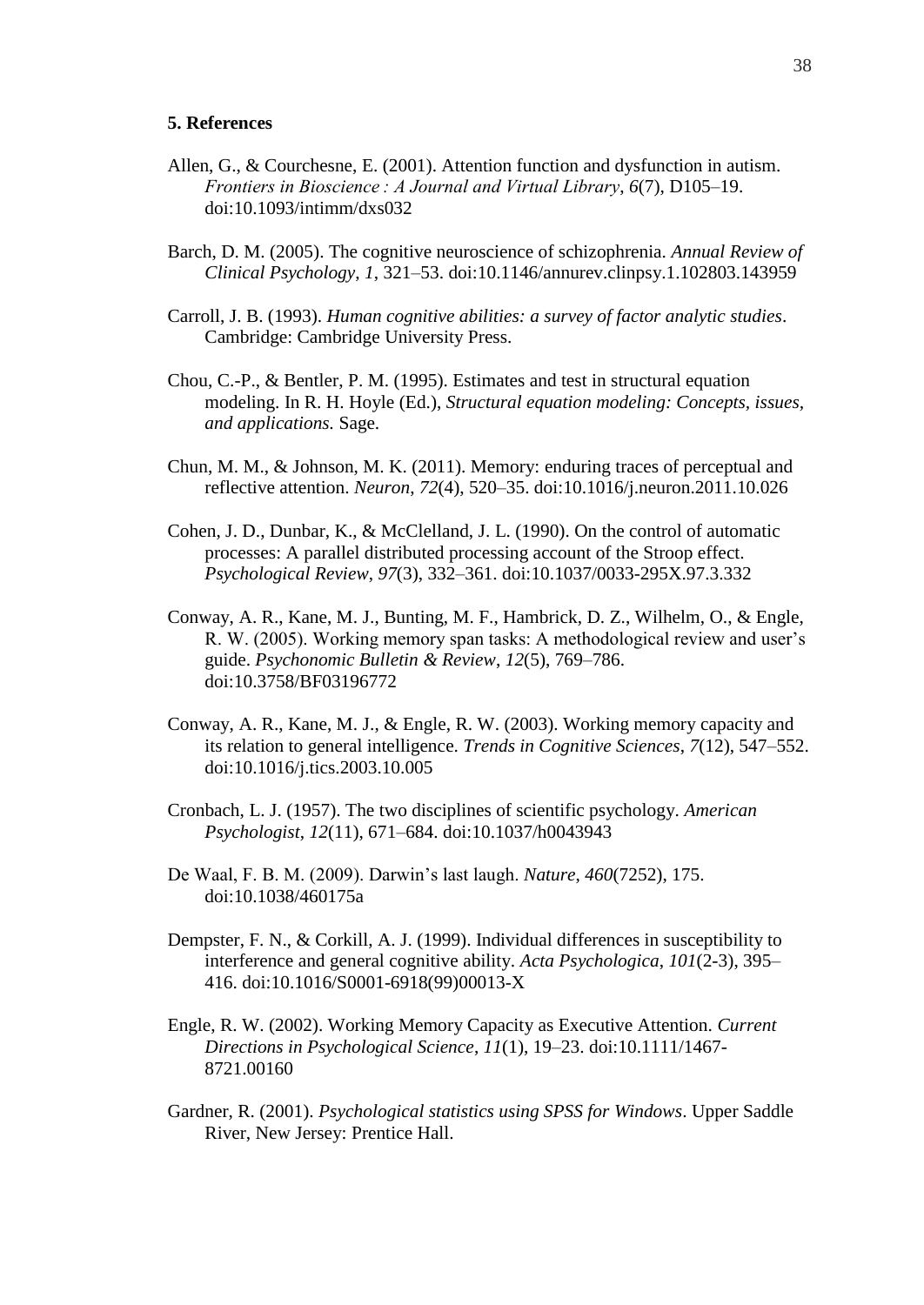- Gerbing, D. W., & Hamilton, J. G. (1996). Viability of exploratory factor analysis as a precursor to confirmatory factor analysis. *Structural Equation Modeling: A Multidisciplinary Journal*, *3*(1), 62–72. doi:10.1080/10705519609540030
- Henseler, I., Krüger, S., Dechent, P., & Gruber, O. (2011). A gateway system in rostral PFC? Evidence from biasing attention to perceptual information and internal representations. *NeuroImage*, *56*(3), 1666–76. doi:10.1016/j.neuroimage.2011.02.056
- Hooper, D., Coughlan, J., & Mullen, M. (2008). Structural Equation Modelling : Guidelines for Determining Model Fit. *Electronic Journal of Business Research Methods*, *6*(1), 53–60.
- Hu, L., & Bentler, P. M. (1999). Cutoff criteria for fit indexes in covariance structure analysis: Conventional criteria versus new alternatives. *Structural Equation Modeling: A Multidisciplinary Journal*, *6*(1), 1–55. doi:10.1080/10705519909540118
- Jarosz, A. F., & Wiley, J. (2012). Why does working memory capacity predict RAPM performance? A possible role of distraction. *Intelligence*. doi:10.1016/j.intell.2012.06.001
- Jarrold, C., & Towse, J. N. (2006). Individual differences in working memory. *Neuroscience*, *139*(1), 39–50. doi:10.1016/j.neuroscience.2005.07.002
- Jensen, A. R. (1998). *The g factor: The science of mental ability (human evolution, behavior, and intelligence)*. New York: Praeger.
- Johnson, M. K. (2006). Memory and reality. *The American Psychologist*, *61*(8), 760– 71. doi:10.1037/0003-066X.61.8.760
- Johnson, M. K., Reeder, J. a, Raye, C. L., & Mitchell, K. J. (2002). Second Thoughts versus Second Looks: An Age-Related Deficit in Reflectively Refreshing Just-Activated Information. *Psychological Science*, *13*(1), 64–67. doi:10.1111/1467- 9280.00411
- Kane, M. J., & Engle, R. W. (2002). The role of prefrontal cortex in working-memory capacity, executive attention, and general fluid intelligence: An individualdifferences perspective. *Psychonomic Bulletin & Review*, *9*(4), 637–671. doi:10.3758/BF03196323
- Kane, M. J., & Engle, R. W. (2003). Working-memory capacity and the control of attention: The contributions of goal neglect, response competition, and task set to Stroop interference. *Journal of Experimental Psychology: General*, *132*(1), 47– 70. doi:10.1037/0096-3445.132.1.47
- Kaplan, O., & Lubow, R. E. (2011). Ignoring irrelevant stimuli in latent inhibition and Stroop paradigms: the effects of schizotypy and gender. *Psychiatry Research*, *186*(1), 40–5. doi:10.1016/j.psychres.2010.07.025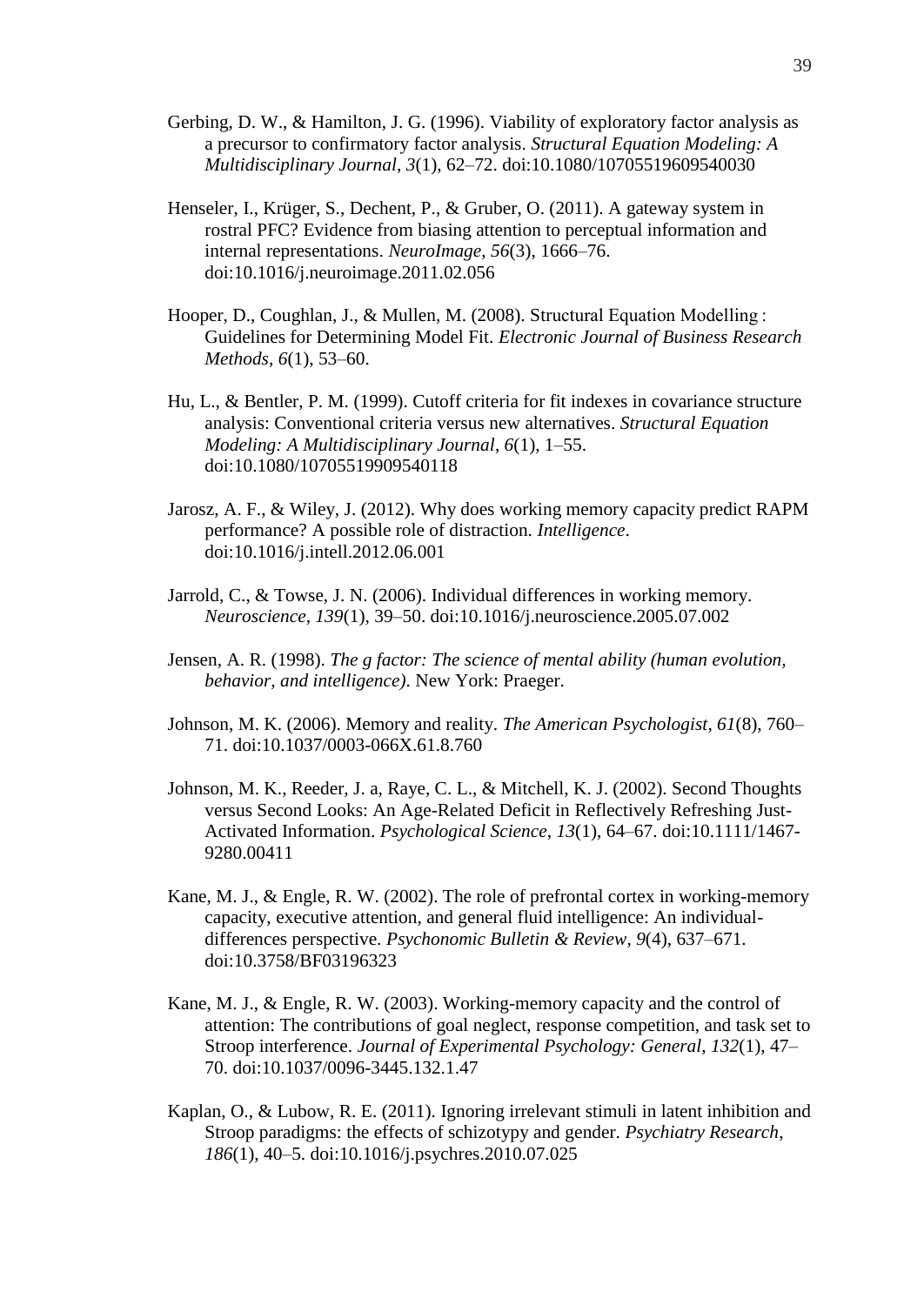- Kline, R. B. (2011). *Principles and practice of structural equation modeling*. Guilford press.
- Kolata, S., Light, K., Grossman, H. C., Hale, G., & Matzel, L. D. (2007). Selective attention is a primary determinant of the relationship between working memory and general learning ability in outbred mice. *Learning & Memory (Cold Spring Harbor, N.Y.)*, *14*(1), 22–8. doi:10.1101/lm.408507
- Kolata, S., Light, K., & Matzel, L. D. (2008). Domain-Specific and Domain-General Learning Factors are Expressed in Genetically Heterogeneous CD-1 mice. *Intelligence*, *36*(6), 619–629. doi:10.1016/j.intell.2007.12.001
- Kolata, S., Light, K., Wass, C. D., Colas-Zelin, D., Roy, D., & Matzel, L. D. (2010). A dopaminergic gene cluster in the prefrontal cortex predicts performance indicative of general intelligence in genetically heterogeneous mice. *PloS One*, *5*(11), e14036. doi:10.1371/journal.pone.0014036
- Kuntsi, J., Oosterlaan, J., & Stevenson, J. (2001). Psychological Mechanisms in Hyperactivity: I Response Inhibition Deficit, Working Memory Impairment, Delay Aversion, or Something Else? *Journal of Child Psychology and Psychiatry*, *42*(2), 199–210. doi:10.1111/1469-7610.00711
- Lavie, N., & Fox, E. (2000). The role of perceptual load in negative priming. *Journal of Experimental Psychology: Human Perception and Performance*, *26*(3), 1038– 1052. doi:10.1037/0096-1523.26.3.1038
- Light, K., Grossman, H., Kolata, S., Wass, C., & Matzel, L. D. (2011). General learning ability regulates exploration through its influence on rate of habituation. *Behavioural Brain Research*, *223*(2), 297–309. doi:10.1016/j.bbr.2011.04.050
- Lister, R., Mukamel, E. a, Nery, J. R., Urich, M., Puddifoot, C. a, Johnson, N. D., … Ecker, J. R. (2013). Global Epigenomic Reconfiguration During Mammalian Brain Development. *Science (New York, N.Y.)*. doi:10.1126/science.1237905
- Lubow, R. E. (1973). Latent inhibition. *Psychological Bulletin*, *79*(6), 398–407. doi:10.1037/h0034425
- Mackintosh, N. (2011). *IQ and Human Intelligence* (p. 456). Oxford: Oxford University Press.
- MacLeod, C. M. (1991). Half a century of research on the Stroop effect: An integrative review. *Psychological Bulletin*, *109*(2), 163–203. doi:10.1037/0033- 2909.109.2.163
- Matzel, L. D., Grossman, H., Light, K., Townsend, D., & Kolata, S. (2008). Agerelated declines in general cognitive abilities of Balb/C mice are associated with disparities in working memory, body weight, and general activity. *Learning & Memory (Cold Spring Harbor, N.Y.)*, *15*(10), 733–46. doi:10.1101/lm.954808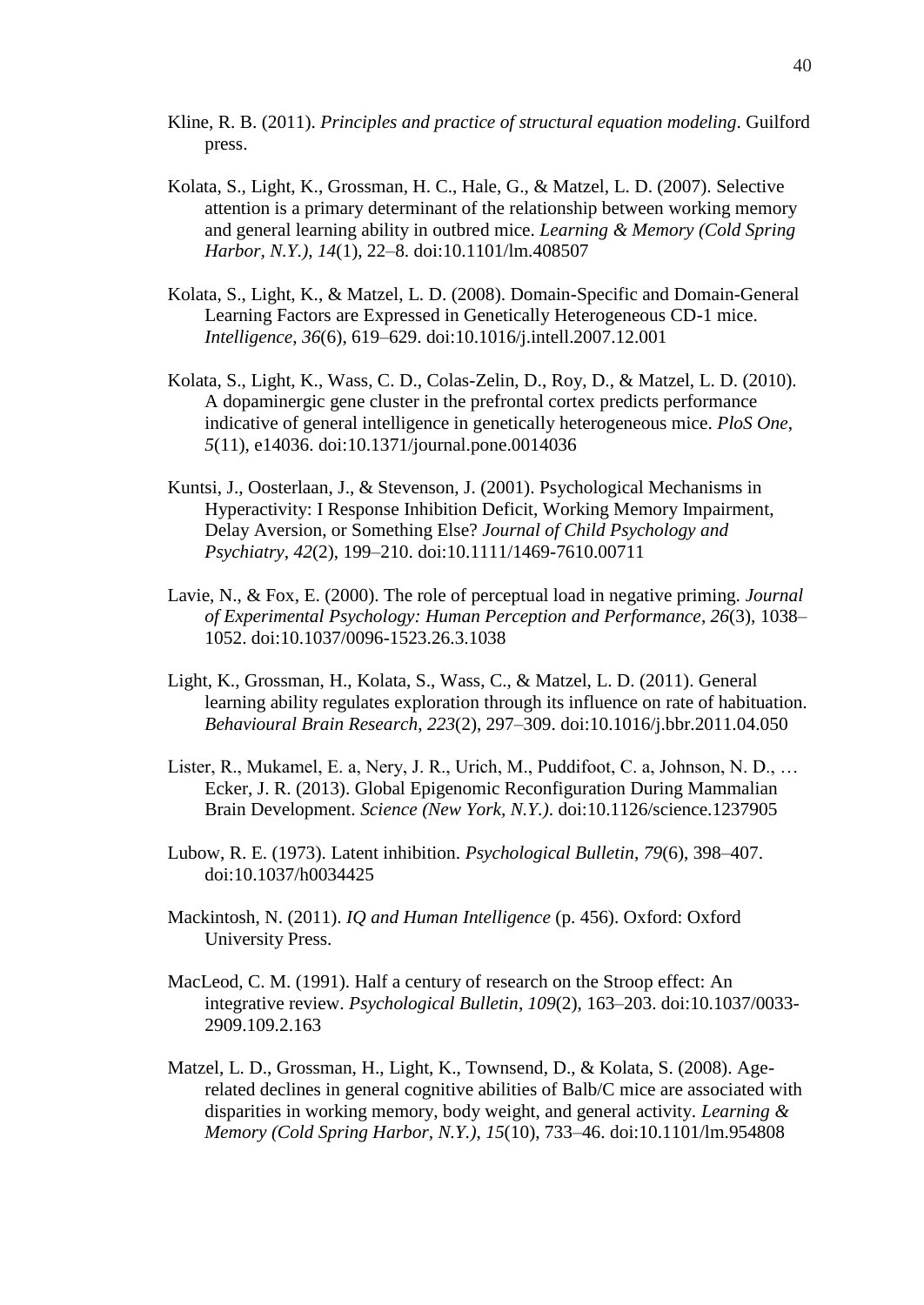- Matzel, L. D., & Kolata, S. (2010). Selective attention, working memory, and animal intelligence. *Neuroscience and Biobehavioral Reviews*, *34*(1), 23–30. doi:10.1016/j.neubiorev.2009.07.002
- Matzel, L. D., Light, K., Wass, C., Colas-Zelin, D., Denman-Brice, A., Waddel, A. C., & Kolata, S. (2011). Longitudinal attentional engagement rescues mice from age-related cognitive declines and cognitive inflexibility. *Learning & Memory (Cold Spring Harbor, N.Y.)*, *18*(5), 345–56. doi:10.1101/lm.2034711
- Mirsky, a F., Anthony, B. J., Duncan, C. C., Ahearn, M. B., & Kellam, S. G. (1991). Analysis of the elements of attention: a neuropsychological approach. *Neuropsychology Review*, *2*(2), 109–45. Retrieved from http://www.ncbi.nlm.nih.gov/pubmed/1844706
- Mueller, W. M., Gregoire, F. M., Stanhope, K. L., Mobbs, C. V, Mizuno, T. M., Warden, C. H., … Havel, P. J. (1998). Evidence that glucose metabolism regulates leptin secretion from cultured rat adipocytes. *Endocrinology*, *139*(2), 551–8. doi:10.1210/endo.139.2.5716
- Mysore, S. P., & Knudsen, E. I. (2013). A shared inhibitory circuit for both exogenous and endogenous control of stimulus selection. *Nature Neuroscience*, *16*(4), 473–478. doi:10.1038/nn.3352
- Nee, D. E., Brown, J. W., Askren, M. K., Berman, M. G., Demiralp, E., Krawitz, A., & Jonides, J. (2012). A Meta-analysis of Executive Components of Working Memory. *Cerebral Cortex (New York, N.Y. : 1991)*, (Barch 2005), 1–19. doi:10.1093/cercor/bhs007
- Nee, D. E., & Jonides, J. (2008). Dissociable interference-control processes in perception and memory. *Psychological Science*, *19*(5), 490–500. doi:10.1111/j.1467-9280.2008.02114.x
- Nobre, a C., Coull, J. T., Maquet, P., Frith, C. D., Vandenberghe, R., & Mesulam, M. M. (2004). Orienting attention to locations in perceptual versus mental representations. *Journal of Cognitive Neuroscience*, *16*(3), 363–73. doi:10.1162/089892904322926700
- Roberts, R. J., Hager, L. D., & Heron, C. (1994). Prefrontal cognitive processes: Working memory and inhibition in the antisaccade task. *Journal of Experimental Psychology: General*, *123*(4), 374–393. doi:10.1037/0096-3445.123.4.374
- Roberts, W. A. (1984). Some issues in animal spatial memory. In H. S. T. H.L. Roitblat, T.G. Bever (Ed.), *Animal Cognition* (pp. 425–441). New York, NY: Psychology Press.
- Sauce, B., & Matzel, L. D. (2013). The causes of variation in learning and behavior: why individual differences matter. *Frontiers in Psychology*, *4*(July), 395. doi:10.3389/fpsyg.2013.00395